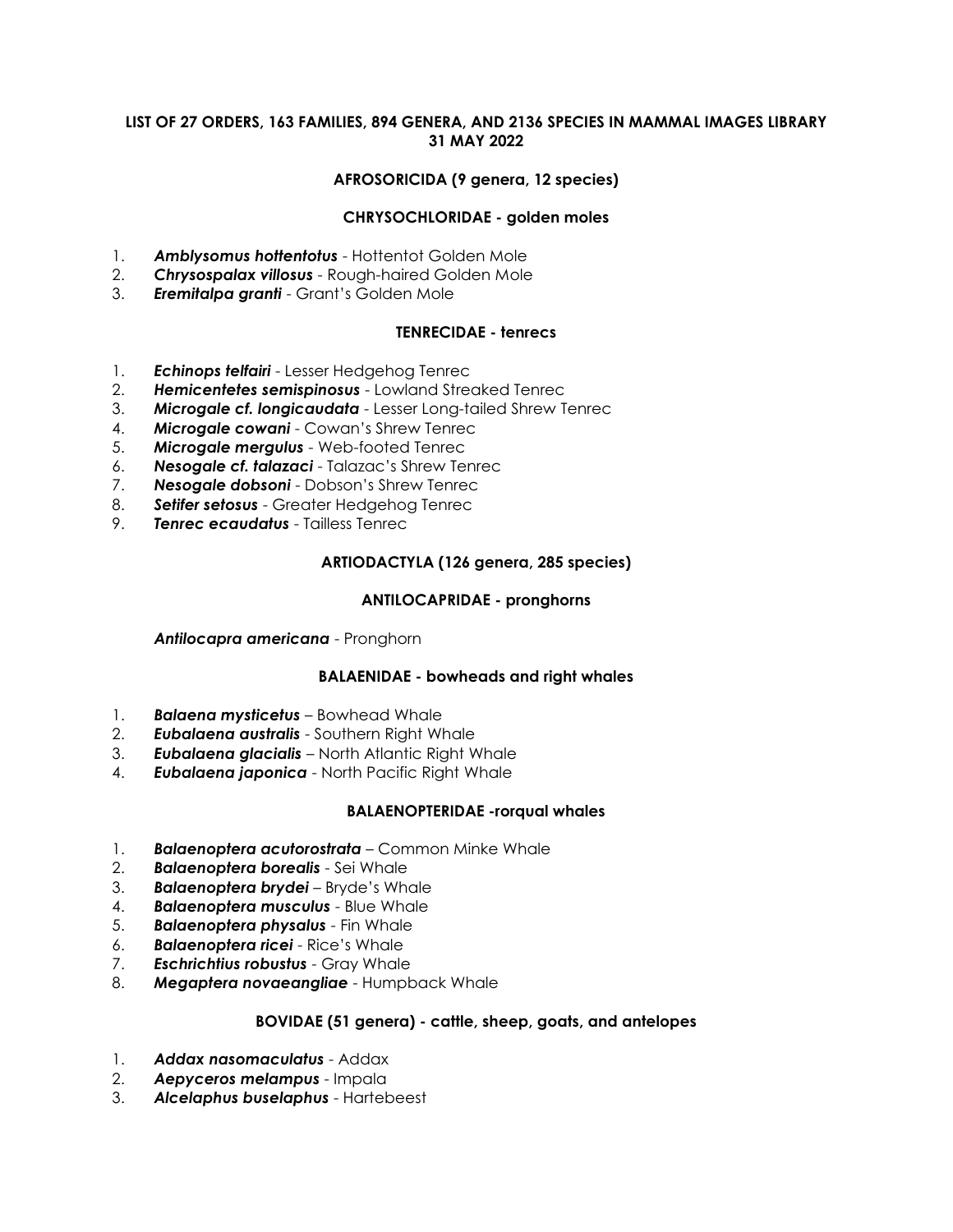- 4. *Ammodorcas clarkei* Dibatag
- 5. *Ammotragus lervia* Aoudad (Barbary Sheep)
- 6. *Antidorcas marsupialis* Springbok
- 7. *Antilope cervicapra* Blackbuck
- 8. *Arabitragus jayakari* Arabian Tahr
- 9. *Beatragus hunteri* Herola (Hunter's Hartebeest)
- 10. *Bos bison* American Bison
- 11. *Bos bonasus* Wisent (European Bison)
- 12. *Bos frontalis* Gayal
- 13. *Bos gaurus* Gaur
- 14. *Bos grunniens* Domestic Yak
- 15. *Bos indicus* Indicine Cattle
- 16. *Bos javanicus* Banteng
- 17. *Bos mutus* Wild Yak
- 18. *Bos sauveli* Kouprey
- 19. *Bos taurus* Taurine Cattle
- 20. *Boselaphus tragocamelus* Nilgai
- 21. *Bubalus arnee* Asian Wild Buffalo
- 22. *Bubalus bubalis* Water Buffalo
- 23. *Bubalus depressicornis* Lowland Anoa
- 24. *Bubalus mindorensis* Tamaraw
- 25. *Budorcas taxicolor* Takin
- 26. *Capra caucasica* Kuban Tur
- 27. *Capra cylindricornis* Daghestan Tur
- 28. *Capra falconeri* Markhor
- 29. *Capra hircus* Domestic Goat
- 30. *Capra ibex* Alpine Ibex
- 31. *Capra nubiana* Nubian Ibex
- 32. *Capra pyrenaica* Iberian (Spanish) Ibex
- 33. *Capra sibirica* Siberian Ibex
- 34. *Capra walie* Walia Ibex
- 35. *Capricornis crispus* Japanese Serow
- 36. *Capricornis sumatraensis* Maned Serow
- 37. *Cephalophus dorsalis* Bay Duiker
- 38. *Cephalophus jentinki* Jentink's Duiker
- 39. *Cephalophus natalensis* Red Duiker
- 40. *Cephalophus niger* Black Duiker
- 41. *Cephalophus nigrifrons* Black-fronted Duiker
- 42. *Cephalophus rufilatus* Red-flanked Duiker
- 43. *Cephalophus silvicultor* Yellow-backed Duiker
- 44. *Cephalophus spadix* Abbott's Duiker
- 45. *Cephalophus zebra* Banded Duiker
- 46. *Connochaetes gnou* Black Wildebeest
- 47. *Connochaetes taurinus* Blue Wildebeest
- 48. *Damaliscus lunatus* Tsessebe/Topi
- 49. *Damaliscus pygargus* Bontebok/Blesbok
- 50. *Dorcatragus megalotis* Beira
- 51. *Eudorcas rufifrons* Red-fronted Gazelle
- 52. *Eudorcas thomsonii* Thomson's Gazelle
- 53. *Eudorcas tilonura* Eritrean Gazelle
- 54. *Gazella arabica* Arabian Gazelle
- 55. *Gazella bennettii* Chinkara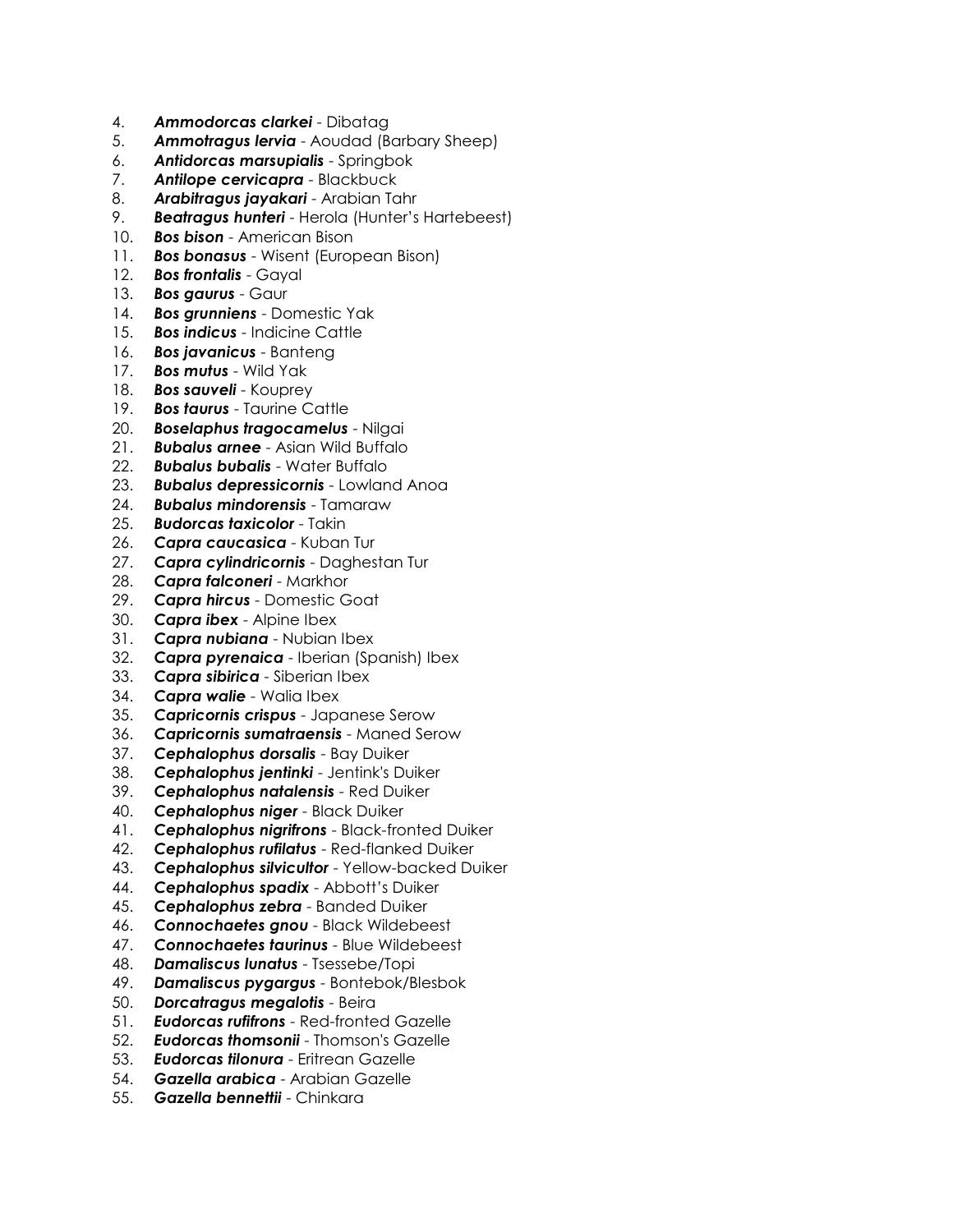- 56. *Gazella cuvieri* Cuvier's Gazelle
- 57. *Gazella dorcas* Dorcas Gazelle
- 58. *Gazella gazella* Mountain Gazelle
- 59. *Gazella leptoceros* Slender-horned Gazelle
- 60. *Gazella marica* Sand Gazelle
- 61. *Gazella spekei* Speke's Gazelle
- 62. *Gazella subgutturosa* Goitered Gazelle
- 63. *Hemitragus jemlahicus* Himalayan Tahr
- 64. *Hippotragus equinus* Roan Antelope
- 65. *Hippotragus niger* Sable Antelope
- 66. *Kobus ellipsiprymnus* Waterbuck
- 67. *Kobus kob* Kob
- 68. *Kobus leche* Southern Lechwe
- 69. *Kobus megaceros* Nile Lechwe
- 70. *Kobus vardonii* Puku
- 71. *Litocranius walleri* Gerenuk
- 72. *Madoqua cavendishi* Cavendish's Dik-dik
- 73. *Madoqua damarensis* Damara Dik-dik
- 74. *Madoqua guentheri* Guenther's Dikdik
- 75. *Madoqua hindei* Hinde's Dik-dik
- 76. *Madoqua piacentinii* Silver Dik-dik
- 77. *Madoqua saltiana* Salt;s Dik-dik
- 78. *Nanger dama* Dama Gazelle
- 79. *Nanger granti* Grant's Gazelle
- 80. *Nanger notatus* Bright's Gazelle
- 81. *Nanger petersii* Peters's Gazelle
- 82. *Nanger soemmerringii* Soemmerring's Gazelle
- 83. *Naemorhedus caudatus* Long-tailed Goral
- 84. *Naemorhedus goral* Brown Goral
- 85. *Neotragus pygmaeus* Royal Antelope
- 86. *Nesotragus moschatus* Suni
- 87. *Nilgiritragus hylocrius* Nilgiri Tahr
- 88. *Oreamnos americanus* Mountain Goat
- 89. *Oreotragus oreotragus* Klipspringer
- 90. *Oryx beisa* Beisa Oryx
- 91. *Oryx dammah* Scimitar-horned Oryx
- 92. *Oryx gazella* Gemsbok
- 93. *Oryx leucoryx* Arabian Oryx
- 94. *Ourebia ourebi* Oribi
- 95. *Ovibos moschatus* Muskox
- 96. *Ovis ammon* Argali
- 97. *Ovis aries* Domestic Sheep
- 98. *Ovis canadensis* Bighorn Sheep
- 99. *Ovis dalli* Thinhorn Sheep
- 100. *Ovis gmelini* Asian Mouflon
- 101. *Ovis nivicola* Snow Sheep
- 102. *Ovis vignei* Urial
- 103. *Pantholops hodgsonii* Chiru
- 104. *Pelea capreolus* Rhebok
- 105. *Philantomba maxwelli* Maxwell's Duiker
- 106. *Philantomba monticola* Blue Duiker
- 107. *Procapra picticaudata* Tibetan Gazelle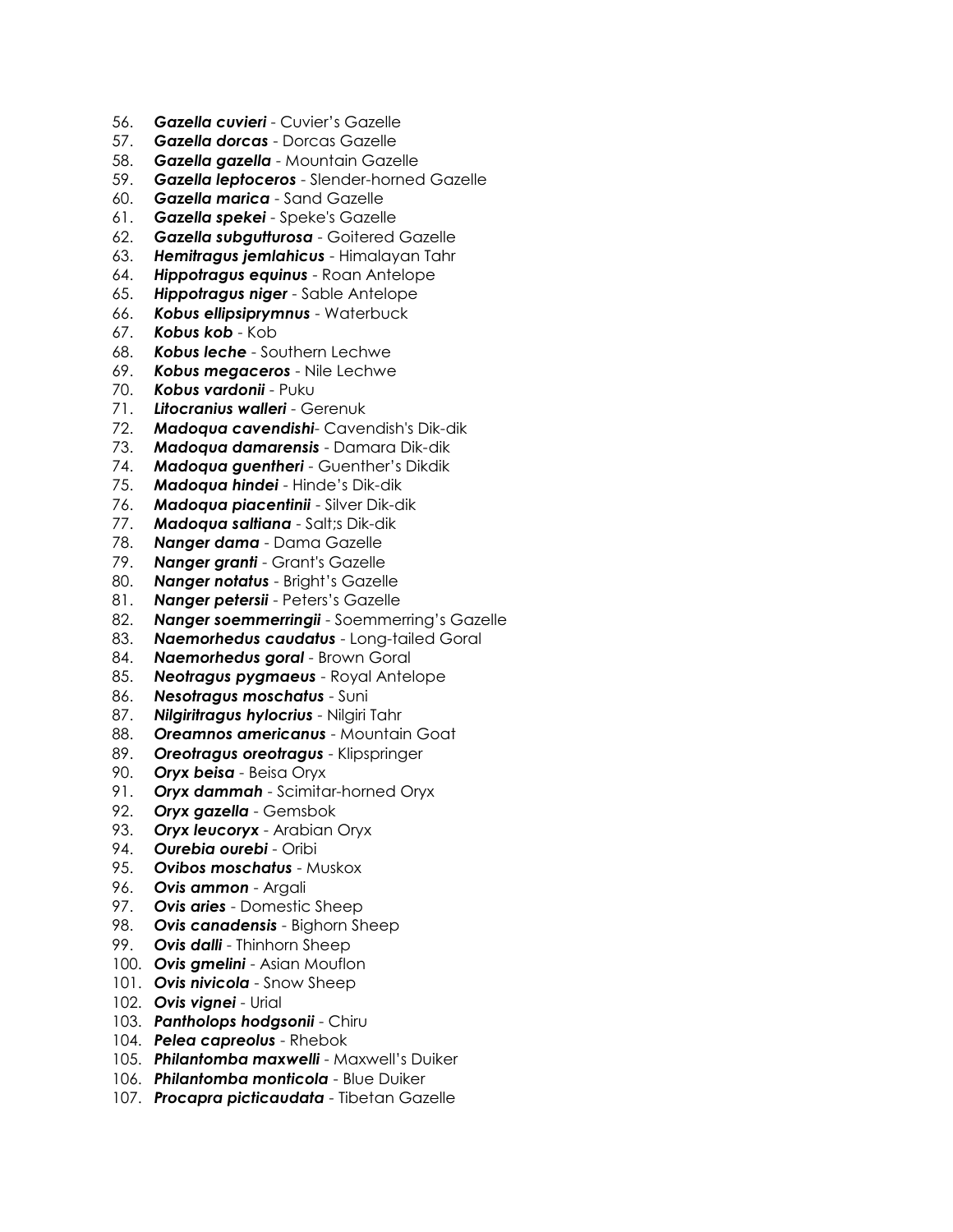- 108. *Procapra przewalskii* Przewalski's Gazelle
- 109. *Pseudois nayaur* Blue Sheep
- 110. *Pseudoryx nghetinhensis* Saola
- 111. *Raphicerus campestris* Steenbok
- 112. *Raphicerus sharpei* Sharpe's Grysbok
- 113. *Redunca arundinum* Southern Reedbuck
- 114. *Redunca fulvorufula* Mountain Reedbuck
- 115. *Redunca redunca* Common Reedbuck
- 116. *Rupicapra pyrenaica* Southern Chamois
- 117. *Rupicapra rupicapra* Northern Chamois
- 118. *Saiga tatarica* Saiga
- 119. *Sylvicapra grimmia* Bush Duiker
- 120. *Syncerus caffer* Cape Buffalo
- 121. *Tetracerus quadricornis* Four-horned Antelope
- 122. *Tragelaphus angasii* Nyala
- 123. *Tragelaphus buxtoni* Gedemsa (Mountain Nyala)
- 124. *Tragelaphus derbianus* Giant (Derby) Eland
- 125. *Tragelaphus eurycerus* Bongo
- 126. *Tragelaphus imberbis* Lesser Kudu
- 127. *Tragelaphus oryx* Common Eland
- 128. *Tragelaphus scriptus* Northern Bushbuck
- 129. *Tragelaphus spekii* Sitatunga
- 130. *Tragelaphus strepsiceros* Greater Kudu
- 131. *Tragelaphus sylvaticus* Southern Bushbuck

### **CAMELIDAE - camels**

- 1. *Camelus bactrianus* Domestic Bactrian Camel
- 2. *Camelus dromedarius* Arabian (One-humped) Camel
- 3. *Camelus* **ferus** Wild Bactrian Camel
- 4. *Lama glama* Llama
- 5. *Lama guanicoe* Guanaco
- 6. *Lama pacos* Alpaca
- 7. *Lama vicugna* Vicuña

### **CERVIDAE (18 genera) - deer**

- 1. *Alces alces* Moose (Eurasian Elk)
- 2. *Axis axis* Chital
- 3. *Axis calamianensis* Calamian Deer
- 4. *Axis kuhlii* Bawean Deer
- 5. *Axis porcinus* Hog Deer
- 6. *Blastocerus dichotomus* Marsh Deer
- 7. *Capreolus capreolus* Western Roe Deer
- 8. *Capreolus pygargus* Eastern Roe Deer
- 9. *Cervus albirostris* White-lipped Deer
- 10. *Cervus canadensis* Wapit (American Elk)
- 11. *Cervus elaphus* Western Red Deer
- 12. *Cervus hanglu* Central Asian Red Deer
- 13. *Cervus nippon* Sika Deer
- 14. *Dama dama* Common Fallow Deer
- 15. *Dama mesopotamica* Mesopotamian Fallow Deer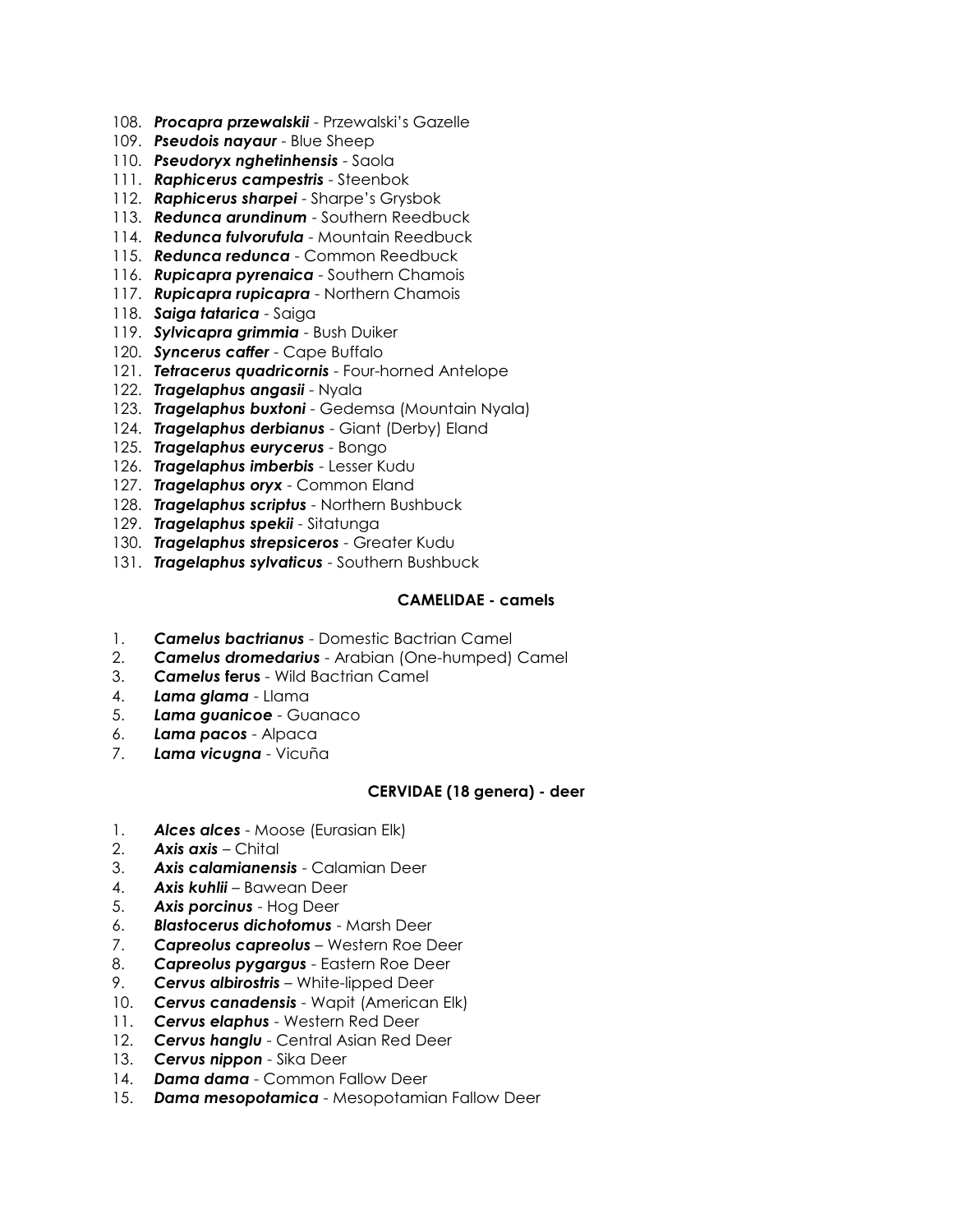- 16. *Elaphodus cephalophus* Tufted Deer
- 17. *Elaphurus davidianus* Pere David's Deer
- 18. *Hippocamelus antisensis* Northern Andean Deer
- 19. *Hippocamelus bisulcus* Southern Andean Deer
- 20. *Hydropotes inermis* Chinese Water Deer
- 21. *Mazama americana* Common Red Brocket
- **Mazama gouazoubira** Common Brown Brocket
- 23. *Mazama nemorivaga* Amazonian Brown Brocket
- 24. *Mazama rufina* Little Red Brocket
- 25. *Mazama temama* Central American Red Brocket
- 26. *Muntiacus feae* Fea's Muntjac
- 27. *Muntiacus muntjac* Southern Red Muntjac
- 28. *Muntiacus reevesi* Reeves's Muntjac
- 29. *Muntiacus vaginalis* Northern Red Muntjac
- 30. *Odocoileus hemionus* Mule Deer
- 31. *Odocoileus virginianus* White-tailed Deer
- 32. *Ozotoceros bezoarticus* Pampas Deer
- 33. *Pudu puda* Southern Pudu
- 34. *Rangifer tarandus* Caribou (Reindeer)
- 35. *Rucervus duvaucelii* Barasingha
- 36. *Rucervus eldii* Brow-antlered Deer
- 37. *Rusa alfredi* Philippine Spotted Deer
- 38. *Rusa timorensis* Javan Deer
- 39. *Rusa unicolor* Sambar

### **CETOTHERIIDAE - pygmy right whales**

*Caperea marginata* - Pygmy Right Whale

### **DELPHINIDAE (17 genera) - ocean dolphins**

- 1. *Cephalorhynchus commersonii* Commerson's Dolphin
- 2. *Cephalorhynchus heavisidii* Haviside's Dolphin
- 3. *Delphinus delphis* Common Dolphin
- 4. *Globicephala macrorhynchus* Short-finned Pilot Whale
- 5. *Grampus griseus* Risso's Dolphin
- 6. *Lagenodelphis hosei* Fraser's Dolphin
- 7. *Lagenorhynchus albirostris* White-beaked Dolphin
- 8. *Leucopleurus acutus* Atlantic White-sided Dolphin
- 9. *Lissodelphis borealis* Northern Right Whale Dolphin
- 10. *Orcinus orca* Killer Whale
- 11. *Peponocephala electra* Melon-headed Whale
- 12. *Pseudorca crassidens* False Killer Whale
- 13. *Sagmatias obliquidens* Pacific White-sided Dolphin
- 14. **Sotalia fluviatilis** Tucuxi
- 15. *Sotalia guianensis* Guiana Dolphin
- 16. *Sousa chinensis* Indo-Pacific Humpbacked Dolphin
- 17. *Stenella coeruleoalba* Striped Dolphin
- 18. *Stenella frontalis* Atlantic Spotted Dolphin
- 19. *Stenella longirostris* Spinner Dolphin
- 20. *Steno bredanensis* Rough-toothed Dolphin
- 21. *Tursiops aduncus* Indopacific Bottlenose Dolphin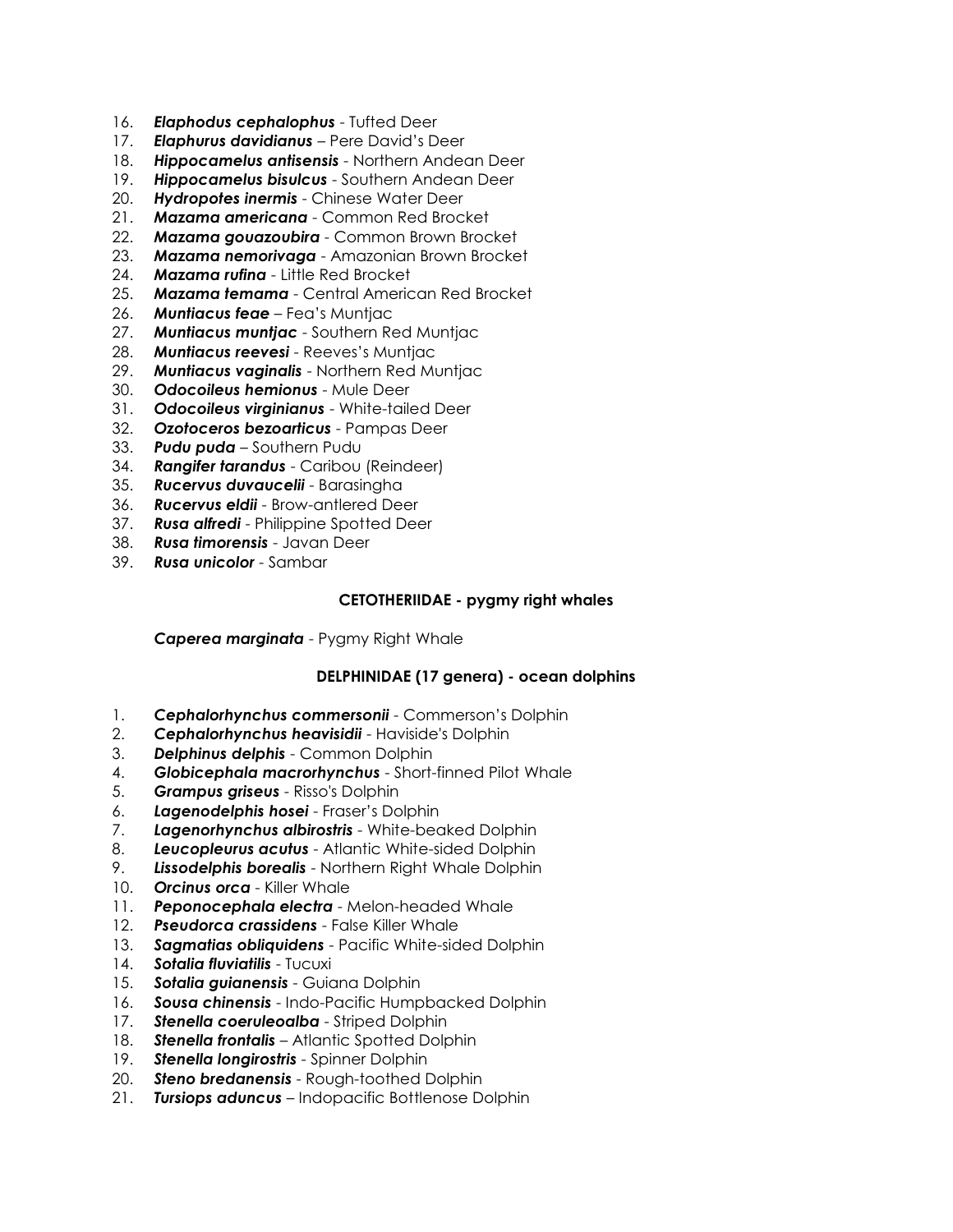22. *Tursiops truncatus* - Common Bottlenose Dolphin

### **GIRAFFIDAE - giraffes**

- 1. *Giraffa camelopardalis* Northern Giraffe
- 2. *Giraffa giraffa* Southern Giraffe
- 3. *Giraffa reticulata* Reticulated Giraffe
- 4. *Giraffa tippelskirchi* Maasai Giraffe
- 5. *Okapia johnstoni* Okapi

### **HIPPOPOTAMIDAE - hippopotamuses**

- 1. *Choeropsis liberiensis* Pygmy Hippopotamus
- 2. *Hippopotamus amphibius* Common Hippopotamus

#### **INIIDAE - Amazon river dolphins**

*Inia geoffrensis* - Amazon River Dolphin

#### **KOGIIDAE - pygmy sperm whales**

- 1. *Kogia breviceps* Pygmy Sperm Whale
- 2. *Kogia sima* Dwarf Sperm Whale

### **LIPOTIDAE - baijis**

*Lipotes vexillifer* - Baiji

#### **MONODONTIDAE - narwhals, belugas**

- 1. *Delphinapterus leucas* Beluga
- 2. *Monodon monoceros* Narwhal

### **MOSCHIDAE - musk deer**

- 1. *Moschus berezovskii* Forest Musk-deer
- 2. *Moschus moschiferus* Siberian Musk-deer

#### **PAKICETIDAE - extinct early cetaceans**

#### *Pakicetus attocki*

### **PHOCOENIDAE - porpoises**

- 1. *Phocoena phocoena* Harbor Porpoise
- 2. *Phocoenoides dalli* Dall Porpoise

#### **PHYSETERIDAE - sperm whales**

*Physeter macrocephalus* – Sperm Whale

#### **PLATANISTIDAE - South Asian river dolphins**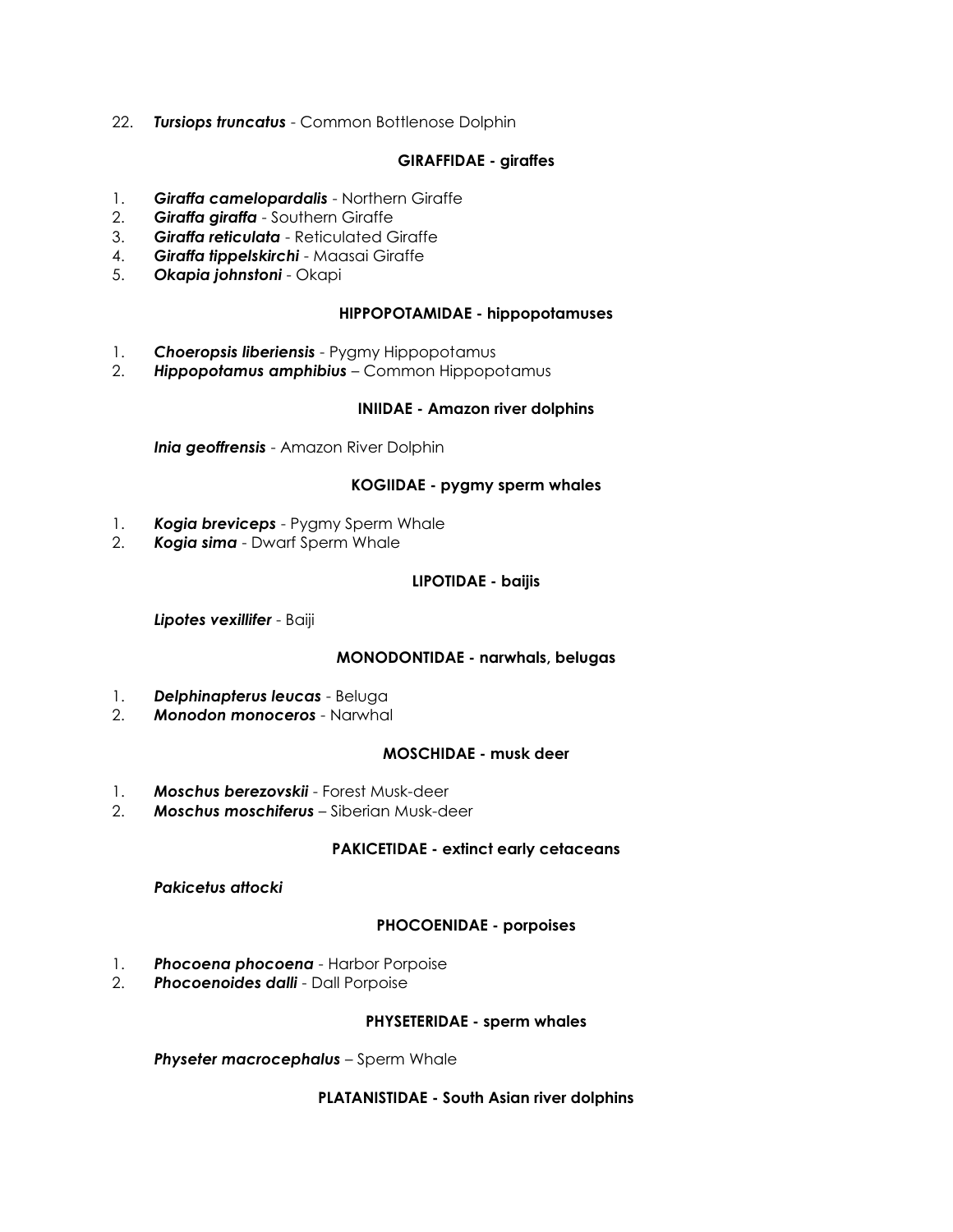- 1. *Platanista gangetica* Ganges River Dolphin
- 2. *Platanista minor* Indus River Dolphin

# **PONTOPORIIDAE - franciscanas**

*Pontoporia blainvillei* - Franciscana

# **SUIDAE (6 genera) - pigs**

- 1. *Babyrousa celebensis* Sulawesi Babirusa
- 2. *Hylochoerus meinertzhageni* Giant Forest Hog
- 3. *Phacochoerus africanus* Common Warthog
- 4. *Porcula salvania* Pygmy Hog
- 5. *Potamochoerus larvatus* Bush-pig
- 6. *Potamochoerus porcus* Red River Hog
- 7. *Sus ahoenobarbus* Palawan Bearded Pig
- 8. *Sus barbatus* Bearded Pig
- 9. *Sus cebifrons* Visayan Warty Pig
- 10. *Sus celebensis* Sulawesi Warty Pig
- 11. *Sus domesticus* Domestic Pig
- 12. *Sus scrofa* Eurasian Wild Pig
- 13. *Sus verrucosus* Javan Warty Pig

# **TAYASSUIDAE (3 genera) - peccaries**

- 1. *Catagonus wagneri* Chacoan Peccary
- 2. *Dicotyles tajacu* Collared Peccary
- 3. *Tayassu pecari* White-lipped Peccary

# **TRAGULIDAE (3 genera) -chevrotains**

- 1. *Hyemoschus aquaticus* Water Chevrotain (Mouse-deer)
- 2. *Moschiola kathygre* Yellow-striped Chevrotain (Mouse-deer)
- 3. *Moschiola meminna* White-spotted Chevrotain (Mouse-deer)
- 4. *Tragulus kanchil* Lesser Indo-Malayan Chevrotain (Mouse-deer)
- 5. *Tragulus napu* Greater Indo Malayan Chevrotain (Mouse-deer)
- 6. *Tragulus nigricans* Balabac Chevrotain (Mouse-deer)

# **ZIPHIIDAE (3 genera) - beaked whales**

- 1. *Mesoplodon carlhubbsi* Hubbs's Beaked Whale
- 2. *Tasmacetus shepherdi* Shepherd's Beaked Whale
- 3. *Ziphius cavirostris* Cuvier's Beaked Whale

# **CARNIVORA (115 genera, 196 species)**

# **AILURIDAE - red pandas**

- 1. *Ailurus fulgens* Western Red Panda
- 2. *Ailurus styani* Eastern Red Panda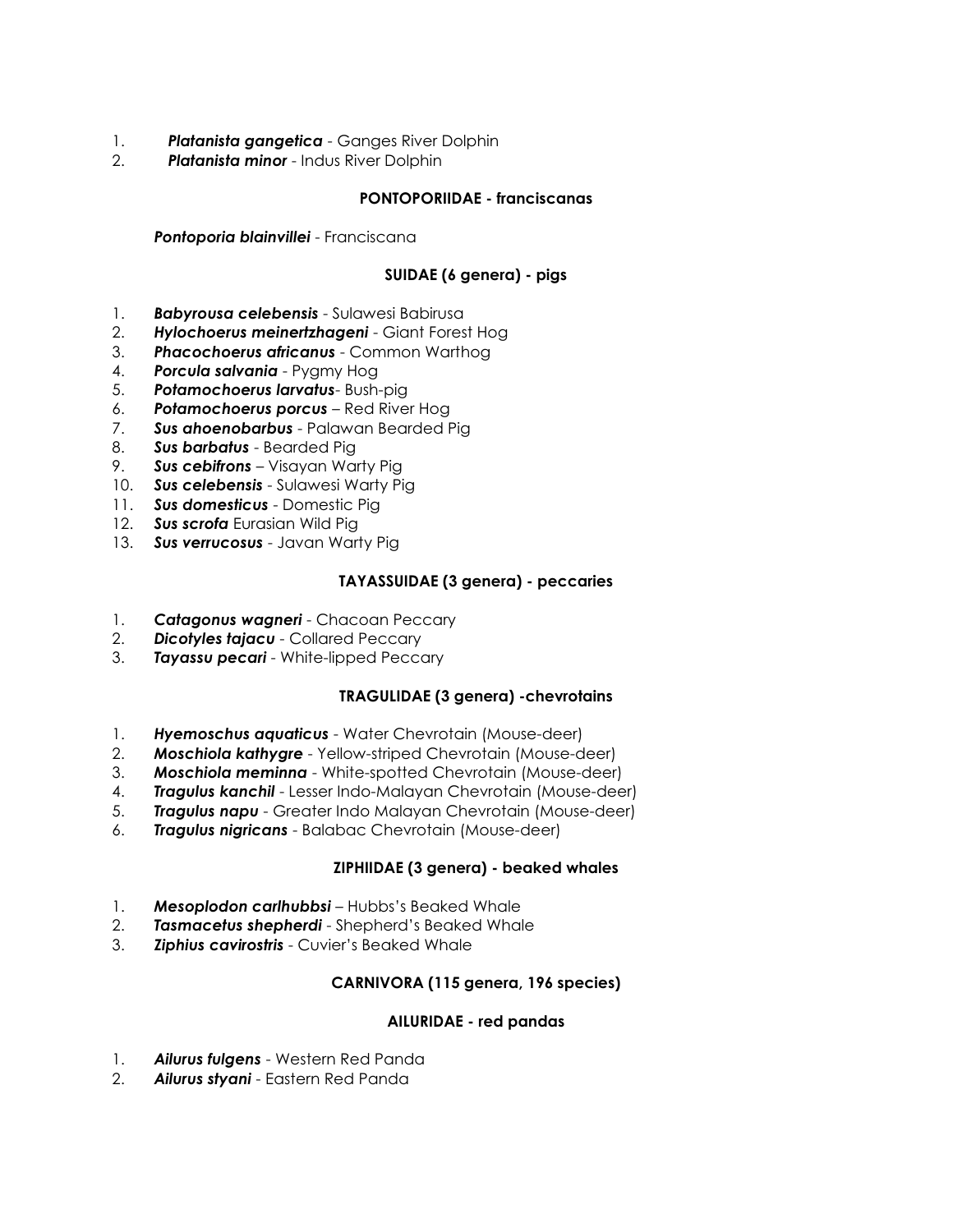# **CANIDAE (13 genera) - dogs**

- 1. *Atelocynus microtis* Short-eared Dog
- 2. *Canis aureus* Golden Jackal
- 3. *Canis familiaris* Domestic Dog (Dingo)
- 4. *Canis latrans* Coyote
- 5. *Canis lupaster* Golden Wolf
- 6. *Canis lupus* Gray Wolf
- 7. *Canis lycaon* Eastern Wolf
- 8. *Canis rufus* Red Wolf
- 9. *Canis simensis* Ethiopian Wolf
- 10. *Cerdocyon thous* Crab-eating Fox
- 11. *Chrysocyon brachyurus* Maned Wolf
- 12. *Cuon alpinus* Dhole
- 13. *Lupulella adustus* Side-striped Jackal
- 14. *Lupulella mesomelas* Black-backed Jackal
- 15. *Lycalopex culpaeus* Culpeo
- 16. *Lycalopex griseus* South American Gray Fox
- 17. *Lycalopex gymnocercus* Pampas Fox
- 18. *Lycalopex sechurae* Sechuran Fox
- 19. *Lycaon pictus* African Wild Dog
- 20. *Nyctereutes viverrinus* Japanese Raccoon Dog
- 21. *Otocyon megalotis* Bat-eared Fox
- 22. *Speothos venaticus* Bush Dog
- 23. *Urocyon cinereoargenteus* Northern Gray Fox
- 24. *Urocyon littoralis* Island Fox
- 25. *Vulpes bengalensis* Indian Fox
- 26. *Vulpes cana* Blanford's Fox
- 27. *Vulpes chama* Cape Fox
- 28. *Vulpes corsac* Corsac Fox
- 29. *Vulpes ferrilata* Tibetan Fox
- 30. *Vulpes lagopus* Arctic Fox
- 31. *Vulpes macrotis* Kit Fox
- 32. *Vulpes rueppellii* Rüppell's Fox
- 33. *Vulpes velox* Swift Fox
- 34. *Vulpes vulpes* Red Fox
- 35. *Vulpes zerda* Fennec Fox

### **EUPLERIDAE (5 genera) - Malagasy carnivorans**

- 1. *Cryptoprocta ferox* Fossa
- 2. *Fossa fossana* Malagasy Civet
- 3. *Galidia elegans* Ring-tailed Mongoose
- 4. *Galidictis fasciata* Broad-striped Mongoose
- 5. *Mungotictis decemlineata* Narrow-striped Mongoose

### **FELIDAE (15 genera) - cats**

- 1. *Acinonyx jubatus* Cheetah
- 2. *Caracal aurata* African Golden Cat
- 3. *Caracal caracal* Caracal
- 4. *Catopuma temminckii* Asian Golden Cat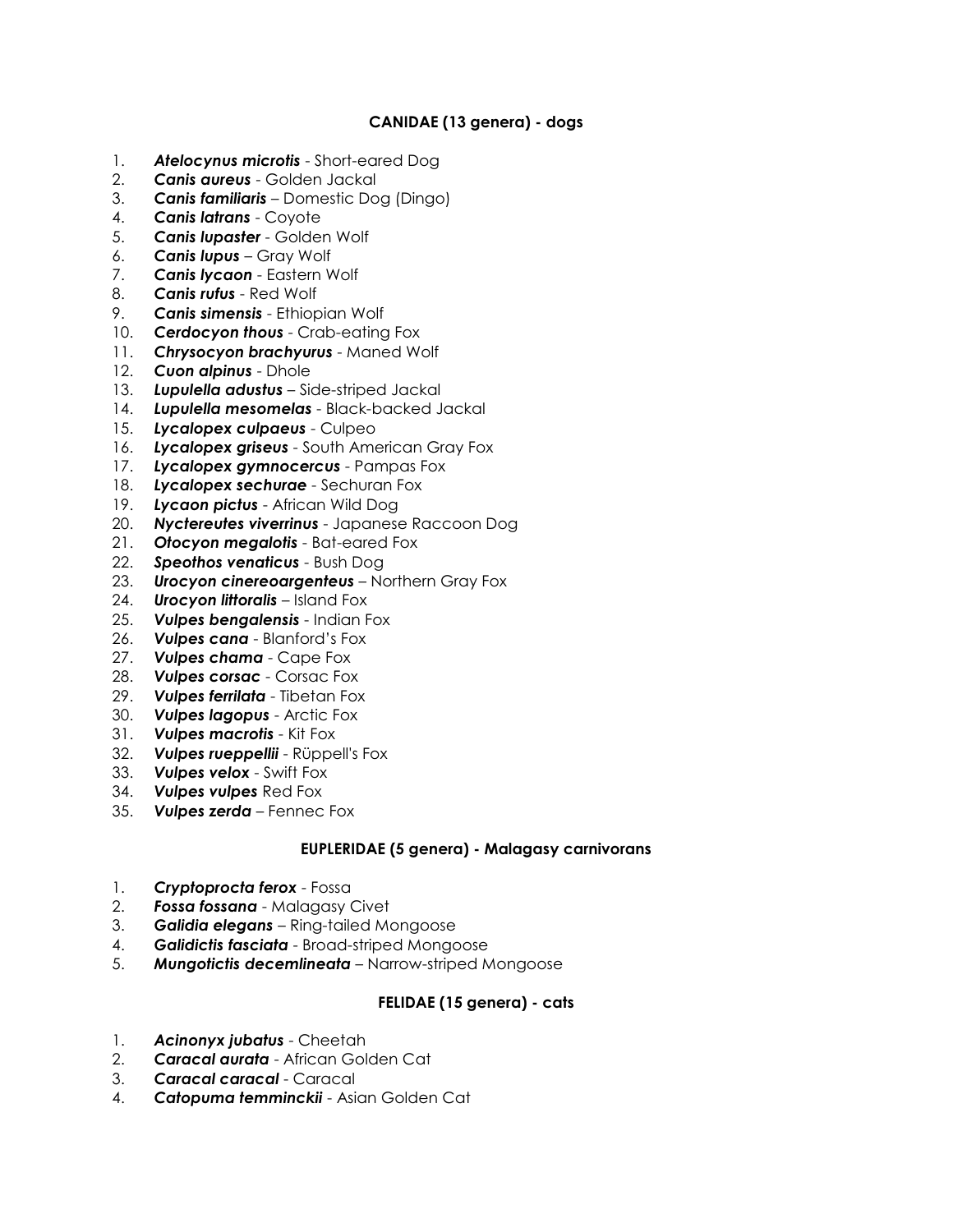- 5. *Felis chaus* Jungle Cat
- 6. *Felis lybica* Afroasian Wildcat
- 7. *Felis margarita* Sand Cat
- 8. *Felis nigripes* Black-footed Cat
- 9. *Felis silvestris* Eurasian Wildcat
- 10. *Herpailurus yagouaroundi* Jaguarundi
- 11. *Leopardus geoffroyi* Geoffroy's Cat
- 12. *Leopardus pardalis* Ocelot
- 13. *Leopardus wiedii* Margay
- 14. **Leptailurus serval** Serval
- 15. *Lynx canadensis* Canadian Lynx
- 16. *Lynx lynx* Eurasian Lynx
- 17. *Lynx rufus* Bobcat
- 18. *Neofelis diardi* Sunda Clouded Leopard
- 19. *Neofelis nebulosa* Mainland Clouded Leopard
- 20. **Otocolobus manul** Pallas's Cat
- 21. *Panthera leo* Lion
- 22. *Panthera onca* Jaguar
- 23. *Panthera pardus* Leopard
- 24. *Panthera tigris* Tiger
- 25. *Panthera uncia* Snow Leopard
- 26. *Pardofelis marmorata* Marbled Cat
- 27. *Prionailurus bengalensis* Mainland Leopard Cat
- 28. *Prionailurus javanensis* Sunda Leopard Cat
- 29. *Prionailurus rubiginosus* Rusty-spotted Cat
- 30. *Prionailurus viverrinus* Fishing Cat
- 31. *Puma concolor* Puma
- 32. *Smilodon fatalis* Sabre-toothed Cat

# **HERPESTIDAE (11 genera) - mongooses**

- 1. *Atilax paludinosus* Marsh Mongoose
- 2. *Crossarchus obscurus* Common Cusimanse
- 3. *Crossarchus platycephalus* Flat-headed Cusimanse
- 4. *Cynictis penicillata* Yellow Mongoose
- 5. *Helogale parvula* Common Dwarf Mongoose
- 6. *Herpestes ichneumon* Egyptian Mongoose
- 7. *Herpestes pulverulenta* Cape Gray Mongoose
- 8. *Herpestes sanguinea* Common Slender Mongoose
- 9. *Ichneumia albicauda* White-tailed Mongoose
- 10. *Mungos mungo* Banded Mongoose
- 11. *Paracynictis selousi*  Selous's Mongoose
- 12. *Suricata suricatta*  Meerkat
- 13. *Urva auropunctata* Small Indian Mongoose
- 14. *Urva edwardsii* Indian Gray Mongoose
- 15. *Urva fusca* Indian Brown Mongoose
- 16. *Urva smithii* Ruddy Mongoose

### **HYAENIDAE (4 genera) - hyaenas**

- 1. **Crocuta crocuta** Spotted Hyena
- 2. *Hyaena hyaena* Striped Hyena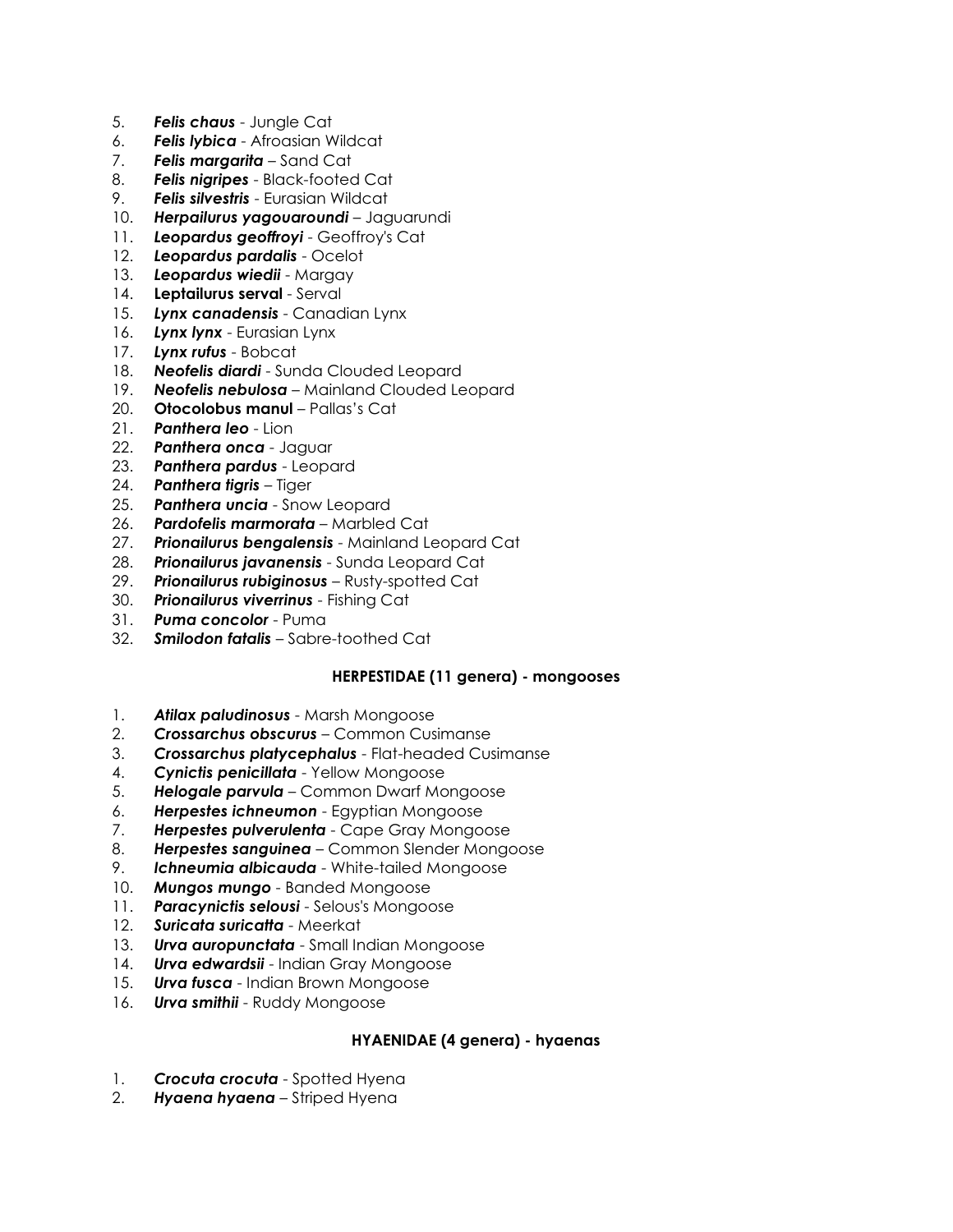- 3. *Parahyaena brunnea* Brown Hyena
- 4. *Proteles cristata* Aardwolf

### **MEPHITIDAE (3 genera) - skunks**

- 1. *Conepatus leuconotus* American Hog-nosed Skunk
- 2. *Conepatus semistriatus* Striped Hog-nosed Skunk
- 3. *Mephitis macroura* Hooded Skunk
- 4. *Mephitis mephitis* Striped Skunk
- 5. *Spilogale interrupta* Plains Spotted Skunk
- 6. *Spilogale putorius* Eastern Spotted Skunk
- 7. *Spilogale pygmaea* Pygmy Spotted Skunk

### **MUSTELIDAE (21 genera) - weasels and relatives**

- 1. *Aonyx cinereus* Asian Small-clawed Otter
- 2. *Arctonyx collaris* Greater Hog Badger
- 3. *Eira barbara* Tayra
- 4. *Enhydra lutris* Sea Otter
- 5. *Galictis cuja* Lesser Grison
- 6. *Galictis vittata* Greater Grison
- 7. *Gulo gulo* Wolverine
- 8. *Hydrictis maculicollis* Spotted-necked Otter
- 9. *Ictonyx libycus* Saharan Striped Polecat
- 10. *Lontra canadensis* North American River Otter
- 11. *Lontra longicaudus* Neotropical Otter
- 12. *Lutra lutra* Eurasian Otter
- 13. *Lutrogale perspicillata* Smooth-coated Otter
- 14. *Martes americana* American Marten
- 15. *Martes caurina* Pacific Marten
- 16. *Martes flavigula* Yellow-throated Marten
- 17. *Martes zibellina* Sable
- 18. *Meles meles* European Badger
- 19. *Mellivora capensis* Honey Badger
- 20. *Melogale moschata* Small-toothed Ferret-badger
- 21. *Mustela erminea* Beringian Ermine
- 22. *Mustela furo* Domestic Ferret
- 23. *Mustela lutreola* European Mink
- 24. *Mustela nigripes* Black-footed Ferret
- 25. *Mustela nivalis* Least Weasel
- 26. *Mustela richardsonii* American Ermine
- 27. *Mustela sibirica* Siberian Weasel
- 28. *Neogale frenata* Long-tailed Weasel
- 29. *Neogale vison* American Mink
- 30. *Pekania pennanti* Fisher
- 31. *Pteronura brasiliensis* Giant Otter
- 32. *Taxidea taxus* American Badger
- 33. *Vormela peregusna* Marbled Polecat

### **NANDINIIDAE - African palm civets**

*Nandinia binotata* – African Palm Civet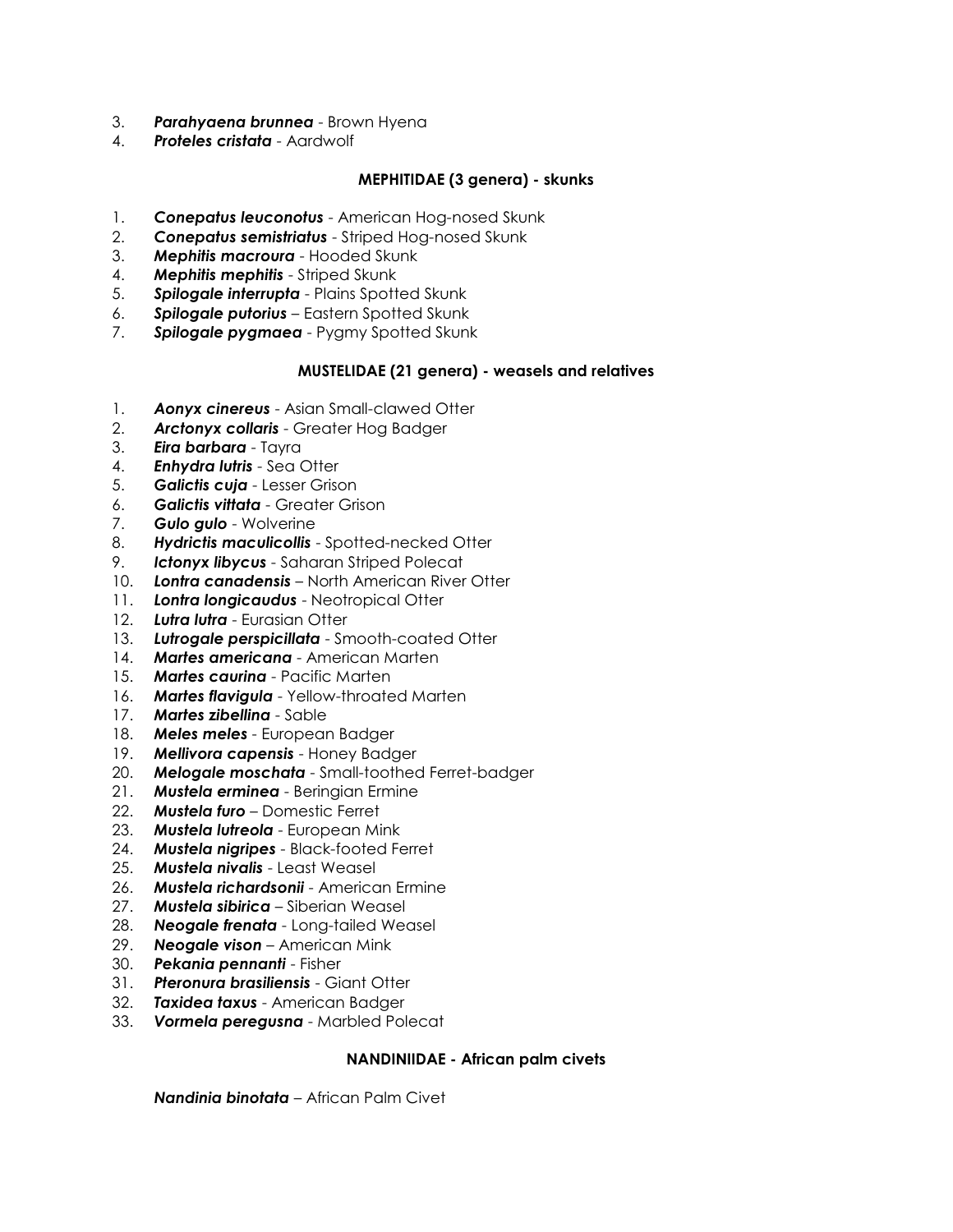### **ODOBENIDAE - walruses**

*Odobenus rosmarus* - Walrus

### **OTARIIDAE (6 genera) - eared seals**

- 1. *Arctocephalus australis* South American Fur Seal
- 2. *Arctocephalus forsteri* Australasian Fur Seal
- 3. *Arctocephalus galapagoensis* Galapagos Fur Seal
- 4. *Arctocephalus gazella* Antarctic Fur Seal
- 5. *Arctocephalus pusillus* Afro-Australian Fur Seal
- 6. *Arctocephalus townsendi* Guadalupe Fur Seal
- 7. *Callorhinus ursinus* Northern Fur Seal
- 8. *Eumetopias jubatus* Steller Sea Lion
- 9. *Neophoca cinerea* Australian Sea Lion
- 10. *Otaria flavescens -* South American Sea Lion
- 11. *Zalophus californianus* California Sea Lion
- 12. *Zalophus wollebaeki* Galapagos Sea Lion

### **PHOCIDAE (13 genera) - earless seals**

- 1. *Cystophora cristata* Hooded Seal
- 2. *Erignathus barbatus* Bearded Seal
- 3. *Halichoerus grypus* Gray Seal
- 4. *Hydrurga leptonyx* Leopard Seal
- 5. *Leptonychotes weddellii* Weddell Seal
- 6. *Lobodon carcinophaga* Crabeater Seal
- 7. *Mirounga angustirostris* Northern Elephant Seal
- 8. *Mirounga leonina* Southern Elephant Seal
- 9. *Monachus monachus* Mediterranean Monk Seal
- 10. *Neomonachus schauinslandi* Hawaiian Monk Seal
- 11. *Ommatophoca rossii* Ross Seal
- 12. *Pagophilus groenlandicus* Harp Seal
- 13. *Phoca vitulina* Harbor Seal
- 14. *Pusa hispida* Ringed Seal
- 15. *Pusa sibirica* Baikal Seal

#### **PRIONODONTIDAE - linsangs**

*Prionodon linsang* – Banded Linsang

### **PROCYONIDAE (5 genera) - raccoons and relatives**

- 1. *Bassaricyon gabbii* Northern Olingo
- 2. *Bassaricyon neblina* Olinguito
- 3. *Bassariscus astutus* Ringtail
- 4. *Bassariscus sumichrasti* Cacomistle
- 5. *Nasua narica* White-nosed Coati
- 6. *Nasua nasua* South American Coati
- 7. *Nasua olivacea* Mountain Coati
- 8. *Potos flavus* Kinkajou
- 9. *Procyon cancrivorus* Crab-eating Raccoon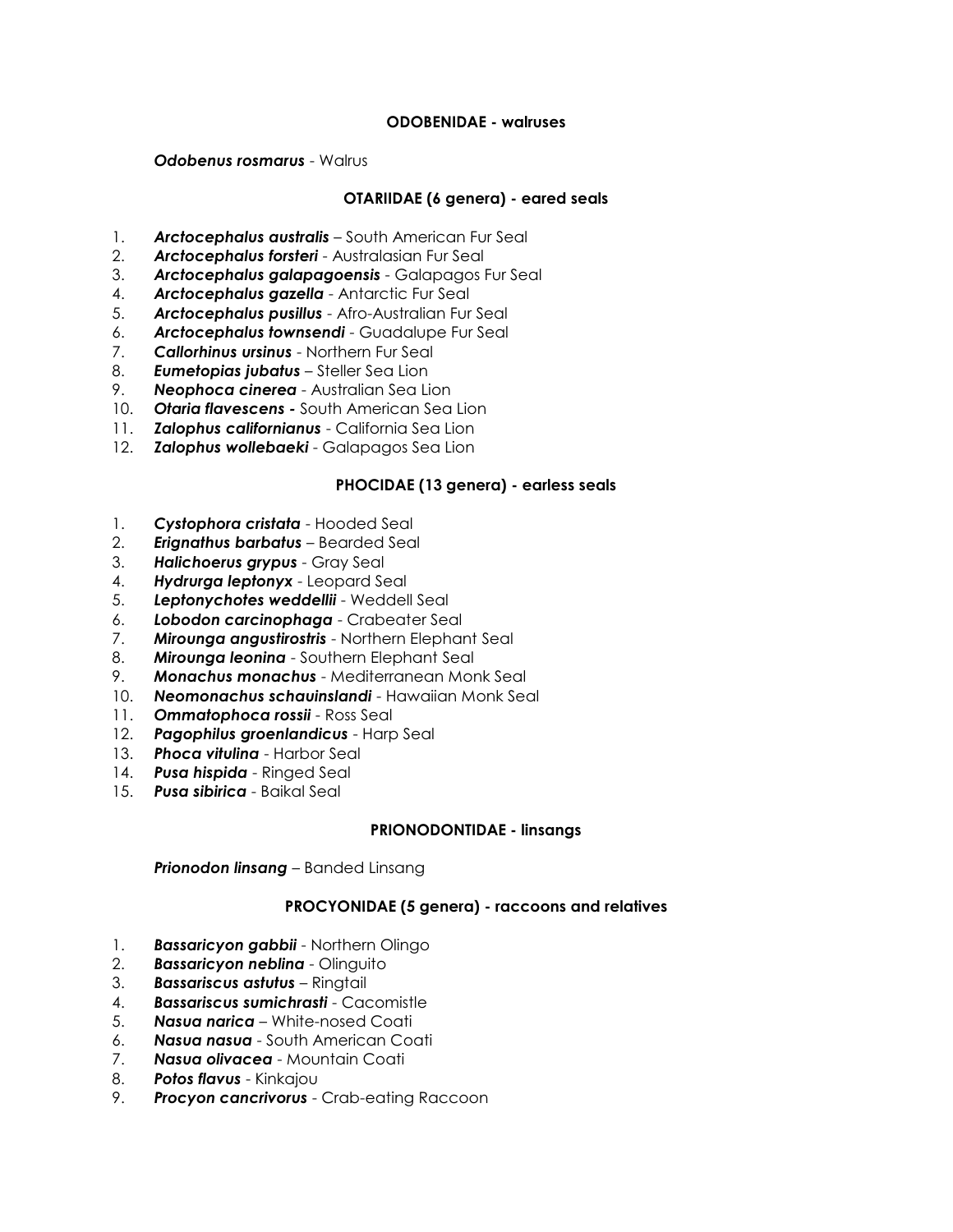10. *Procyon lotor* – Northern Raccoon

### **URSIDAE (5 genera) - bears**

- 1. *Ailuropoda melanoleuca* Giant Panda
- 2. *Helarctos malayanus* Sun Bear
- 3. *Melursus ursinus* Sloth Bear
- 4. *Tremarctos ornatus* Andean Bear
- 5. *Ursus americanus* American Black Bear
- 6. *Ursus arctos* Brown Bear
- 7. *Ursus maritimus* Polar Bear
- 8. *Ursus thibetanus* Asian Black Bear

### **VIVERRIDAE (10 genera) - genets, civets, and relatives**

- 1. *Arctictis binturong* Binturong
- *2. Arctogalidia trivirgata* Small-toothed Palm Civet
- 3. *Chrotogale owstoni* Owston's Palm Civet
- 4. *Civittictis civetta* African Civet
- 5. *Genetta maculata* Rusty-spotted Genet
- 6. *Genetta thierryi* Hausa Genet
- 7. *Hemigalus derbyanus* Banded Palm Civet
- 8. *Paguma larvata* Masked Palm Civet
- 9. *Paradoxurus hermaphroditus* Northern Palm Civet
- 10. *Paradoxurus jerdoni* Brown Palm Civet
- 11. *Paradoxurus zeylonensis* Golden Palm Civet
- 12. *Viverra megaspila* Large-spotted Civet
- 13. *Viverra tangalunga* Malay Civet
- 14. *Viverra zibetha* Large Indian Civet
- 15. *Viverricula indica* Small Indian Civet

### **CHIROPTERA (156 genera, 421 species)**

### **CRASEONYCTERIDAE - hog-nosed bats**

*Craseonycteris thonglongyai* - Hog-nosed Bat

### **EMBALLONURIDAE (11 genera) - sac-winged bats**

- 1. *Balantiopteryx plicata* Gray Sac-winged Bat
- 2. *Centronycteris centralis* Thomas's Shaggy bat
- 3. *Coleura afra* African Sheath-tailed Bat
- 4. *Cormura brevirostris* Chestnut Sac-winged Bat
- 5. *Cyttarops alecto* Short-eared Bat
- 6. *Diclidurus albus* Northern Ghost Bat
- 7. *Emballonura alecto* Small Asian Sheath-tailed Bat
- 8. *Emballonura monticola* Lesser Sheath-tailed Bat
- 9. *Peropteryx kappleri* Greater Dog-like Bat
- 10. *Peropteryx leucoptera* White-winged Dog-like Bat
- 11. *Peropteryx macrotis* Lesser Dog-like Bat
- 12. *Peropteryx pallidoptera* Pale-winged Dog-like Bat
- 13. *Rhynchonycteris naso* Proboscis Bat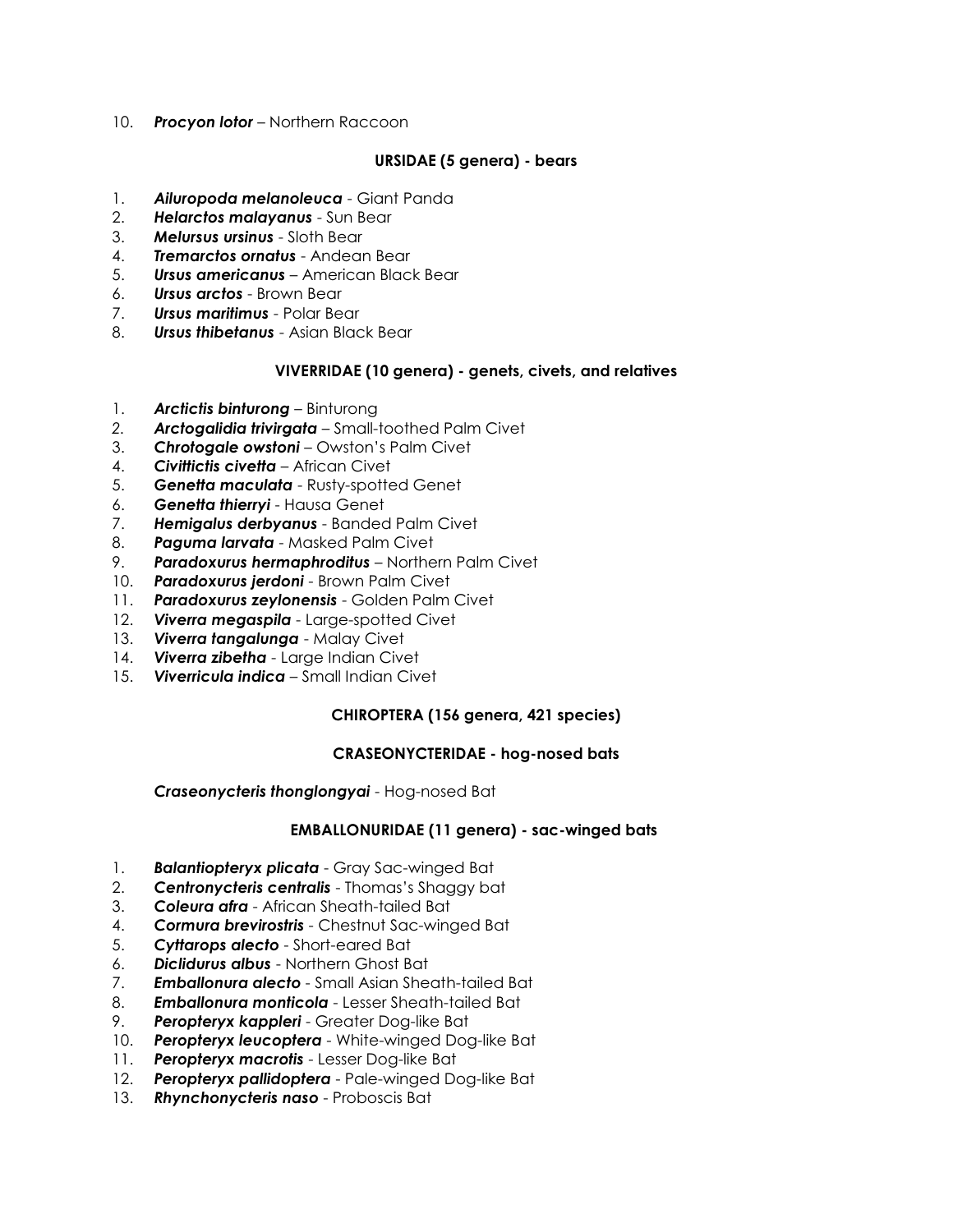- 14. *Saccopteryx bilineata* Greater Sac-winged Bat
- 15. *Saccopteryx canescens* Frosted Sac-winged Bat
- 16. *Saccopteryx leptura* Lesser Sac-winged Bat
- 17. *Taphozous australis* Coastal Sheath-tailed Bat
- 18. *Taphozous hildegardeae* Hildegarde's Tomb Bat
- 19. *Taphozous mauritianus* Mauritian Tomb Bat
- 20. *Taphozous melanopogon* Black-bearded Tomb Bat

### **FURIPTERIDAE - thumbless bats**

*Furipterus horrens* - Thumbless Bat

### **HIPPOSIDERIDAE (5 genera) - old world leafnosed bats**

- 1. *Aselliscus stoliczkanus* Stoliczka's Asian Trident Bat
- 2. *Coelops frithii* East Asian Tailless Leaf-nosed Bat
- 3. *Doryrhina cyclops* Cyclops Leaf-nosed Bat
- 4. *Hipposideros alongensis* Ha Long Leaf-nosed Bat
- 5. *Hipposideros armiger* Great Leaf-nosed Bat
- 6. *Hipposideros bicolor* Bicolored Leaf-nosed Bat
- 7. *Hipposideros caffer* Sundevall's Leaf-nosed Bat
- 8. *Hipposideros cervinus* Fawn-colored Leaf-nosed Bat
- 9. *Hipposideros cineraceus* Ashy Leaf-nosed Bat
- 10. *Hipposideros coxi* Cox's Leaf-nosed Bat
- 11. *Hipposideros diadema* Diadem Leaf-nosed Bat
- 12. *Hipposideros doriae* Bornean Leaf-nosed Bat
- 13. *Hipposideros dyacorum* Dayak Leaf-nosed Bat
- 14. *Hipposideros galeritus* Cantor's Leaf-nosed Bat
- 15. *Hipposideros griffini* Griffin's Leaf-nosed Bat
- 16. *Hipposideros jonesi* Jones's Leaf-nosed Bat
- 17. *Hipposideros kunzi* Kunz's Leaf-nosed Bat
- 18. *Hipposideros larvatus* Intermediate Leaf-nosed Bat
- 19. *Hipposideros megalotis* Large-eared Leaf-nosed Bat
- 20. *Hipposideros obscurus* Philippine Forest Leaf-nosed Bat
- 21. *Hipposideros pomona* Pomona Leaf-nosed Bat
- 22. *Hipposideros ridleyi* Ridley's Leaf-nosed Bat
- 23. *Hipposideros rotalis* Laotian Leaf-nosed Bat
- 24. *Macronycteris gigas* Giant Leaf-nosed Bat

### **MEGADERMATIDAE (5 genera) - false vampire bats**

- 1. *Cardioderma cor* Heart-nosed False-vampire
- 2. **Lavia frons** Yellow-winged False-vampire
- 3. **Lyroderma lyra** Greater Asian False-vampire
- 4. *Macroderma gigas* Ghost False-vampire
- 5. **Megaderma spasma** Lesser Asian False-vampire

### **MINIOPTERIDAE - long-fingered bats**

- 1. *Miniopterus australis* Little Long-fingered Bat
- 2. *Miniopterus fraterculus* Lesser Long-fingered Bat
- 3. *Miniopterus fuliginosus* Eastern Long-fingered Bat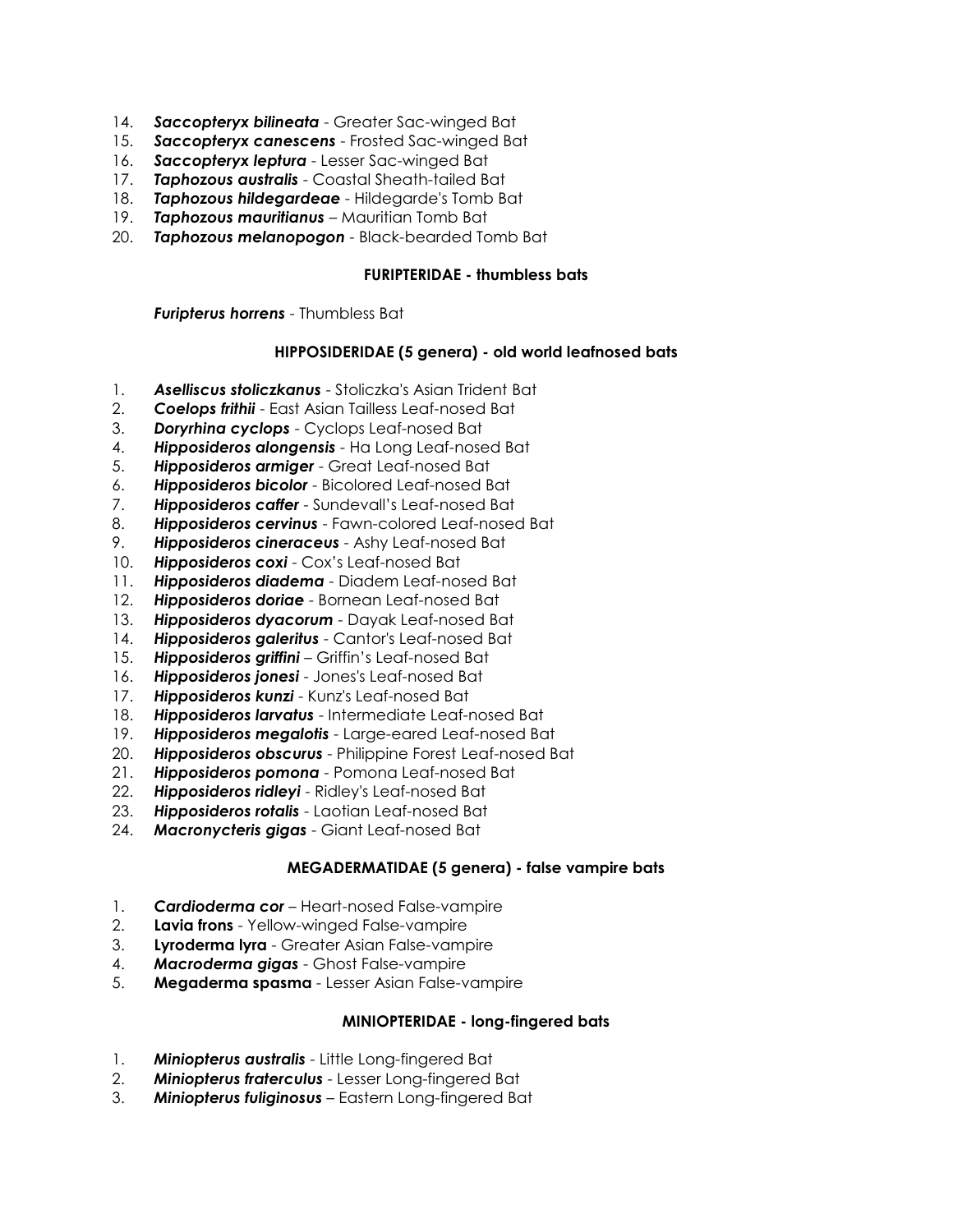- 4. *Miniopterus inflatus* Greater Long-fingered bat
- 5. *Miniopterus magnater* Western Long-fingered Bat
- 6. *Miniopterus schreibersii* Schreiber's Long-fingered Bat

# **MOLOSSIDAE (11 genera) - free-tailed bats**

- 1. *Cynomops greenhalli* Greenhall's Dog-faced Bat
- 2. *Eumops floridanus* Florida Bonneted Bat
- 3. *Eumops auripendulus* Black Bonneted Bat
- 4. *Eumops bonariensis* Dwarf Bonneted Bat
- 5. *Eumops ferox* Fierce Bonneted Bat
- 6. *Eumops glaucinus* Wagner's Bonneted Bat
- 7. *Eumops perotis* Western Bonneted Bat
- 8. *Eumops underwoodi* Underwood's Bonneted Bat
- 9. *Micronomus norfolkensis* East Coast Free-tailed Bat
- 10. *Molossops temminckii* Dwarf Dog-faced Bat
- 11. *Molossus alvarezi* Alvarez's Mastiff Bat
- 12. *Molossus bondae* Bonda Mastiff Bat
- 13. *Molossus molossus* Pallas's Mastiff Bat
- 14. *Molossus pretiosus* Miller's Mastiff Bat
- 15. *Molossus rufus* Black Mastiff Bat
- 16. *Molossus* **sp.** free-tailed bat
- 17. *Mops condylurus* Angolan Free-tailed Bat
- 18. *Mops plicatus* Wrinkle-lipped Free-tailed Bat
- 19. *Mops pumilus* Little Free-tailed Bat
- 20. *Nyctinomops femorosaccus* Pocketed Free-tailed Bat
- 21. *Nyctinomops laticaudatus* Broad-eared Free-tailed Bat
- 22. *Nyctinomops macrotis* Big Free-tailed Bat
- 23. *Otomops martiensseni* Large-eared Giant Mastiff Bat
- 24. *Promops centralis* Big Crested Mastiff Bat
- 25. *Promops nasutus* Brown Mastiff Bat
- 26. *Tadarida aegyptiaca* Egyptian Free-tailed Bat
- 27. *Tadarida brasiliensis* Brazilian Free-tailed Bat

### **MORMOOPIDAE - mustached bats**

- 1. *Mormoops megalophylla* Peter's Ghost-faced Bat
- 2. *Pteronotus davyi* Davy's Naked-backed Bat
- 3. *Pteronotus fulvus* Thomas's Naked-backed Bat
- 4. *Pteronotus fuscus* Allen's Common Mustached Bat
- 5. *Pteronotus gymnonotus* Big Naked-backed Bat
- 6. *Pteronotus mesoamericanus* Mesoamerican Common Mustached Bat
- 7. *Pteronotus personatus* Wagner's Lesser Mustached Bat
- 8. *Pteronotus psilotis* Dobson's Lesser Mustached Bat

# **MYSTACINIDAE - short-tailed bats**

*Mystacina tuberculata* – Lesser New Zealand Short-tailed Bat

### **MYZOPODIDAE - sucker-footed bats**

*Myzopoda aurita* - Eastern Sucker-footed Bat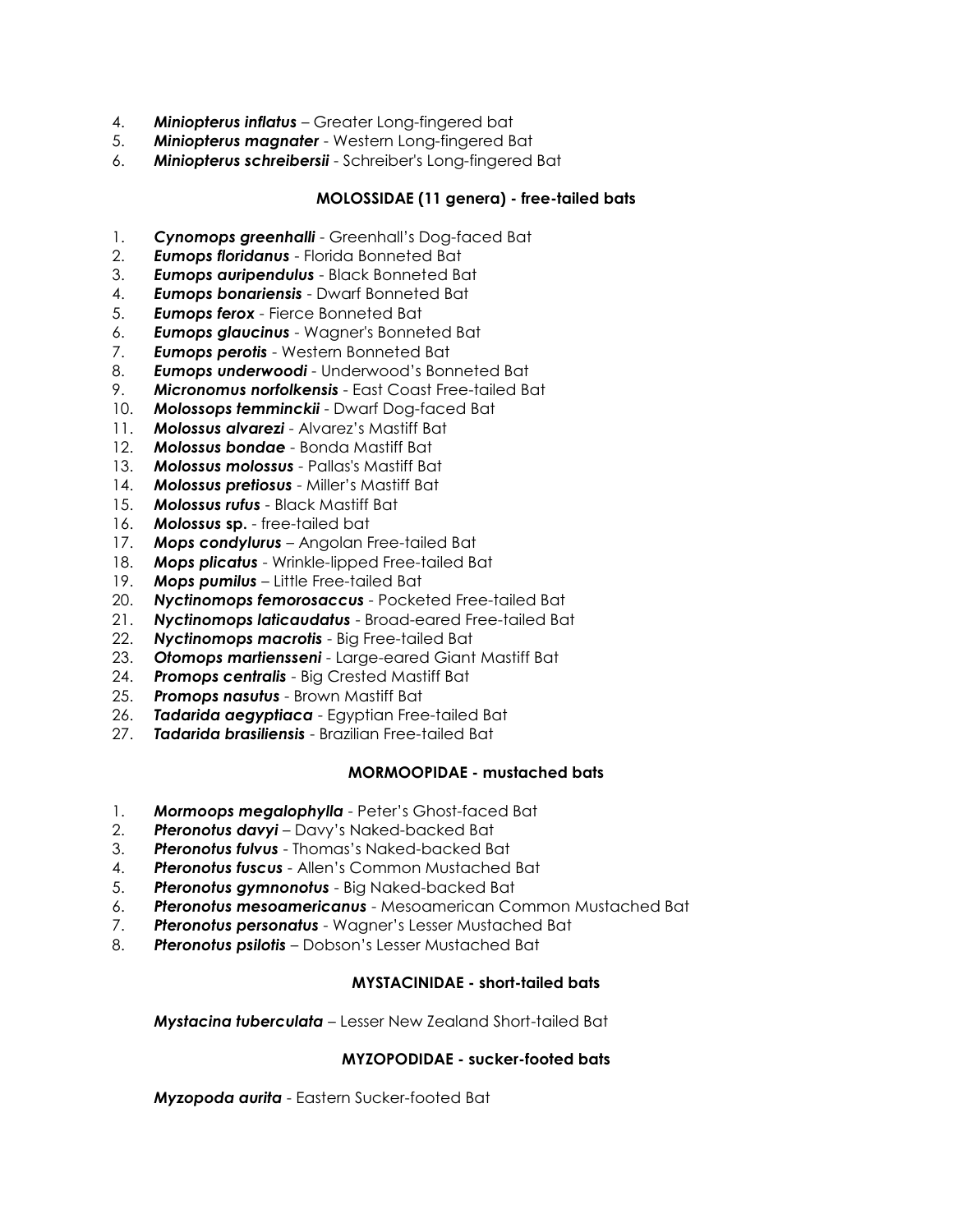### **NATALIDAE - funnel-eared bats**

- 1. *Natalus lanatus* Woolly Funnel-eared Bat
- 2. *Natalus macrourus* Brazilian Greater Funnel-eared Bat
- 3. *Natalus mexicanus* Mexican Greater Funnel-eared Bat
- 4. *Natalus tumidirostris* Trinidadian Greater Funnel-eared Bat

### **NOCTILIONIDAE - bulldog bats**

- 1. *Noctilio albiventris* Lesser Bulldog Bat
- 2. *Noctilio leporinus* Greater Bulldog Bat

### **NYCTERIDAE - slit-faced bats**

- 1. *Nycteris macrotis* Large-eared Slit-faced Bat
- 2. *Nycteris thebaica* Egyptian Slit-faced Bat
- *3. Nycteris tragata* Malayan Slit-faced Bat

### **PHYLLOSTOMIDAE (44 genera) - Neotropical leaf-nosed bats**

- 1. *Ametrida centurio* Little White-shouldered Bat
- 2. *Anoura caudifer* Tailed Tailless Bat
- 3. *Anoura cultrata* Handley's Tailless Bat
- 4. *Anoura geoffroyi* Geoffroyi's Tailless Bat
- 5. *Anoura latidens* Broad-toothed Tailless Bat
- 6. *Artibeus aztecus* Aztec Fruit-eating Bat
- 7. *Artibeus cinereus* Gervais's Fruit-eating Bat
- 8. *Artibeus concolor* Brown Fruit-eating Bat
- 9. *Artibeus gnomus* Dwarf Fruit-eating Bat
- 10. *Artibeus jamaicensis* Jamaican Fruit-eating Bat
- 11. *Artibeus lituratus* Great Fruit-eating Bat
- 12. *Artibeus obscurus* Dark Fruit-eating Bat
- 13. *Artibeus phaeotis* Pygmy Fruit-eating Bat
- 14. *Artibeus planirostris* Flat-faced Fruit-eating Bat
- 15. *Artibeus toltecus* Toltec Fruit-eating Bat
- 16. *Artibeus watsoni* Thomas's Fruit-eating Bat
- 17. *Brachyphylla cavernarum* Antillean Fruit-eating Bat
- 18. *Carollia benkeithi* Ben Keith's Short-tailed Bat
- 19. *Carollia brevicauda* Silky Short-tailed Bat
- 20. *Carollia castanea* Chestnut Short-tailed Bat
- 21. *Carollia perspicillata* Seba's Short-tailed Bat
- 22. *Carollia sowelli* Sowell's Short-tailed Bat
- 23. *Carollia subrufa* Gray Short-tailed Bat
- 24. *Centurio senex* Wrinkle-faced Bat
- 25. *Choeronycteris mexicana* Mexican Long-tongued Bat
- 26. *Chiroderma salvini* Salvin's Big-eyed Bat
- 27. *Chiroderma villosum* Hairy Big-eyed Bat
- 28. *Choeroniscus godmani* -Godman's Long-tongued Bat
- 29. *Chrotopterus auritus* Woolly False Vampire Bat
- 30. *Desmodus rotundus* Common Vampire Bat
- 31. *Diaemus youngi* White-winged Vampire Bat
- 32. *Diphylla ecaudata* Hairy-legged Vampire Bat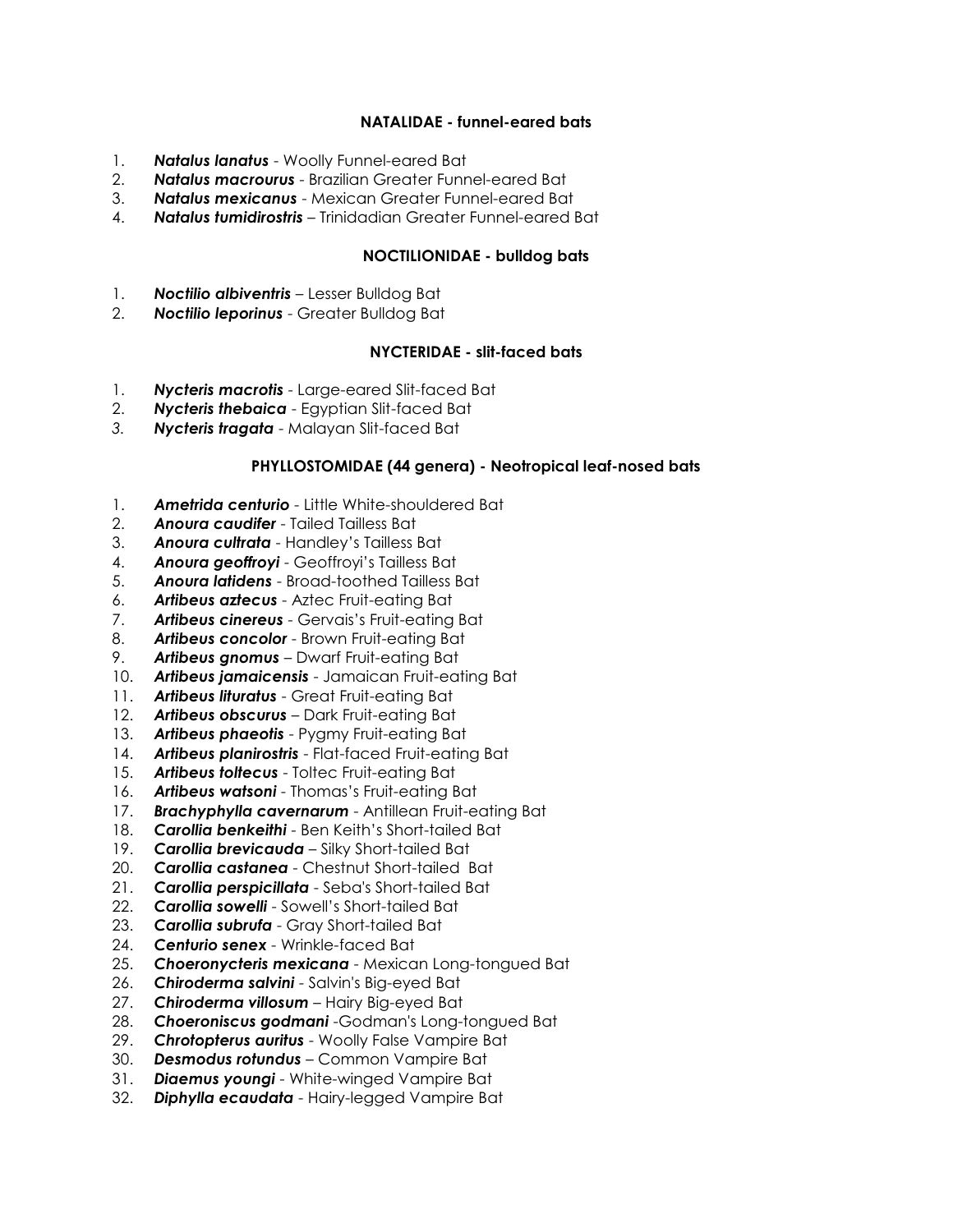- 33. *Ectophylla alba* Honduran White Bat
- 34. *Enchisthenes hartii* Velvety Fruit-eating Bat
- 35. *Erophylla bombifrons* Brown Flower Bat
- 36. *Erophylla sezekorni* Buffy Flower Bat
- 37. *Gardnerycteris crenulatum* Striped Hairy-nosed Bat
- 38. *Glossophaga commissarisi* Commissaris's Long-tongued Bat
- 39. *Glossophaga longirostris* Miller's Long-tongued Bat
- 40. *Glossophaga soricina* Pallas' Long-tongued Bat
- 41. *Glyphonycteris daviesi* Davies's Big-eared Bat
- 42. *Glyphonycteris sylvestris* Tricolored Big-eared Bat
- 43. *Hylonycteris underwoodi* Underwood's Long-tongued Bat
- 44. *Lampronycteris brachyotis* Orange-throated Bat
- 45. *Leptonycteris curasoae* Curacaoan Long-tongued Bat
- 46. *Leptonycteris yerbabuenae* Lesser Long-nosed Bat
- 47. *Lonchophylla robusta* Orange Nectar Bat
- 48. *Lonchorhina aurita* Common Sword-nosed Bat
- 49. *Lophostoma brasiliense* Pygmy Round-eared Bat
- 50. *Lophostoma carrikeri* Carriker's Round-eared Bat
- 51. *Lophostoma silvicola* White-throated Round-eared Bat
- 52. *Macrophyllum macrophyllum* Long-legged Bat
- 53. *Macrotus californicus* Californian Leaf-nosed Bat
- 54. *Mesophylla macconnelli* MacConnell's Bat
- 55. *Micronycteris hirsuta* Hairy Big-eared Bat
- 56. *Micronycteris megalotis* Little Big-eared Bat
- 57. *Micronycteris microtis* Common Big-eared Bat
- 58. *Micronycteris minuta* Tiny Big-eared Bat
- 59. *Micronycteris schmidtorum* Schmidt's Big-eared Bat
- 60. *Mimon cozumelae* Cozumelan Golden Bat
- 61. *Monophyllus redmani* Leach's Single-leaf Bat
- 62. *Phylloderma stenops* Pale-faced Bat
- 63. *Phyllostomus discolor* Pale Spear-nosed Bat
- 64. *Phyllostomus elongatus* Lesser Spear-nosed Bat
- 65. *Phyllostomus hastatus* Greater Spear-nosed Bat
- 66. *Phyllostomus latifolius* Guianan Spear-nosed Bat
- 67. *Platyrrhinus brachycephalus* Short-headed Broad-nosed Bat
- 68. *Platyrrhinus helleri* Heller's Broad-nosed Bat
- 69. *Platyrrhinus incarum* Incan Broad-nosed Bat
- 70. *Platyrrhinus infuscatus* Buffy Broad-nosed Bat
- 71. *Platyrrhinus lineatus* White-lined Broad-nosed Bat
- 72. *Platyrrhinus masu* Quechua Broad-nosed Bat
- 73. *Rhinophylla fishcerae* Fischer's Little Fruit Bat
- 74. *Rhinophylla pumilio* Dwarf Little Fruit Bat
- 75. *Sphaeronycteris toxophyllum* Visored Bat
- 76. *Stenoderma rufum* Red Fruit Bat
- 77. *Sturnira hondurensis* Hondruan Yellow-shouldered Bat
- 78. *Sturnira lilium* Little Yellow-shouldered Bat
- 79. *Sturnira ludovici* Highland Yellow-shouldered Bat
- 80. *Sturnira mordax* Talamancan Yellow-shouldered Bat
- 81. *Sturnira oporaphilum* Tschudi's Yellow-shouldered Bat
- 82. *Sturnira parvidens* Northern Yellow-shouldered Bat
- 83. *Sturnira tildae* Tilda's Yellow-shouldered Bat
- 84. *Tonatia bakeri* Northern Stripe-headed Round-eared Bat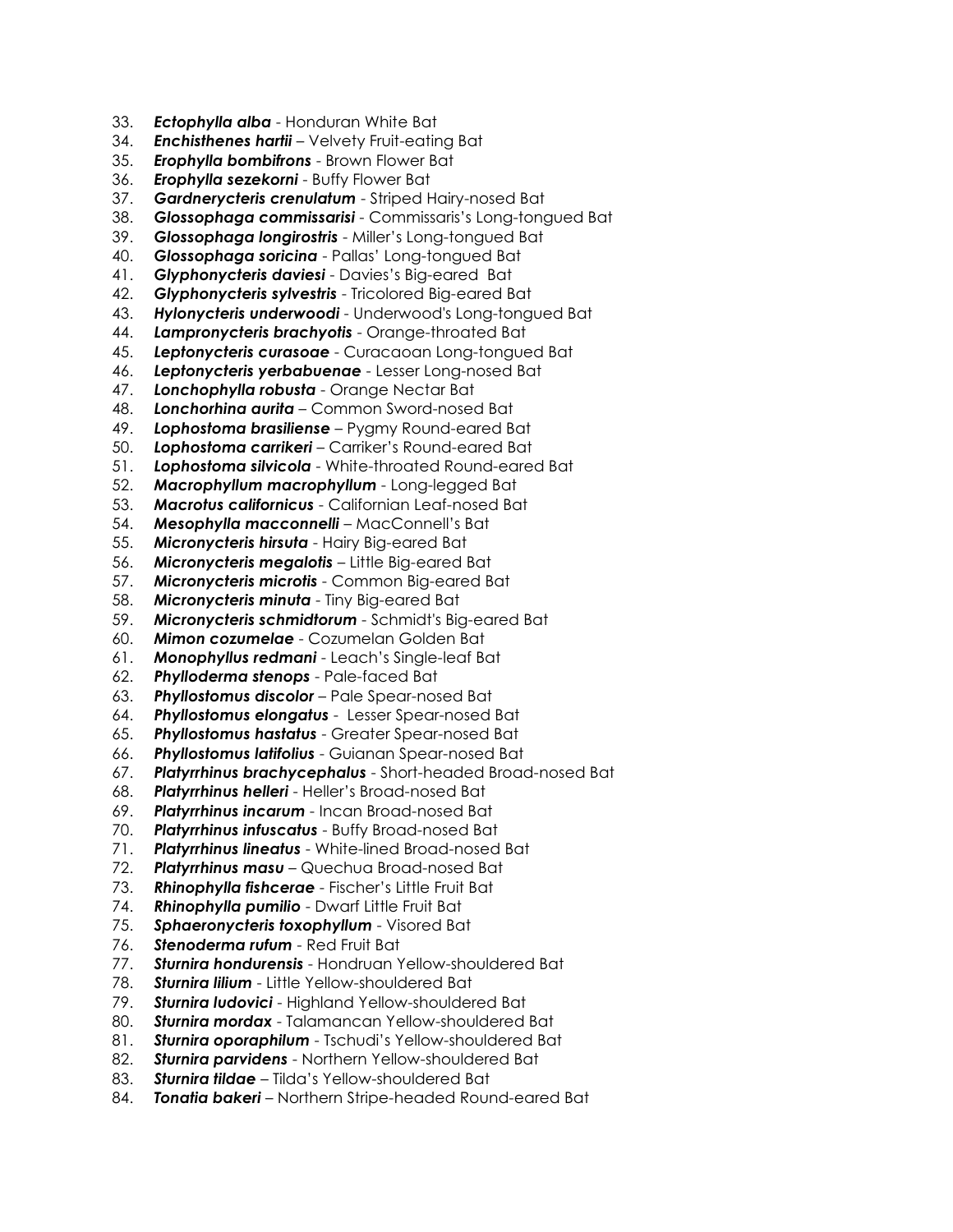- 85. *Tonatia maresi* Southern Stripe-headed Round-eared Bat
- 86. *Trachops cirrhosus* Fringe-lipped Bat
- 87. *Trachops ehrhardti* Atlantic Forest Fringe-lipped Bat
- 88. *Trinycteris nicefori* Niceforo's Big-eared Bat
- 89. *Uroderma bilobatum* Common Tent-making Bat
- 90. *Uroderma magnirostrum* Brown Tent-making Bat
- 91. *Vampyressa thyone* Northern Little Yellow-eared Bat
- 92. *Vampyriscus bidens* Bidentate Yellow-eared Bat
- 93. *Vampyriscus brocki* Brock's Yellow-eared Bat
- 94. *Vampyriscus nymphaea* Striped Yellow-eared Bat
- 95. *Vampyrodes caraccioli* Great Striped-faced Bat
- 96. *Vampyrum spectrum* Spectral Bat

### **PTEROPODIDAE (28 genera) - old world fruit bats**

- 1. *Acerodon celebensis* Sulawesi Fruit Bat
- 2. *Balionycteris maculata* Bornean Spotted-winged Fruit Bat
- 3. *Balionycteris seimundi* Malayan Spotted-winged Fruit Bat
- 4. *Chironax melanocephalus* Black-capped Fruit Bat
- 5. *Cynopterus brachyotis* Lesser Short-nosed Fruit Bat
- 6. *Cynopterus horsfieldii*  Horsfield's Fruit Bat
- 7. *Cynopterus sphinx* Greater Short-nosed Fruit Bat
- 8. *Dobsonia exoleta* Sulawesi Naked-backed Fruit Bat
- 9. *Dyacopterus spadiceus* Dyak Fruit Bat
- 10. *Eidolon helvum* African Straw-colored Fruit Bat
- 11. *Eonycteris spelaea* Lesser Dawn Bat
- 12. *Epomophorus gambianus* Gambian Epauletted Fruit Bat
- 13. *Epomophorus pusillus* Peter's Lesser Epauletted Fruit Bat
- **Epomophorus sp.** epauleted fruit bat
- 15. *Epomophorus wahlbergi* Wahlberg's Epauletted Fruit Bat
- 16. *Epomops buettikoferi* Buettikofer's Epauletted Fruit Bat
- 17. *Epomops franqueti* Franquet's Epauletted Fruit Bat
- 18. *Haplonycteris fischeri* Philippine Pygmy Fruit Bat
- 19. *Hypsignathus monstrosus* Hammer-headed Fruit Bat
- 20. *Lissonycteris angolensis* Angolan Soft-furred Fruit Bat
- 21. *Macroglossus minimus* Dagger-toothed Long-nosed Fruit Bat
- 22. *Macroglossus sobrinus* Greater Long-nosed Fruit Bat
- 23. *Megaerops albicollis* White-collared Fruit Bat
- 24. *Megaerops ecaudatus* Temminck's Tailless Fruit Bat
- 25. *Megaerops niphanae* Ratanaworabhan's Fruit Bat
- 26. *Megaloglossus azagnyi* Western Woermann's Fruit Bat
- 27. *Nanonycteris veldkampii* Veldkamp's Epauletted Fruit Bat
- 28. *Nyctimene rabori* Philippine Tube-nosed Fruit Bat
- 29. *Nyctimene robinsoni* Queensland Tube-nosed Fruit Bat
- 30. *Penthetor lucasi* Lucas's Short-nosed Fruit Bat
- 31. *Ptenochirus jagori* Greater Musky Fruit Bat
- 32. *Pteropus alecto* Black Flying Fox
- 33. *Pteropus conspicillatus* Spectacled Flying Fox
- 34. *Pteropus dasymallus* Ryukyu Flying Fox
- 35. *Pteropus hypomelanus* Variable Flying Fox
- 36. *Pteropus livingstonii* Comoro Flying Fox
- 37. *Pteropus lylei* Lyle's Flying Fox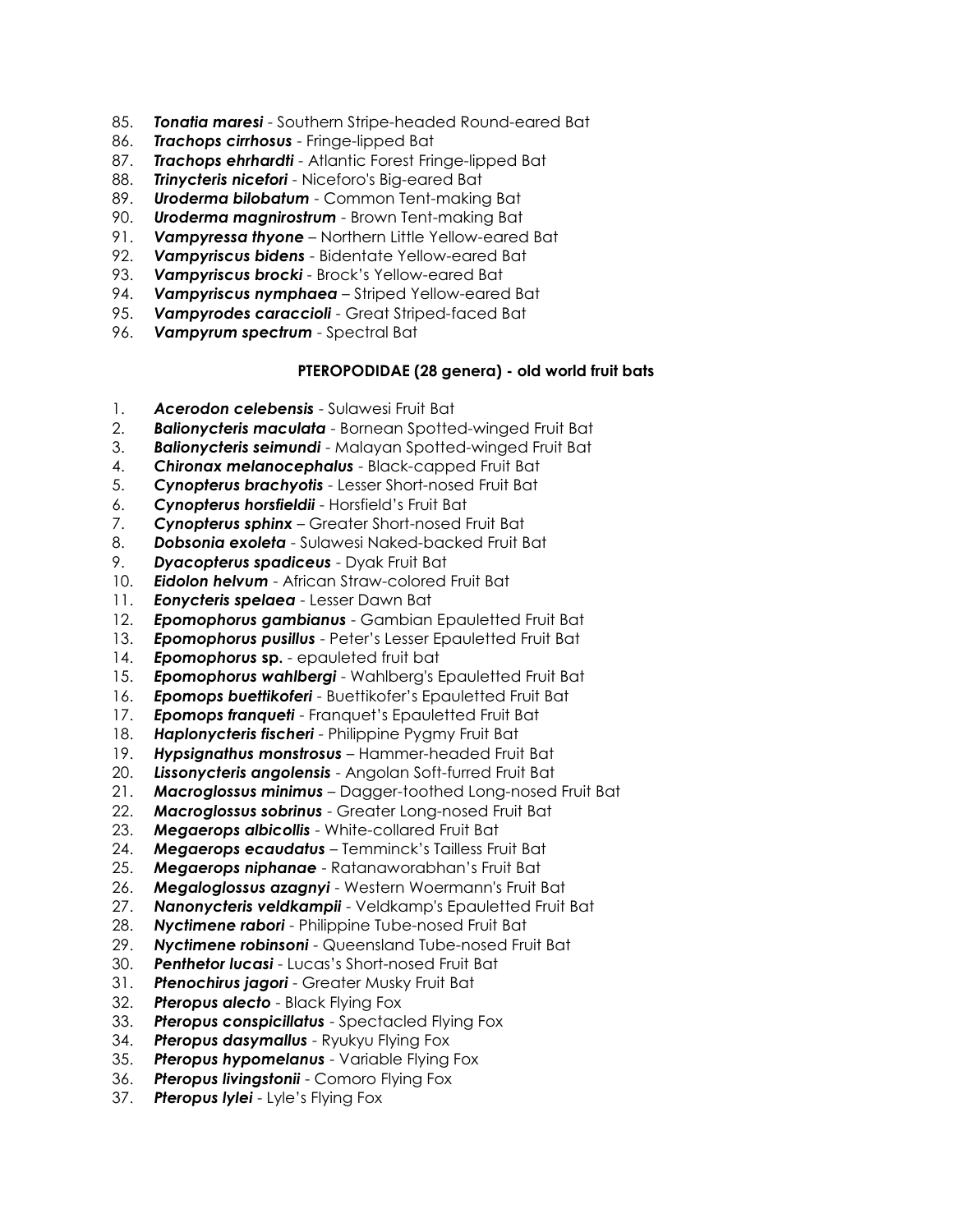- 38. *Pteropus medius* Indian Flying Fox
- 39. *Pteropus niger* Greater Mascarene Flying Fox
- 40. *Pteropus poliocephalus* Gray-headed Flying Fox
- 41. *Pteropus pumilus* Little Golden-mantled Flying Fox
- 42. *Pteropus rodricensis* Rodrigues Flying Fox
- 43. *Pteropus scapulatus* Little Red Flying Fox
- 44. *Pteropus* **sp.** flying fox
- 45. *Pteropus vampyrus* Large Flying Fox
- 46. *Rousettus aegyptiacus* Egyptian Rousette
- 47. *Rousettus amplexicaudatus* Geoffroy's Rousette
- 48. *Rousettus leschenaulti* Leschenault's Rousette
- 49. *Rousettus spinalatus* Bare-backed Rousette
- 50. *Scotonycteris occidentalis* Hayman's Fruit Bat
- 51. *Sphaerius blanfordi* Blanford's Fruit Bat
- 52. *Stenonycteris lanosus* Long-haired Rousette
- 53. *Styloctenium wallacei* Stripe-faced Fruit Bat
- 54. *Syconycteris australis* Southern Blossom Bat
- 55. *Thoopterus nigrescens* Swift Fruit Bat

#### **RHINOLOPHIDAE - horseshoe bats**

- 1. *Rhinolophus acuminatus* Acuminate Horseshoe Bat
- 2. *Rhinolophus affinis* Intermediate Horseshoe Bat
- 3. *Rhinolophus arcuatus* Arcuate Horseshoe Bat
- 4. *Rhinolophus borneensis* Bornean Horseshoe Bat
- 5. *Rhinolophus clivosus* Geoffroyi's Horseshoe Bat
- 6. *Rhinolophus coelophyllus* Croslet Horseshoe Bat
- 7. *Rhinolophus creaghi* Creagh's Horseshoe Bat
- 8. *Rhinolophus euryale* Mediterranean Horseshoe Bat
- 9. *Rhinolophus ferrumequinum* Greater Horseshoe Bat
- 10. *Rhinolophus formosae* Formosan Woolly Horseshoe Bat
- 11. *Rhinolophus hipposideros* Lesser Horseshoe Bat
- 12. *Rhinolophus landeri* Lander's Horseshoe Bat
- 13. *Rhinolophus luctus* Woolly Horseshoe Bat
- 14. *Rhinolophus macrotis* Big-eared Horseshoe Bat
- 15. *Rhinolophus malayanus* Malayan Horseshoe Bat
- 16. *Rhinolophus marshalli* Marshall's Horseshoe Bat
- 17. *Rhinolophus megaphyllus* Smaller Horseshoe Bat
- 18. *Rhinolophus mehelyi* Mehely's Horseshoe Bat
- 19. *Rhinolophus microglobosus* Indochinese Brown Horseshoe Bat
- 20. *Rhinolophus monoceros* Formosan Horseshoe Bat
- 21. *Rhinolophus paradoxolophus* Bourret's Horseshoe Bat
- 22. *Rhinolophus pearsonii* Pearson's Horseshoe Bat
- 23. *Rhinolophus philippinensis* Philippine Horseshoe Bat
- 24. *Rhinolophus pusillus* Least Horseshoe Bat
- 25. *Rhinolophus refulgens* Glossy Horseshoe Bat
- 26. *Rhinolophus robinsoni* Peninsular Horseshoe Bat
- 27. *Rhinolophus sedulus* Lesser Woolly Horseshoe Bat
- 28. *Rhinolophus shameli* Shamel's Horseshoe Bat
- 29. *Rhinolophus* **sp.** horseshoe bat
- 30. *Rhinolophus stheno* Lesser Brown Horseshoe Bat
- 31. *Rhinolophus thailandensis* Thailand Horseshoe Bat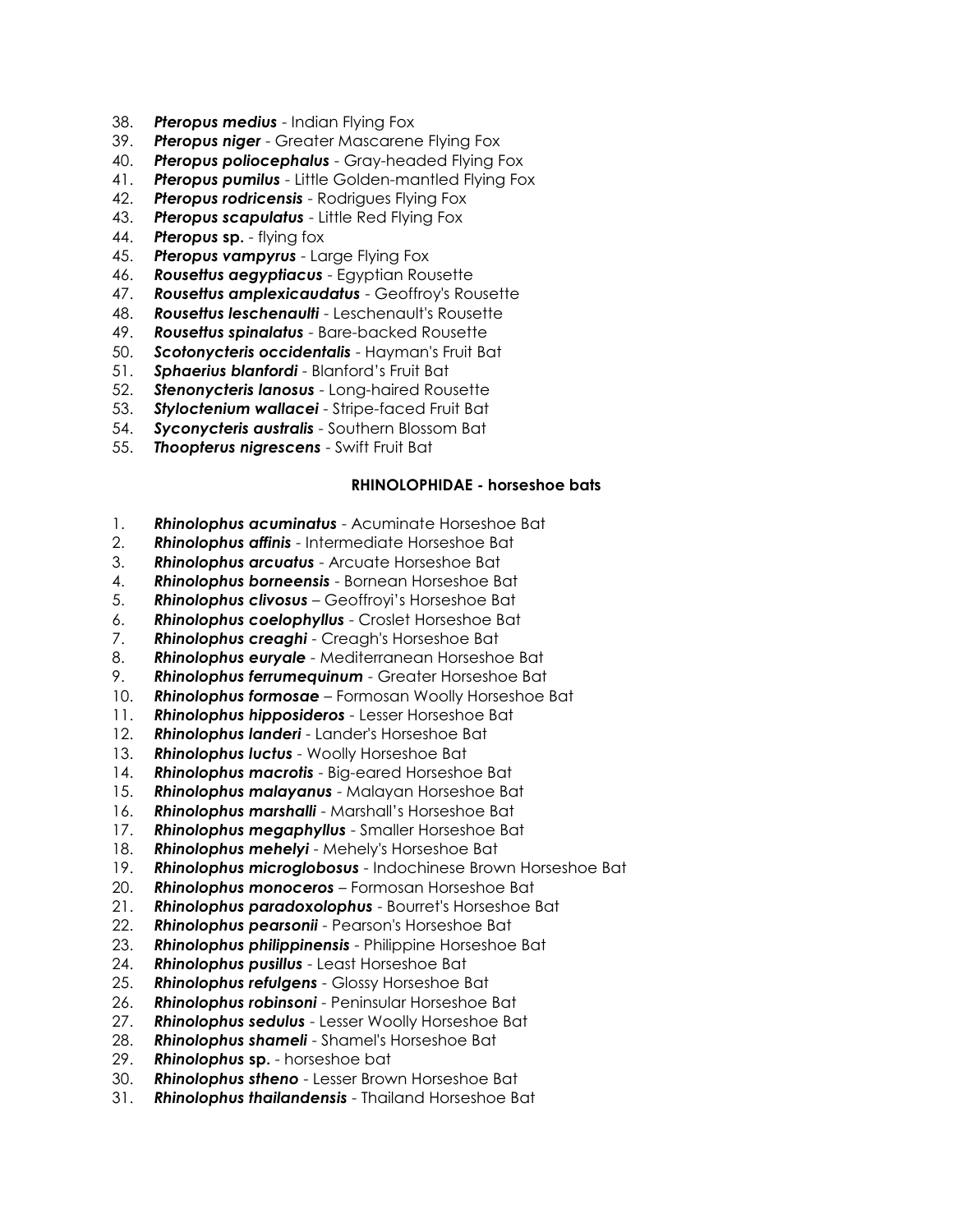- 32. *Rhinolophus thomasi* Thomas' Horseshoe Bat
- 33. *Rhinolophus trifoliatus* Trefoil Horseshoe Bat
- 34. *Rhinolophus virgo* Yellow-faced Horseshoe Bat

## **RHINONYCTERIDAE** - trident bats

- 1. *Cloeotis percivali* Percival's Short-eared Trident Bat
- 2. *Triaenops afer* African Trident Bat

# **RHINOPOMATIDAE** - mouse-tailed bats

- 1. *Rhinopoma cystops* Egyptian Mouse-tailed Bat
- 2. *Rhinopoma macinnesi* MacInnes's Mouse-tailed Bat

# **THYROPTERIDAE - disc-winged bats**

- 1. *Thyroptera discifera* Peters's Disk-winged Bat
- 2. *Thyroptera lavali* –LaVal's Disk-winged Bat
- 3. *Thyroptera tricolor* Spix's Disc-winged Bat

# **VESPERTILIONIDAE (36 genera) - evening bats**

- 1. *Aeorestes cinereus* Northern Hoary Bat
- 2. *Aeorestes villosissimus* Southern Hoary Bat
- 3. *Antrozous pallidus* Pallid Bat
- 4. *Arielulus cuprosus* Coppery Sprite
- 5. *Barbastella barbastellus* Western Barbastelle
- 6. *Barbastella leucomelas* Eastern Barbastelle
- 7. *Cassistrellus dimissus* Surat Helmeted Bat
- 8. *Chalinolobus tuberculatus* Long-tailed Wattled Bat
- 9. *Corynorhinus mexicanus* Mexican Big-eared Bat
- 10. *Corynorhinus rafinesquii* Rafinesque's Big-eared Bat
- 11. *Corynorhinus townsendii* Townsend's Big-eared Bat
- 12. *Dasypterus ega* Southern Yellow Bat
- 13. *Dasypterus intermedius* Northern Yellow Bat
- 14. *Dasypterus xanthinus* Western Yellow Bat
- 15. *Eptesicus bottae* Botta's Serotine
- 16. *Eptesicus brasiliensis* Brazilian Brown Bat
- 17. *Eptesicus diminutus* Diminutive Serotine
- 18. *Eptesicus furinalis* Argentinian Brown Bat
- 19. *Eptesicus fuscus* Big Brown Bat
- 20. *Eptesicus innoxius* Harmless Serotine
- 21. *Eptesicus nilssonii* Northern Bat
- 22. *Eptesicus serotinus* Common Serotine
- 23. *Euderma maculatum* Spotted Bat
- 24. *Eudiscopus denticulus* Disk-footed Bat
- 25. *Glauconycteris superba* Badger Bat
- 26. *Glauconycteris variegata* Variegated Butterfly Bat
- 27. *Glischropus bucephalus* Indochinese Thick-thumbed Bat
- 28. *Glischropus tylopus* Common Thick-thumbed Bat
- 29. *Harpiocephalus harpia* Lesser Hairy-winged Bat
- 30. *Harpiola isodon* Taiwanese Tube-nosed Bat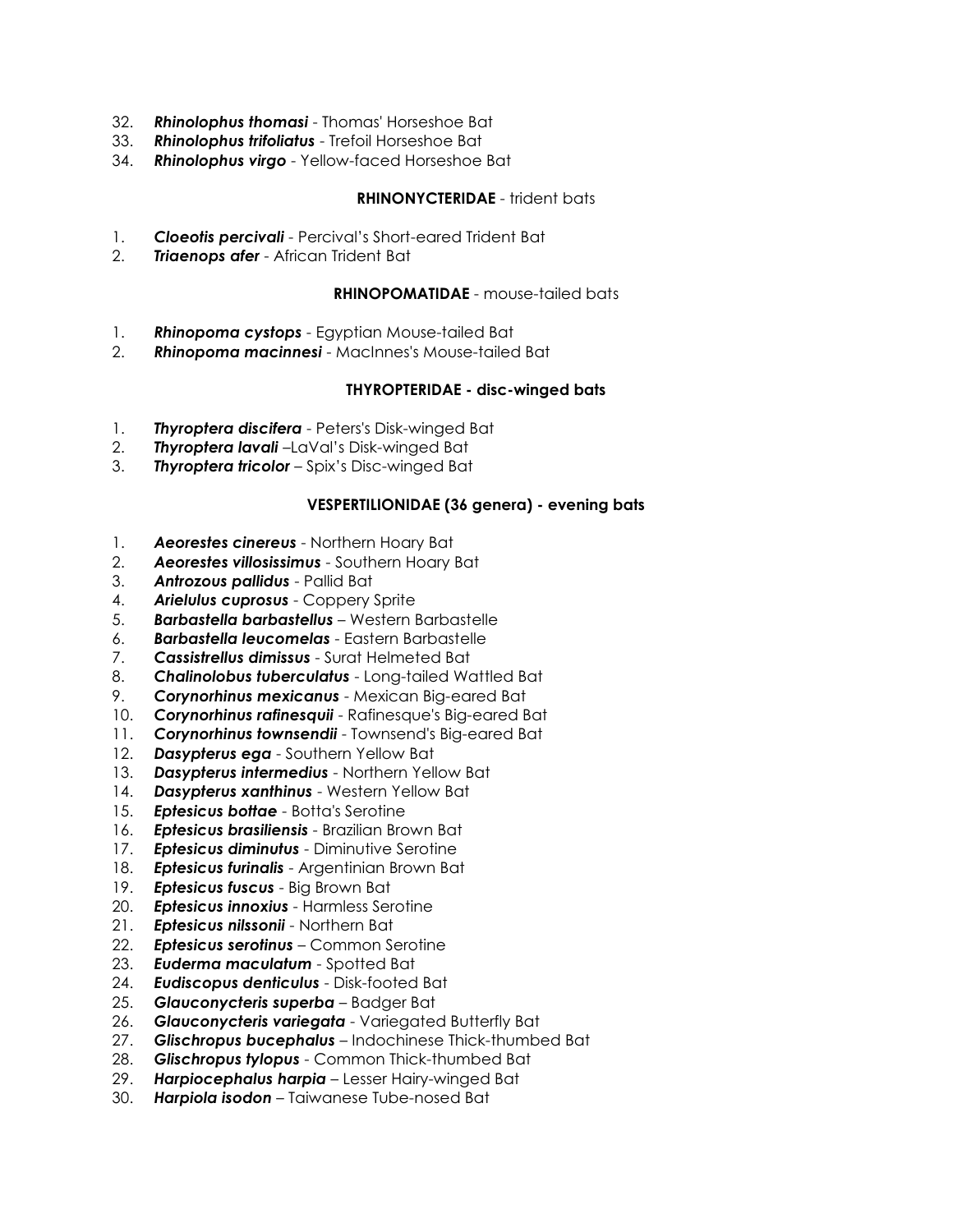- 31. *Hesperoptenus blanfordi* Blanford's Bat
- 32. *Hesperoptenus tickelli* Tickell's Bat
- 33. *Hesperoptenus tomesi* Large False Serotine
- 34. *Histiotus magellanicus* Southern Big-eared Brown Bat
- 35. *Hypsugo alaschanicus* Alashanian Pipistrelle
- 36. *Hypsugo savii* Savi's Pipistrelle
- 37. *Idionycteris phyllotis* Allen's Big-eared Bat
- 38. *Kerivoula hardwickii* Hardwicke's Woolly Bat
- 39. *Kerivoula intermedia* Small Woolly Bat
- 40. *Kerivoula minuta* Least Woolly Bat
- 41. *Kerivoula papillosa* Papillose Woolly Bat
- 42. *Kerivoula pellucida* Clear-winged Woolly Bat
- 43. *Kerivoula picta* Painted Woolly Bat
- 44. *Kerivoula titania* Titania's Woolly Bat
- 45. *Lasionycteris noctivagans* Silver-haired Bat
- 46. *Lasiurus blossevillii* Southern Red Bat
- 47. *Lasiurus borealis* Eastern Red Bat
- 48. *Lasiurus castaneus* Tacarcunan Bat
- 49. *Lasiurus frantzii* Western Red Bat
- 50. *Lasiurus seminolus* Seminole Bat
- 51. *Murina aenea* Bronze Tube-nosed Bat
- 52. *Murina beelzebub* Diabolic Tube-nosed Bat
- 53. *Murina bicolor* Bicolored Tube-nosed Bat
- 54. *Murina cyclotis* Round-eared Tube-nosed Bat
- 55. *Murina eleryi* Elery's Tube-nosed Bat
- 56. *Murina feae* Ashy-gray Tube-nosed Bat
- 57. *Murina harrisoni* Harrison's Tube-nosed Bat
- 58. *Murina peninsularis* Peninsular Tube-nosed Bat
- 59. *Murina puta* Taiwanese Tube-nosed Bat
- 60. *Murina suilla* Brown Tube-nosed Bat
- 61. *Murina walstoni* Walston's Tube-nosed Bat
- 62. *Myotis albescens* Silver-tipped Myotis
- 63. *Myotis annectans* Hairy-faced Myotis
- 64. *Myotis auriculus* Southwestern Myotis
- 65. *Myotis austroriparius* Southeastern Myotis
- 66. *Myotis bechsteinii* Bechstein's Myotis
- 67. *Myotis brandtii* Brandt's Myotis
- 68. *Myotis californicus* California Myotis
- 69. *Myotis ciliolabrum* Western Small-footed Myotis
- 70. *Myotis dasycneme* Pond Myotis
- 71. *Myotis daubentonii* Daubenton's Myotis
- 72. *Myotis emarginatus* Geoffroy's Myotis
- 73. *Myotis elegans* Elegant Myotis
- 74. *Myotis evotis* Long-eared Myotis
- 75. *Myotis formosus* Hodgson's Myotis
- 76. *Myotis grisescens* Gray Myotis
- 77. *Myotis horsfieldii* Horsfield's Myotis
- 78. *Myotis laniger* Chinese Water Myotis
- 79. *Myotis leibii* Eastern Small-footed Myotis
- 80. *Myotis lucifugus* Little Brown Myotis
- 81. *Myotis muricola* Nepalese Whiskered myotis
- 82. *Myotis myotis* Mouse-eared Myotis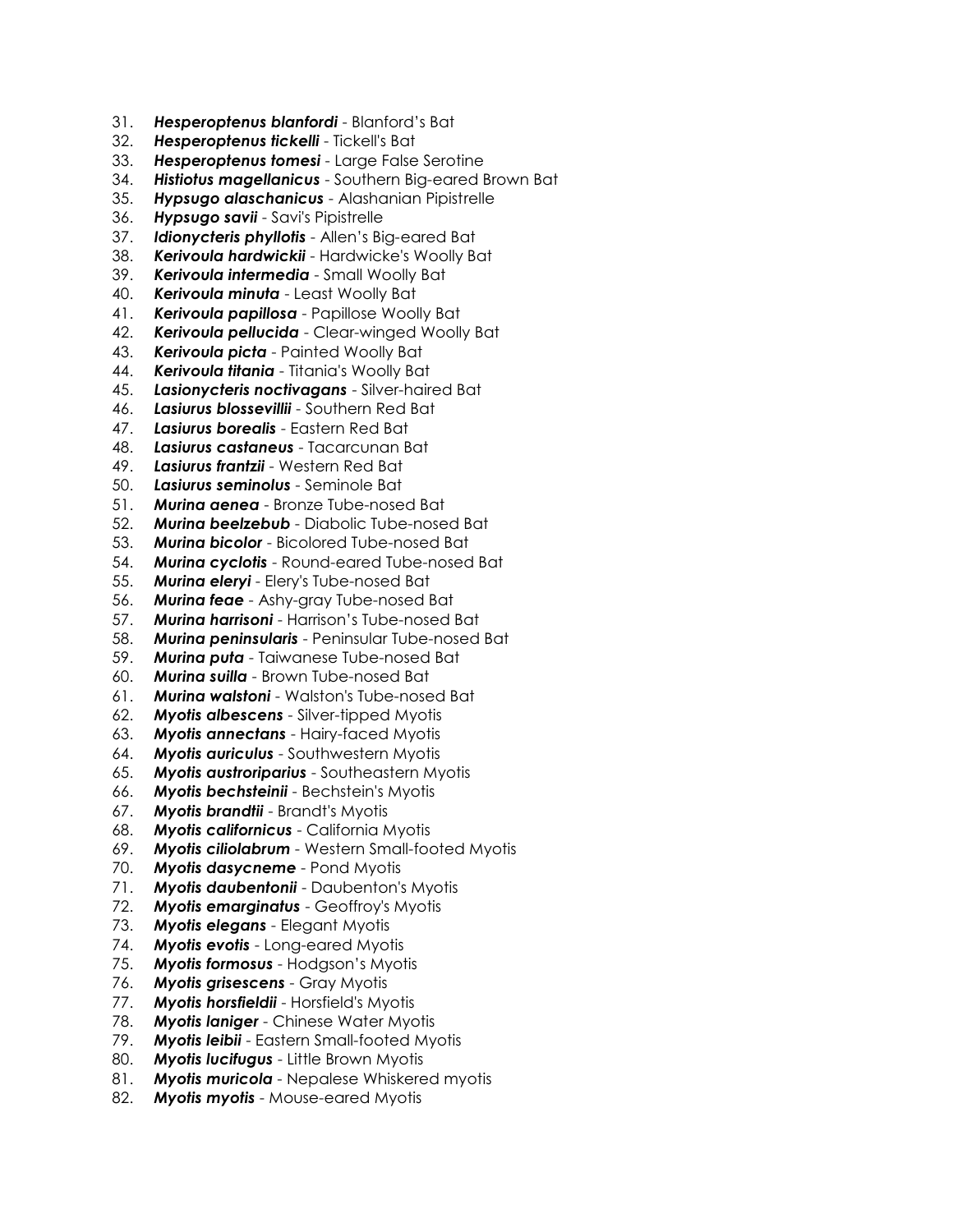- 83. *Myotis mystacinus* Whiskered Myotis
- 84. *Myotis nattereri* Natterer's Myotis
- 85. *Myotis nigricans* Black Myotis
- 86. *Myotis occultus* Arizona Myotis
- 87. *Myotis oxyotus* Montane Myotis
- 88. *Myotis pilosatibialis* Northern Hairy-legged Myotis
- 89. *Myotis pilosus* Rickett's Big-footed Myotis
- 90. *Myotis planiceps* Flat-headed Myotis
- 91. *Myotis punicus* Mahgrebian Myotis
- 92. *Myotis ridleyi* Ridley's Myotis
- 93. *Myotis riparius* Riparian Myotis
- 94. *Myotis rufoniger* Red and Black Myotis
- 95. *Myotis septentrionalis* Northern Myotis
- 96. *Myotis siligorensis* Himalayan Whiskered Myotis
- 97. *Myotis simus* Velvety Myotis
- 98. *Myotis sodalis* Indiana Myotis
- 99. *Myotis thysanodes* Fringed Myotis
- 100. *Myotis tricolor* Temminck's Myotis
- 101. *Myotis velifer* Cave Myotis
- 102. *Myotis vivesi* Fish-eating Myotis
- 103. *Myotis volans* Long-legged Myotis
- 104. *Neoromisia capensis* Cape Serotine
- 105. *Myotis yumanensis* Yuma Myotis
- 106. *Nyctalus noctula* Noctule
- 107. *Nycticeius humeralis* North American Evening Bat
- 108. *Parastrellus hesperus* Canyon Bat
- 109. *Perimyotis subflavus* Tricolored Bat
- 110. *Philetor brachypterus* Rohu's Bat
- 111. *Phoniscus atrox* Gilded Groove-toothed Bat
- 112. *Phoniscus jagorii* Peter's Trumpet-eared Bat
- 113. *Pipistrellus coromandra* Indian Pipistrelle
- 114. *Pipistrellus kuhlii* Kuhl's Pipistrelle
- 115. *Pipistrellus paterculus* Mount Popa Pipistrelle
- 116. *Plecotus auritus* Brown Long-eared Bat
- 117. *Plecotus macrobullaris* Alpine Long-eared Bat
- 118. *Rhogeessa bickhami* Bickham's Yellow Bat
- 119. *Rhogeessa io* Thomas's Yellow Bat
- 120. *Rhogeessa minutilla* Tiny Yellow Bat
- 121. *Scotomanes ornatus* Harlequin Bat
- 122. *Scotophilus kuhlii* Giant House Bat
- 123. *Scotophilus nigrita* Giant House Bat
- 124. *Scotophilus viridis* Green House Bat
- 125. *Tylonycteris fulvida* Mainland Lesser Bamboo Bat
- 126. *Tylonycteris malayana* Mainland Greater Bamboo Bat
- 127. *Vespertilio murinus* Particolored Bat

## **CINGULATA (9 genera, 14 species)**

#### **CHLAMYPHORIDAE - armadillos**

- 1. *Cabassous tatouay* Greater Naked-tailed Armadillo
- 2. *Cabassous unicinctus* Amazon Naked-tailed Armadillo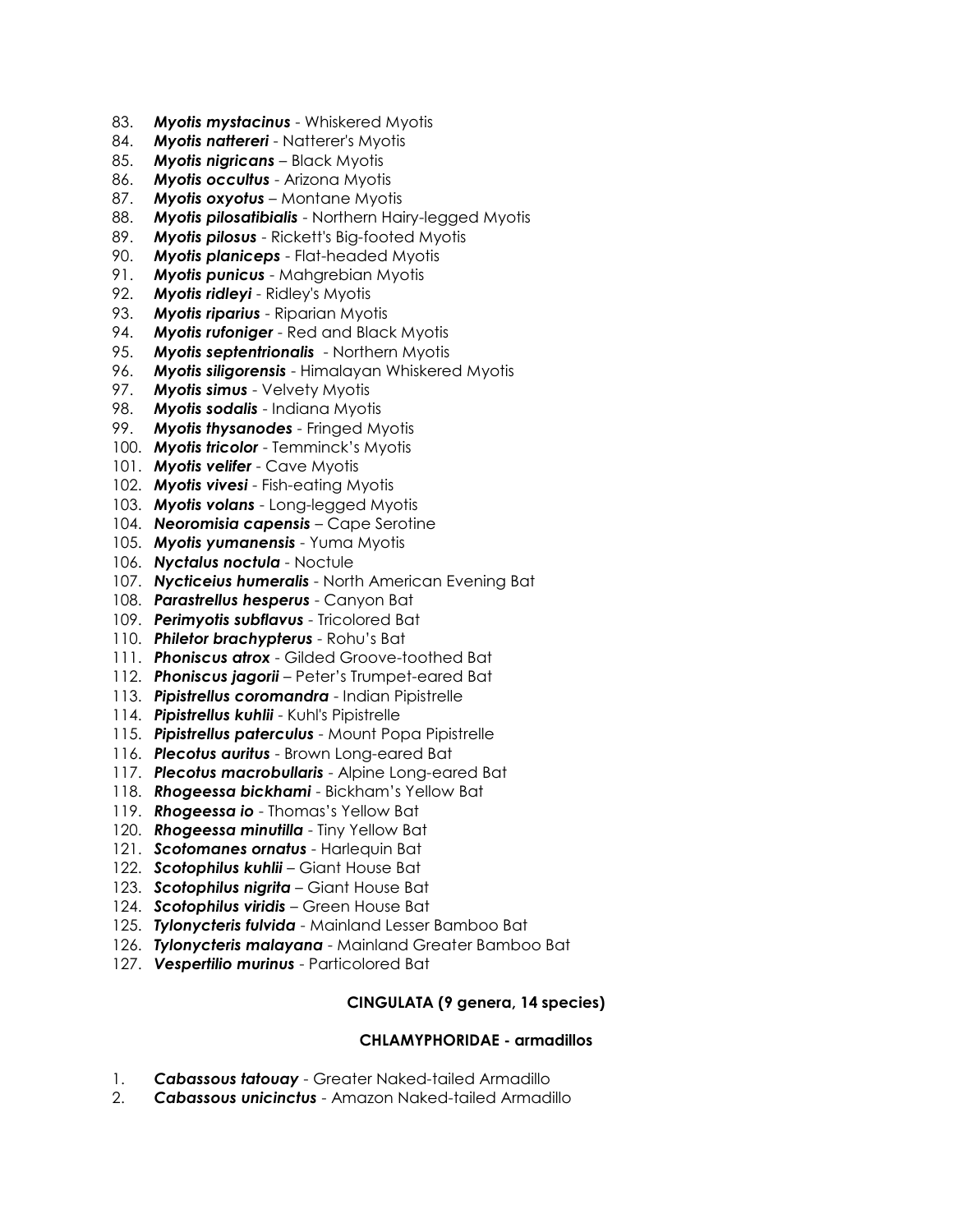- 3. *Calyptophractus retusus* Greater Fairy Armadillo
- 4. *Chaetophractus vellerosus* Screaming Hairy Armadillo
- 5. *Chaetophractus villosus* Large Hairy Armadillo
- 6. *Chlamyphorus truncatus* Pink Fairy Armadillo
- 7. *Euphractus sexcinctus* Six-banded Armadillo
- 8. *Priodontes maximus* Giant Armadillo
- 9. *Tolypeutes matacus* Southern Three-banded Armadillo
- 10. *Tolypeutes tricinctus* Brazilian Three-banded Armadillo
- 11. *Zaedyus pichiy* Pichi

### **DASYPODIDAE - armadillos**

- 1. *Dasypus novemcinctus* Nine-banded Armadillo
- 2. *Dasypus sabanicola* Northern Long-nosed Armadillo
- 3. *Dasypus septemcinctus* Brazilian Lesser Long-nosed Armadillo

### **DASYUROMORPHIA (11 genera, 21 species)**

#### **DASYURIDAE - dasyures and relatives**

- 1. **Antechinomys laniger** Kultarr
- 2. *Antechinus agilis* Agile Antechinus
- 3. *Antechinus flavipes* Yellow-footed Antechinus
- 4. *Antechinus mimetes* Mainland Dusky Antechinus
- 5. *Antechinus stuartii* Brown Antechinus
- 6. *Dasyuroides byrnei* Kowari
- 7. *Dasyurus geoffroii* Western Quoll
- 8. *Dasyurus hallucatus* Northern Quoll
- 9. *Dasyurus maculatus* Spotted-tailed Quoll
- 10. *Dasyurus viverrinus* Eastern Quoll
- 11. *Parantechinus apicalis* Dibbler
- 12. *Phascogale calura* Red-tailed Phascogale
- 13. *Phascogale tapoatafa* Common Brush-tailed Phascogale
- 14. *Planigale ingrami* Long-tailed Planigale
- *15. Planigale maculata* Common Planigale
- 16. *Planigale tenuirostris* Narrow-nosed Planigale
- 17. *Sarcophilus harrisii* Tasmanian Devil
- 18. *Sminthopsis crassicaudata* Fat-tailed Dunnart
- 19. *Sminthopsis douglasi* Julia Creek Dunnart

#### **MYRMECOBIIDAE - numbats**

*Myrmecobius fasciatus* - Numbat

#### **THYLACINIDAE - thylacines**

*Thylacinus cynocephalus* - Thylacine

#### **DERMOPTERA: CYNOCEPHALIDAE (2) - flying lemurs (colugos)**

- 1. *Cynocephalus volans* Philippine Colugo
- 2. *Galeopterus variegatus* Sunda Colugo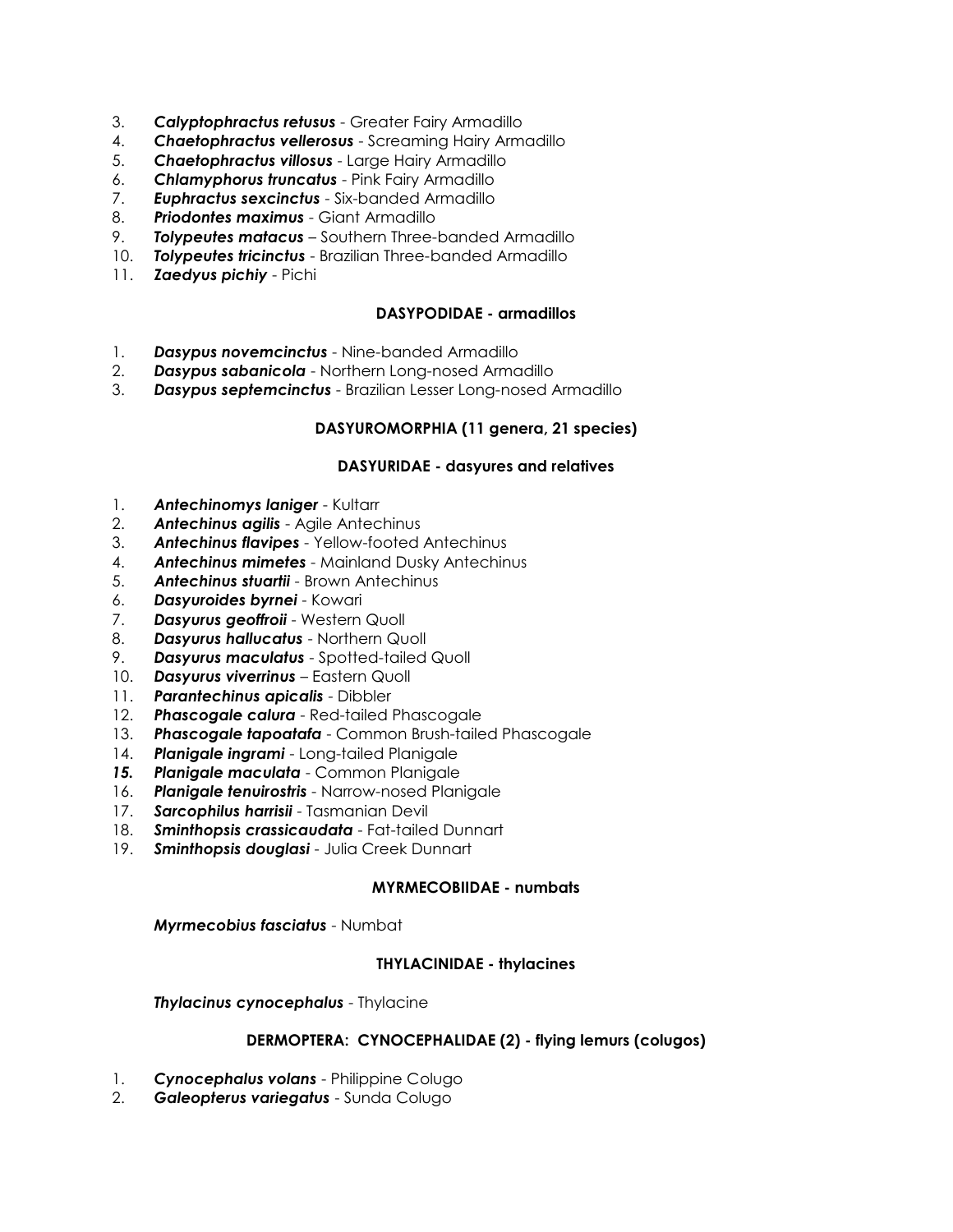## **DIDELPHIMORPHIA: DIDELPHIDAE (14 genera, 40 species) - opossums**

- 1. *Caluromys derbianus* Derby's Woolly Opossum
- 2. *Caluromys lanatus* Brown-eared Woolly Opossum
- 3. *Caluromys philander* Bare-tailed Woolly Opossum
- 4. *Caluromysiops irrupta* Black-shouldered Opossum
- 5. *Chironectes minimus* Water Opossum
- 6. *Cryptonanus chacoensis* Chacoan Mouse Opossum
- 7. *Didelphis albiventris* Brazilian White-eared Opossum
- 8. *Didelphis aurita* Southern Black-eared Opossum
- 9. *Didelphis marsupialis* Northern Black-eared Opossum
- 10. *Didelphis pernigra* Andean White-eared Opossum
- 11. *Didelphis virginiana* Virginia Opossum
- 12. *Glironia venusta* Bushy-tailed Opossum
- 13. *Gracilinanus agilis* Agile Opossum
- 14. *Lutreolina crassicaudata* Big Lutrine Opossum
- 15. *Marmosa alstoni* Alston's Woolly Mouse Opossum
- 16. *Marmosa constantiae* White-bellied Woolly Mouse Opossum
- 17. *Marmosa demerarae* Northeastern Woolly Mouse Opossum
- 18. *Marmosa isthmica* Panama Mouse Opossum
- 19. *Marmosa lepida* Rufous Mouse Opossum
- 20. *Marmosa mexicana* Mexican Mouse Opossum
- 21. *Marmosa murina* Linnaeus's Mouse Opossum
- 22. *Marmosa robinsoni* Robinson's Mouse Opossum
- 23. *Marmosa zeledoni* Zeledon's Mouse Opossum
- 24. *Marmosops caucae* Tschudi's Slender Opossum
- 25. *Marmosops fuscatus* Dusky Slender Opossum
- 26. *Marmosops noctivagus* White-bellied Slender Opossum
- 27. *Marmosops ocellatus* Spectacled Slender Opossum
- 28. *Marmosops parvidens* Delicate Slender Opossum
- 29. *Metachirus myosuros* Common Brown Four-eyed Opossum
- 30. *Monodelphis brevicaudata* Guianan Short-tailed Opossum
- 31. *Monodelphis domestica* Gray Short-tailed Opossum
- 32. *Monodelphis emiliae* Emilie's Short-tailed Opossum
- 33. *Monodelphis glirina* Amazonian Red-sided Opossum
- 34. *Philander canus* Common Four-eyed Opossum
- 35. *Philander melanurus* Dark Four-eyed Opossum
- 36. *Philander opossum* Gray Four-eyed Opossum
- 37. *Philander pebas* Pebas Four-eyed Opossum
- 38. *Thylamys elegans* Elegant Fat-tailed Opossum
- 39. *Thylamys karimii* Karimi's Fat-tailed Opossum
- 40. *Thylamys sponsorius* Argentine Fat-tailed Opossum

### **DIPROTODONTIA (37 genera, 86 species)**

### **ACROBATIDAE - feathertail possums**

*Acrobates pygmaeus* - Narrow-toed Feather-tailed Glider

### **BURRAMYIDAE - pygmy possums**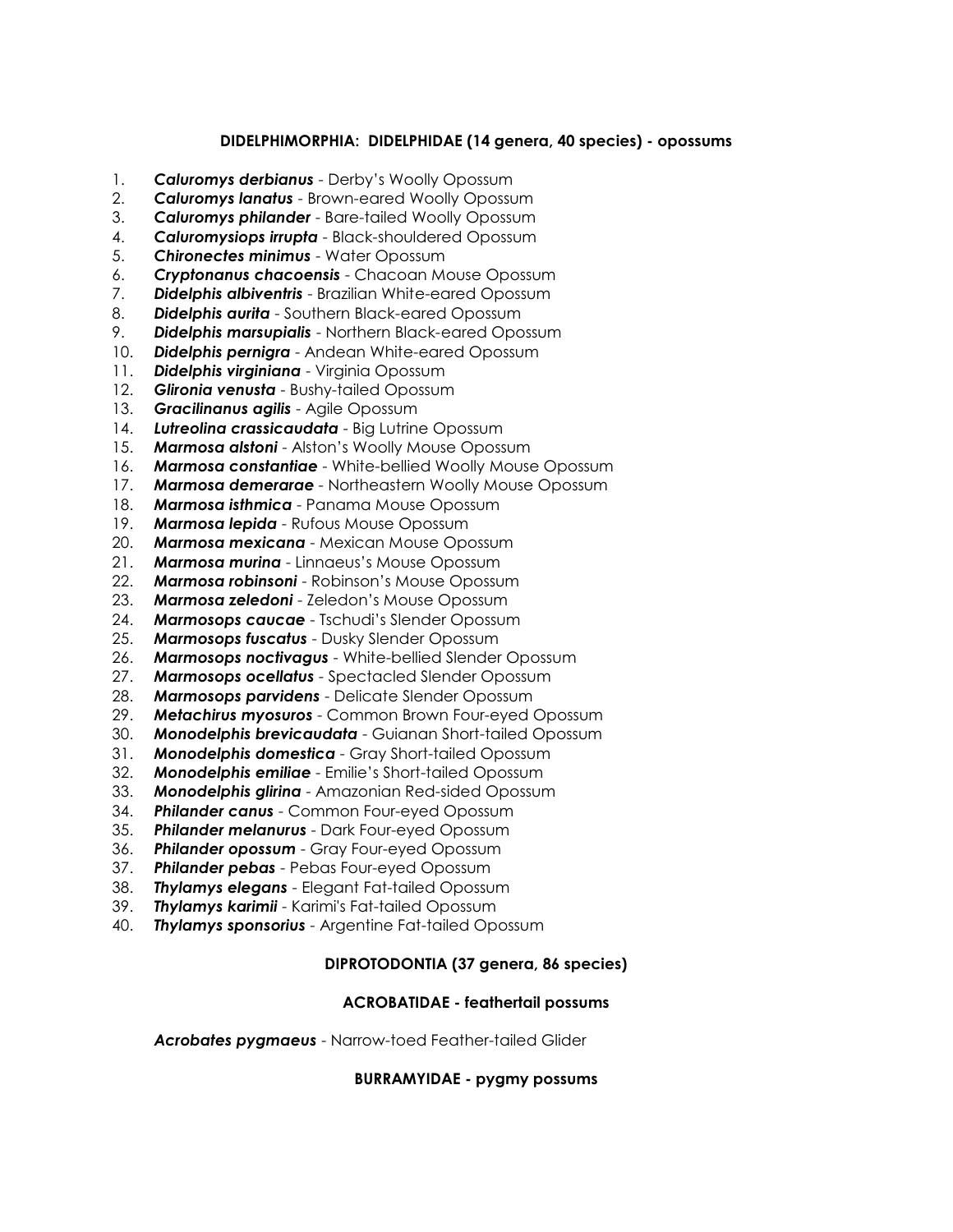- 1. *Burramys parvus* Mountain Pygmy Possum
- 2. *Cercartetus concinnus* Southwestern Pygmy Possum
- 3. *Cercartetus lepidus* Little Pygmy Possum
- 4. *Cercartetus nanus* Eastern Pygmy Possum

## **HYPSIPRYMNODONTIDAE - rat-kangaroos**

*Hypsiprymnodon moschatus* – Musky Rat-kangaroo

## **MACROPODIDAE (12 genera) - kangaroos & wallabies**

- 1. *Dendrolagus dorianus* Doria's Tree Kangaroo
- 2. *Dendrolagus goodfellowi* Goodfellow's Tree Kangaroo
- 3. *Dendrolagus inustus* Grizzled Tree Kangaroo
- 4. *Dendrolagus lumholtzi* Lumholtz's Tree Kangaroo
- 5. *Dendrolagus matschiei* Huon Tree-kangaroo
- 6. *Dorcopsis hageni* White-striped Forest Wallaby
- 7. *Dorcopsis muelleri* Brown Forest Wallaby
- 8. *Lagorchestes conspicillatus* Spectacled Hare-wallaby
- 9. *Lagostrophus fasciatus* Banded Hare-wallaby
- 10. *Macropus fuliginosus* Western Gray Kangaroo
- 11. *Macropus giganteus* Eastern Gray Kangaroo
- 12. *Notamacropus agilis* Agile Wallaby
- 13. *Notamacropus dorsalis* Black-striped Wallaby
- 14. *Notamacropus eugenii* Tammar Wallaby
- 15. *Notamacropus irma* Western Brush Wallaby
- 16. *Notamacropus parma* Parma Wallaby
- 17. *Notamacropus parryi* Whip-tailed Wallaby
- 18. *Notamacropus rufogriseus* Red-necked Wallaby
- 19. *Onychogalea fraenata* Bridled Nail-tailed Wallaby
- 20. *Onychogalea unguifera* Northern Nail-tailed Wallaby
- 21. *Osphranter antilopinus* Antilopine Wallaroo
- 22. *Osphranter bernardus* Black Wallaroo
- 23. *Osphranter robustus* Common Wallaroo
- 24. *Osphranter rufus* Red Kangaroo
- 25. *Petrogale assimilis* Allied Rock-wallaby
- 26. *Petrogale brachyotis* Short-eared Rock-wallaby
- 27. *Petrogale burbidgei* Monjon
- 28. *Petrogale concinna* Nabarlek
- 29. *Petrogale herberti* Herbert's Rock-wallaby
- 30. *Petrogale inornata* Unadorned Rock-wallaby
- 31. *Petrogale lateralis* Black-flanked Rock-wallaby
- 32. *Petrogale mareeba* Mareeba Rock-wallaby
- 33. *Petrogale penicillata* Brush-tailed Rock-wallaby
- 34. *Petrogale persephone* Proserpine Rock-wallaby
- 35. *Petrogale sharmani* Sharman's Rock-wallaby
- 36. *Petrogale wilkinsi* Wilkin's Rock-wallaby
- 37. *Petrogale xanthopus* Yellow-footed Rock-wallaby
- 38. *Setonix brachyurus* Quokka
- 39. *Thylogale billardierii* Rufous-bellied Pademelon
- 40. *Thylogale brunii* Dusky Pademelon
- 41. *Thylogale stigmatica* Red-legged Pademelon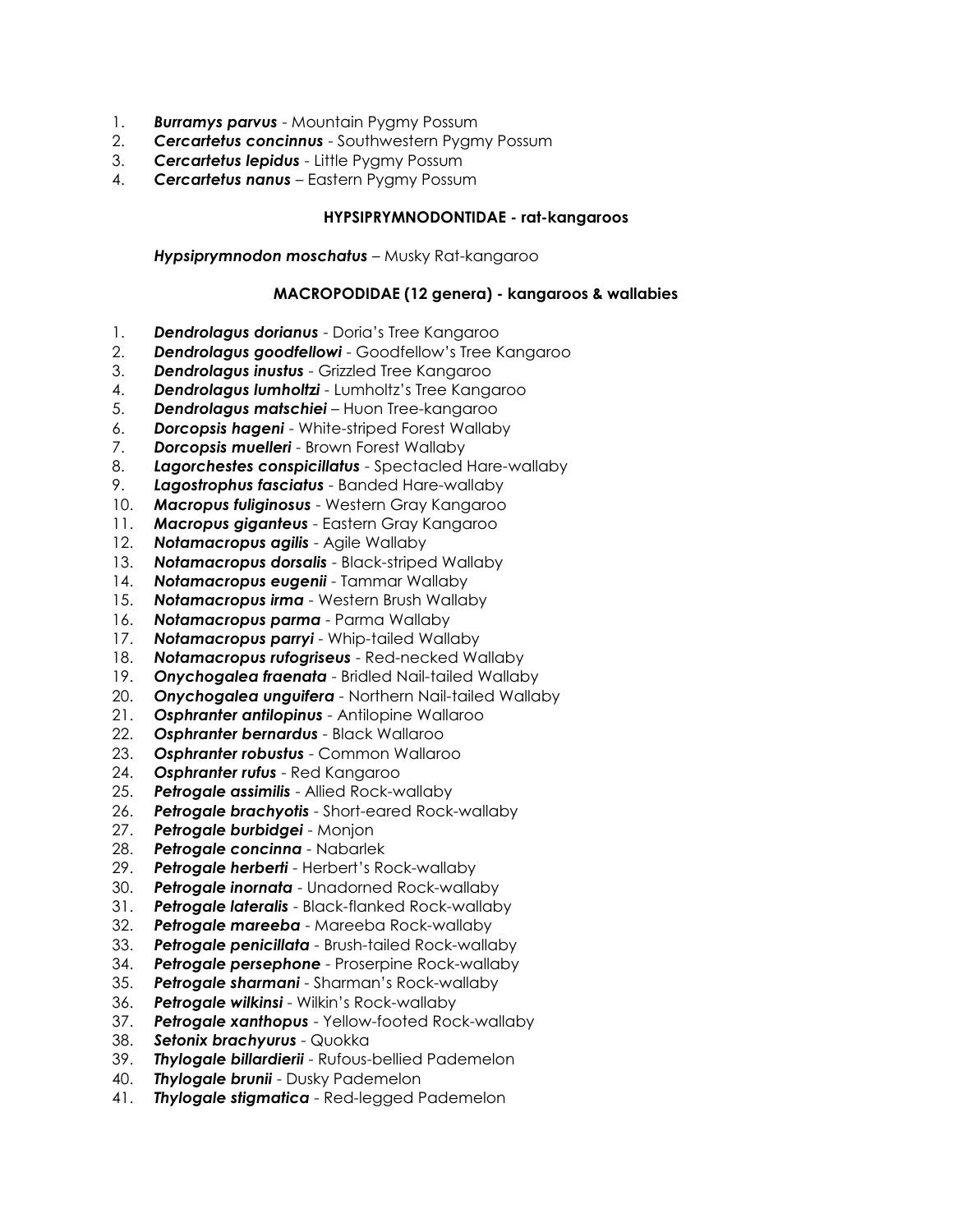- 42. *Thylogale thetis* Red-necked Pademelon
- 43. *Wallabia bicolor* Swamp Wallaby

# **PETAURIDAE (3 genera) - gliders, striped possums**

- 1. *Dactylopsila trivirgata* Torresian Striped Possum
- 2. *Gymnobelideus leadbeateri* Leadbeater's Possum
- 3. *Petaurus australis* Yellow-bellied Glider
- 4. *Petaurus breviceps* Sugar Glider
- 5. *Petaurus gracilis* Mahogany Glider
- 6. *Petaurus norfolcensis* Squirrel Glider

# **PHALANGERIDAE (6 genera) - cuscuses and phalangers**

- 1. *Ailurops furvus* Mountain Bear Cuscus
- 2. *Ailurops ursinus* Common Bear Cuscus
- 3. *Phalanger gymnotis* Ground Cuscus
- 4. *Phalanger mimicus* Southern Common Cuscus
- 5. *Phalanger ornatus* Ornate Cuscus
- 6. *Spilocuscus maculatus* Common Spotted Cuscus
- 7. *Spilocuscus nudicaudatus* Australian Spotted Cuscus
- 8. *Strigocuscus celebensis* Sulawesi Cuscus
- 9. *Trichosurus caninus* Short-eared Brush-tailed Possum
- 10. *Trichosurus johnstonii* Coppery Brush-tailed Possum
- 11. *Trichosurus vulpecula* Common Brush-tailed Possum
- 12. *Wyulda squamicaudata* Scaly-tailed Possum

# **PHASCOLARCTIDAE - koalas**

*Phascolarctos cinereus* - Koala

# **POTOROIDAE (3 genera) - bettongs and potoroos**

- 1. *Aepyprymnus rufescens* Rufous Bettong
- 2. *Bettongia gaimardi* Eastern Bettong
- 3. *Bettongia lesuer* Burrowing Bettong
- 4. *Bettongia penicillata* Brush-tailed Bettong
- 5. *Bettongia tropica* Northern Bettong
- 6. *Potorous tridactylus* Long-nosed Potoroo

# **PSEUDOCHEIRIDAE (5 genera) - ring-tailed possums**

- 1. *Hemibelideus lemuroides* Lemuroid Ring-tailed Possum
- 2. *Petauroides volans* Southern Greater Glider
- 3. *Pseudocheirus occidentalis* Western Ring-tailed Possum
- 4. *Pseudocheirus peregrinus* Eastern Ring-tailed Possum
- 5. *Pseudochirops archeri* Green Ring-tailed Possum
- 6. *Pseudochirulus cinereus* Daintree River Ring-tailed Possum
- 7. *Pseudochirulus herbetensis* Herbert River Ring-tailed Possum

### **TARSIPEDIDAE - honey possums**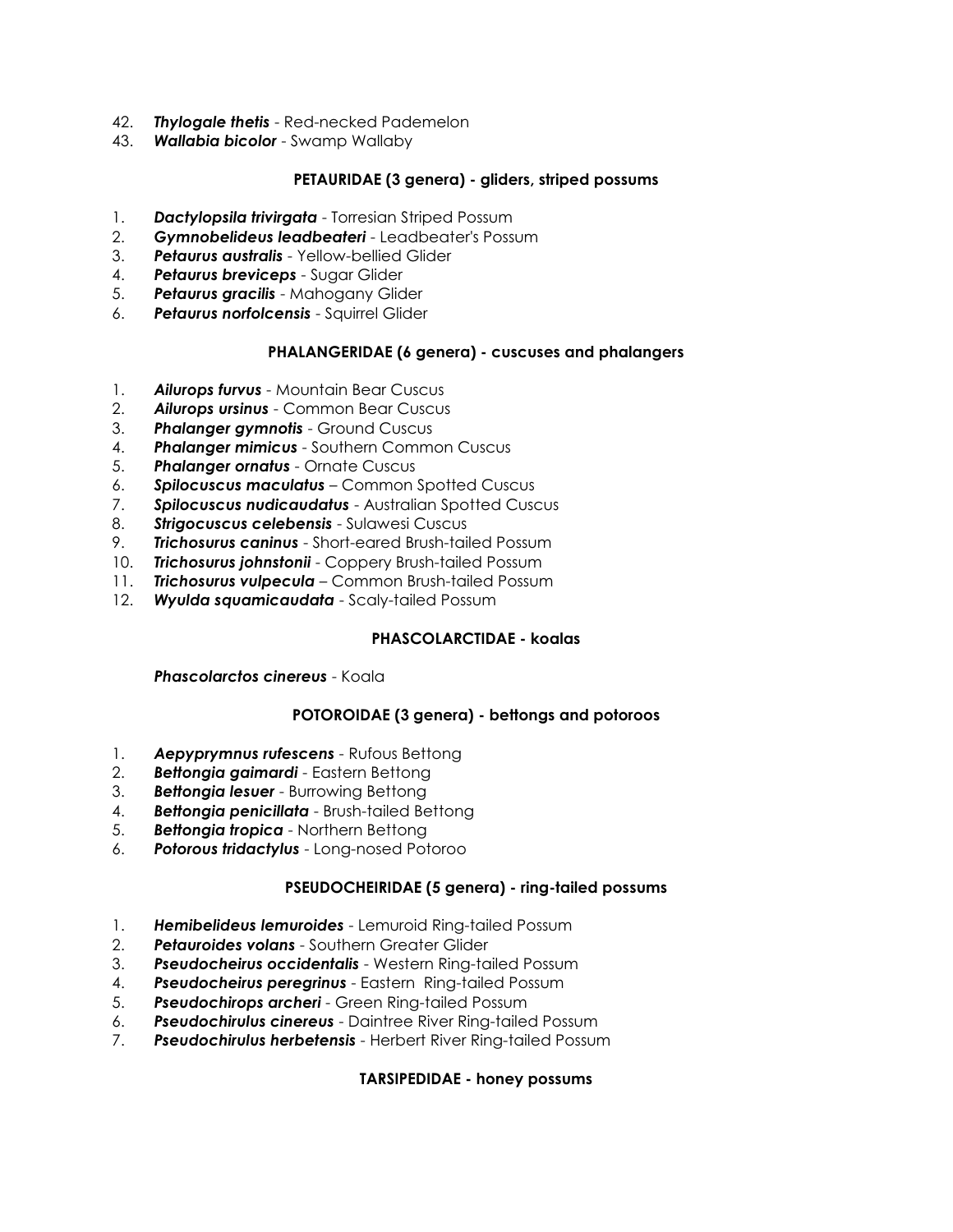### *Tarsipes rostratus* - Honey Possum

### **VOMBATIDAE - wombats**

- 1. *Lasiorhinus krefftii* Northern Hairy-nosed Wombat
- 2. *Lasiorhinus latifrons* Southern Hairy-nosed Wombat
- 3. *Vombatus ursinus* Common Wombat

### **EULIPOTYPHLA (32 genera, 69 species)**

### **ERINACEIDAE (5 genera) - hedgehogs and gymnures**

- 1. *Atelerix albiventris* Four-toed Hedgehog
- 2. *Atelerix algirus* North African Hedgehog
- 3. *Atelerix frontalis* Southern African Hedgehog
- 4. *Echinosorex gymnura* Moonrat
- 5. *Erinaceus europaeus* Western European Hedgehog
- 6. *Erinaceus roumanicus* Northern White-breasted Hedgehog
- 7. *Hemiechinus auritus* Common Long-eared Hedgehog
- 8. *Paraechinus aethiopicus* Desert Hedgehog

### **SOLENODONTIDAE - solenodons**

- 1. *Atopologale cubana* Cuban Solenodon
- 2. *Solenodon paradoxus* Hispaniolan Solenodon

### **SORICIDAE (15 genera) - shrews**

- 1. *Blarina brevicauda* Northern Short-tailed Shrew
- 2. *Blarina carolinensis* Southern Short-tailed Shrew
- 3. *Chimarrogale himalayica* Himalayan Water Shrew
- 4. *Crocidura cyanea***?** Reddish-gray Musk Shrew
- 5. *Crocidura leucodon* Bicolored Shrew
- 6. *Crocidura mariquensis* Swamp Musk Shrew
- 7. *Crocidura palawanensis* Palawan Shrew
- 8. *Crocidura russula* Greater White-toothed Shrew
- 9. *Crocidura suaveolens* Lesser White-toothed Shrew
- 10. *Cryptotis alticola* Popocatepetl Broad-clawed Shrew
- 11. *Cryptotis mam* Mam Small-eared Shrew
- 12. *Cryptotis parvus* North American Least Shrew
- 13. *Cryptotis soricinus* Mexican Least Shrew
- 14. *Cryptotis tamensis* Tamá Short-eared Shrew
- 15. *Cryptotis tropicalis* Tropical Small-eared Shrew
- 16. *Cryptotis venezuelensis* Venezuelan Small-eared Shrew
- 17. *Diplomesodon pulchellum* Piebald Shrew
- 18. *Episoriculus macrurus* Arboreal Brown-toothed Shrew
- 19. *Myosorex varius* Forest Shrew
- 20. *Nectogale elegans* Elegant Water Shrew
- 21. *Neomys anomalus* Southern Water Shrew
- 22. *Neomys fodiens* Eurasian Water Shrew
- 23. *Notiosorex crawfordi* Desert Gray Shrew
- 24. *Palawanosorex muscorum* Palawan Moss Shrew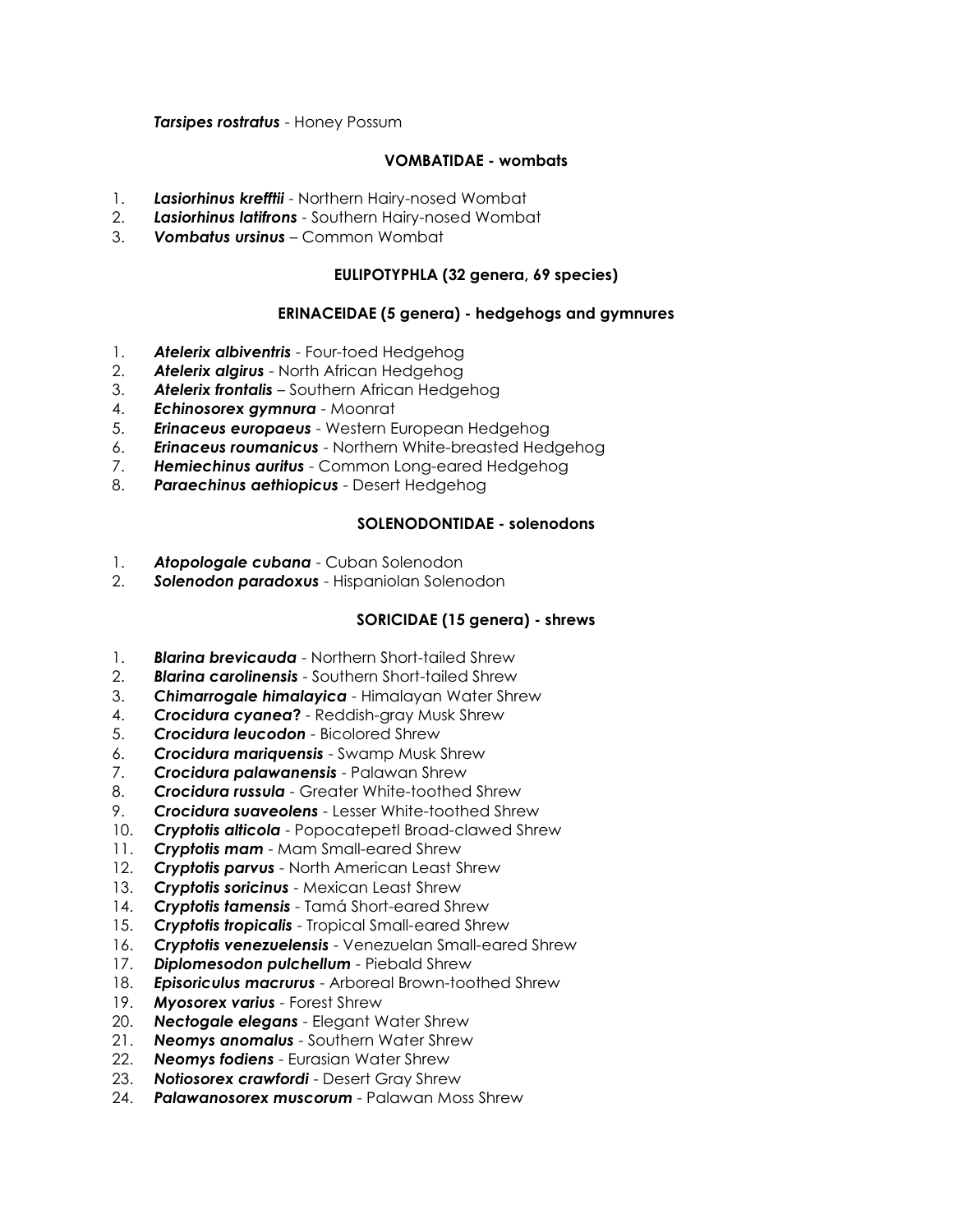- 25. *Parablarinella griselda* Indochinese Short-tailed Shrew
- 26. *Solisorex pearsoni* Pearson's Long-clawed Shrew
- 27. *Sorex alpinus* Alpine Shrew
- 28. *Sorex araneus* Eurasian Shrew
- 29. *Sorex arcticus* Arctic Shrew
- 30. *Sorex bedfordiae* Lesser Stripe-backed Shrew
- 31. *Sorex cinereus* Masked Shrew
- 32. *Sorex fumeus* Smoky Shrew
- 33. *Sorex hoyi* Eastern American Pygmy Shrew
- 34. *Sorex longirostris* Southeastern Shrew
- 35. *Sorex merriami* Merriam's Shrew
- 36. *Sorex minutissimus* Eurasian Least Shrew
- 37. *Sorex minutus* Eurasian Pygmy Shrew
- 38. *Sorex navigator* Western Water Shrew
- 39. *Sorex palustris* American Water Shrew
- 40. *Sorex saussurei* Saussure's Shrew
- 41. *Sorex tenellus* Inyo Shrew
- 42. *Sorex thibetanus* Tibetan Shrew
- 43. *Sorex trowbridgii* Trowbridge's Shrew
- 44. *Sorex unguiculatus* Long-clawed Shrew
- 45. *Sorex vagrans* Vagrant Shrew
- 46. *Suncus etruscus* Etruscan Shrew
- 47. *Suncus montanus* Asian Highland Shrew
- 48. *Suncus murinus* Asian House Shrew

### **TALPIDAE (10 genera) - moles**

- 1. *Condylura cristata* Star-nosed Mole
- 2. *Desmana moschata* Desman
- 3. *Neurotrichus gibbsii* American Shrew Mole
- 4. *Parascalops breweri* Hairy-tailed Mole
- 5. *Parascaptor leucura* White-tailed Mole
- 6. *Scalopus aquaticus* Eastern Mole
- 7. *Scapanulus oweni* Gansu Mole
- 8. *Scapanus latimanus* Broad-footed Mole
- 9. *Scapanus orarius* Coast Mole
- 10. *Scaptonyx fusicaudus* Long-tailed Mole
- 11. *Talpa europaea* European Mole

### **HYRACOIDEA: PROCAVIIDAE (3 genera, 4 species) - hyraxes**

- 1. *Dendrohyrax arboreus* Southern Tree Hyrax
- 2. *Dendrohyrax dorsalis* Western Tree Hyrax
- 3. *Heterohyrax brucei* Bush Hyrax
- 4. *Procavia capensis* Rock Hyrax

### **LAGOMORPHA (7 genera, 45 species)**

#### **LEPORIDAE - rabbits and hares**

- 1. *Bunolagus monticularis* Riverine Rabbit
- 2. *Lepus alleni* Antelope Jackrabbit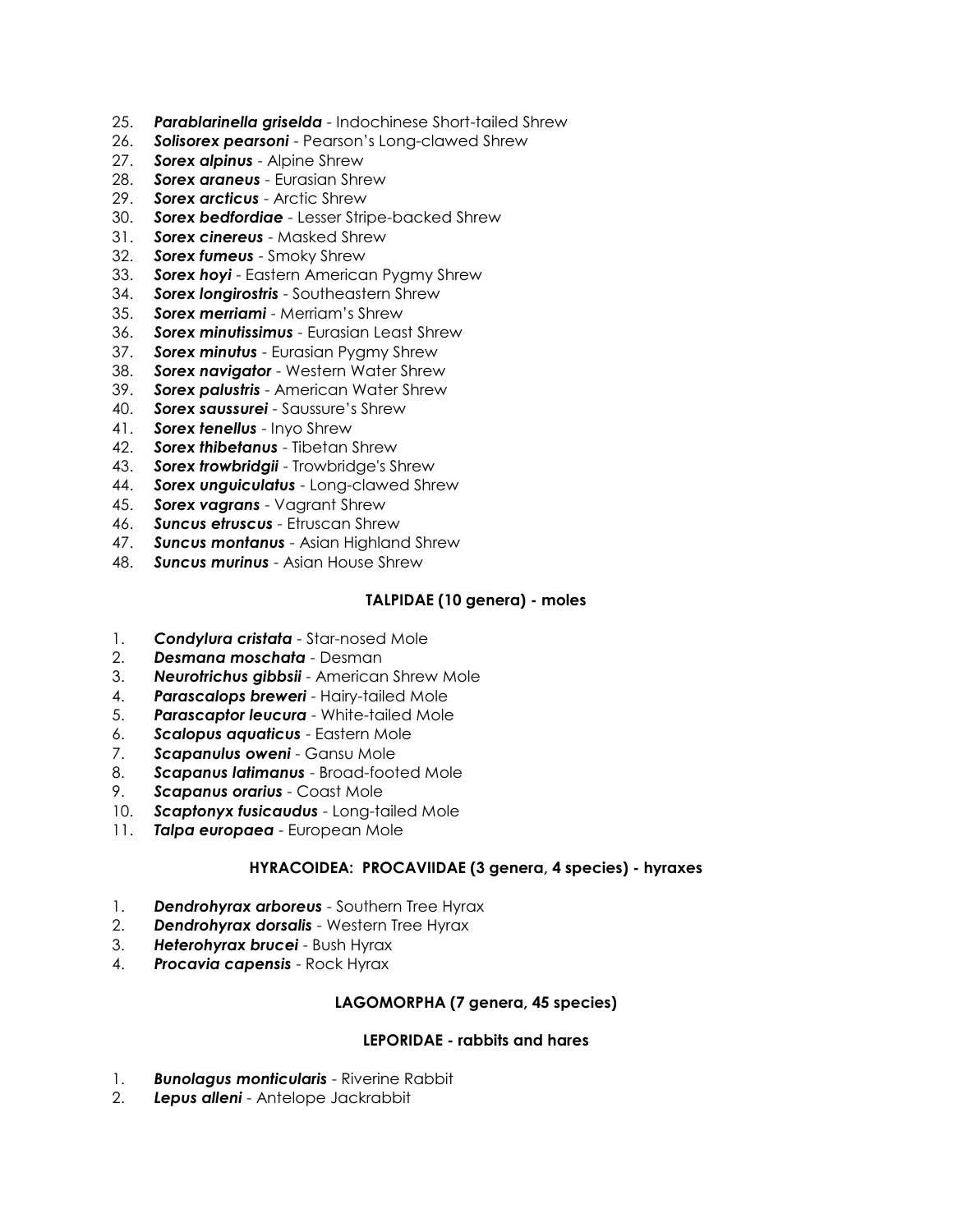- 3. *Lepus americanus* Snowshoe Hare
- 4. *Lepus arcticus* Arctic Hare
- 5. *Lepus brachyurus* Japanese Hare
- 6. *Lepus californicus* Black-tailed Jackrabbit
- 7. *Lepus callotis* White-sided Jackrabbit
- 8. *Lepus capensis* Cape Hare
- 9. *Lepus europaeus* European Hare
- 10. *Lepus flavigularis* Tehuantepec Jackrabbit
- 11. *Lepus habessinicus* Abyssinian Hare
- 12. *Lepus nigricollis* Indian Hare
- 13. *Lepus oiostolus* Woolly Hare
- 14. *Lepus othus* Alaskan Hare
- 15. *Lepus saxatilis* Scrub Hare
- 16. *Lepus sinensis* Chinese Hare
- 17. *Lepus starcki* Ethiopian Highland Hare
- 18. *Lepus timidus* Mountain Hare
- 19. *Lepus tolai* Tolai Hare
- 20. *Lepus townsendii* White-tailed Jackrabbit
- 21. *Oryctolagus cuniculus* European Rabbit
- 22. *Pronolagus randensis* Jameson's Red Rock Hare
- 23. *Romerolagus diazi* Volcano Rabbit
- 24. *Sylvilagus andinus* Andean Cottontail
- 25. *Sylvilagus aquaticus* Swamp Rabbit
- 26. *Sylvilagus audubonii* Desert Cottontail
- 27. *Sylvilagus bachmani* Brush Rabbit
- 28. *Sylvilagus brasiliensis* Tapeti
- 29. *Sylvilagus floridanus* Eastern Cottontail
- 30. *Sylvilagus holzneri* Robust Cottontail
- 31. *Sylvilagus idahoensis* Pygmy Rabbit
- 32. *Sylvilagus nuttallii* Mountain Cottontail
- 33. *Sylvilagus obscurus* Appalachian Cottontail
- 34. *Sylvilagus palustris* Marsh Rabbit
- 35. *Sylvilagus transitionalis* New England Cottontail

#### **OCHOTONIDAE - pikas**

- 1. *Ochotona collaris* Collared Pika
- 2. *Ochotona curzoniae* Plateau Pika
- 3. *Ochotona dauurica* Daurian Pika
- 4. *Ochotona gloveri* Glover's Pika
- 5. *Ochotona hyperborea* Northern Pika
- 6. *Ochotona macrotis* Large-eared Pika
- 7. *Ochotona pallasi* Pallas' Pika
- 8. *Ochotona princeps* American Pika
- 9. *Ochotona roylei* Royle's Pika
- 10. *Ochotona rutila* Turkestan Red Pika

### **MACROSCELIDEA: MACROSCELIDIDAE (6 genera, 16 species) - sengis**

- 1. *Elephantulus brachyrhynchus* Short-nosed Sengi
- 2. *Elephantulus edwardii* Cape Rock Sengi
- 3. *Elephantulus intufi* Bushveld Sengi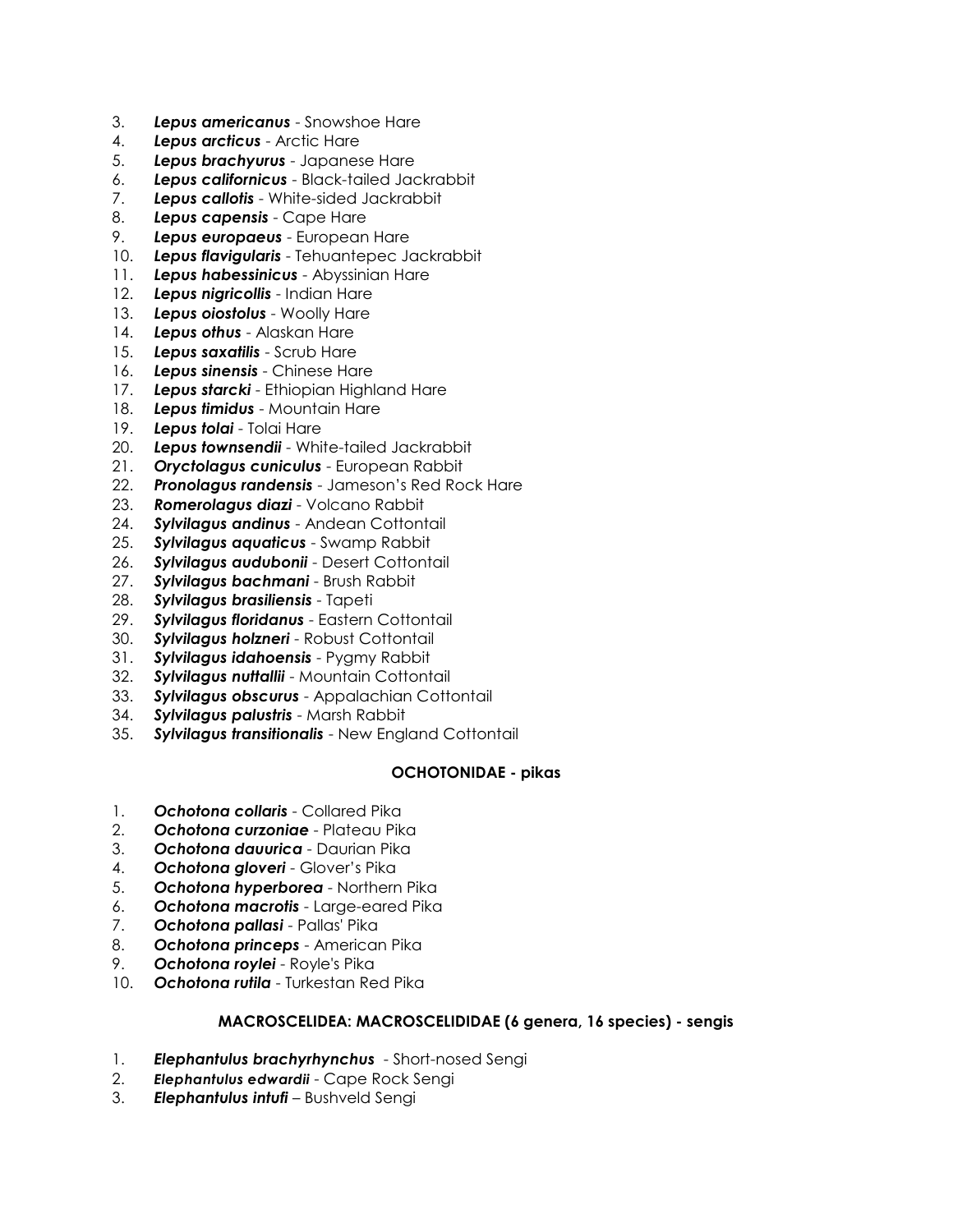- 4. *Elephantulus myurus* Eastern Rock Sengi
- 5. *Elephantulus pilicaudus* Karoo Rock Sengi
- 6. *Elephantulus rupestris* Western Rock Sengi
- 7. *Galegeeska rufescens* Rufous Sengi
- 8. *Macroscelides flavicaudatus* Namib Round-eared Sengi
- 9. *Macroscelides micus* Etendeka Round-eared Sengi
- 10. *Macroscelides proboscideus* Karoo Round-eared Sengi
- 11. *Petrodromus tetradactylus* Four-toed Sengi
- 12. *Petrosaltator rozeti* North African Sengi
- 13. *Rhynchocyon chrysopygus* Golden-rumped Sengi
- 14. *Rhynchocyon cirnei* Chequered Sengi
- 15. *Rhynchocyon petersi* Black and Rufous Sengi
- 16. *Rhynchocyon udzungwensis* Gray-faced Sengi

# **MICROBIOTHERIA: MICROBIOTHERIIDAE (1) - monitos del monte**

*Dromiciops gliroides* - Monito del Monte

# **MONOTREMATA (3)**

### **ORNITHORHYNCHIDAE - platypuses**

### *Ornithorhynchus anatinus* –Platypus

# **TACHYGLOSSIDAE - echidnas**

- 1. *Tachyglossus aculeatus* Short-beaked Echidna
- 2. *Zaglossus bartoni* Eastern Long-beaked Echidna
- 3. *Zaglosus bruijni* Western Long-beaked Echidna

### **NOTORYCTEMORPHIA: NOTORYCTIDAE (1) - marsupial moles**

*Notoryctes* **sp.** - marsupial mole

### **PAUCITUBERCULATA: CAENOLESTIDAE (3 genera, 4 species) - shrew-opossums**

- 1. *Caenolestes fuliginosus* Dusky Shrew-opossum
- 2. *Caenolestes sangay* Sangay Shrew-opossum
- 3. *Lestoros inca* Incan Shrew-opossum
- 4. *Rhyncholestes raphanurus* Long-nosed Shrew-opossum

### **PERAMELEMORPHIA (5 genera, 7 species)**

### **CHAEROPODIDAE - pig-footed bandicoots**

*Chaeropus ecaudatus* - Pig-footed Bandicoot

## **PERAMELIDAE - short-nosed bandicoots**

- 1. *Isoodon macrourus* Northern Brown Bandicoot
- 2. *Isoodon obesulus* Southern Brown Bandicoot
- 3. *Perameles gunii* Eastern Barred Bandicoot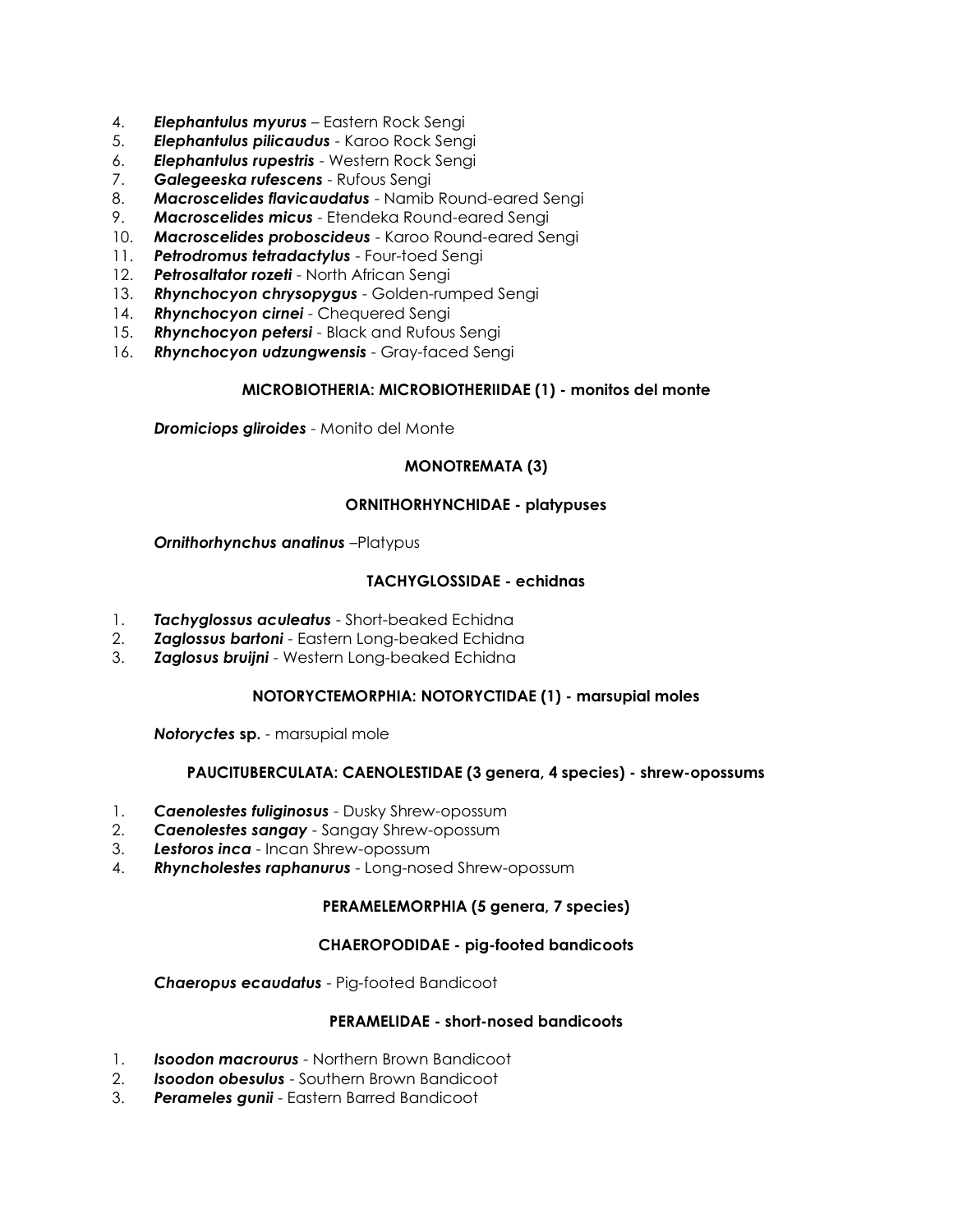- 4. *Perameles nasuta* Long-nosed Bandicoot
- 5. *Peroryctes raffrayana* Raffray's Bandicoot

# **THYLACOMYIDAE - bilbys**

*Macrotis lagotis* - Greater Bilby

# **PERISSODACTYLA (6 genera, 18 species)**

### **EQUIDAE - horses**

- 1. *Equus africanus* African Wild Ass
- 2. *Equus asinus* Domestic Ass
- 3. *Equus caballus* Domestic Horse
- 4. *Equus ferus* Wild Horse
- 5. **Equus grevyi** Grevy's Zebra
- 6. *Equus hemionus* Onager
- 7. *Equus kiang* Kiang
- 8. **Equus quagga** Plains Zebra
- 9. *Equus zebra* Mountain Zebra

### **RHINOCEROTIDAE - rhinoceroses**

- 1. *Ceratotherium simum* White Rhinoceros
- 2. *Dicerorhinus sumatrensis* Sumatran Rhinoceros
- 3. *Diceros bicornis* Black Rhinoceros
- 4. *Rhinoceros sondaicus* Lesser One-horned Rhinoceros
- 5. *Rhinoceros unicornis* Greater One-horned Rhinoceros

### **TAPIRIDAE - tapirs**

- 1. *Tapirus bairdii* Central American Tapir
- 2. *Tapirus indicus* Asian Tapir
- 3. *Tapirus pinchaque* Mountain Tapir
- 4. *Tapirus terrestris* Lowland Tapir

### **PHOLIDOTA: MANIDAE (3 genera, 6 species) - pangolins**

- 1. *Manis javanica* Sunda Pangolin
- 2. *Manis pentadactyla* Chinese Pangolin
- 3. *Phataginus tetradactyla* Long-tailed Pangolin
- 4. *Phataginus tricuspis* Common African (Tree) Pangolin
- 5. *Smutsia gigantea* Giant Pangolin
- 6. *Smutsia temminckii* Ground Pangolin

### **PILOSA (6 genera, 10 species)**

### **BRADYPODIDAE - three-toed sloths**

- 1. *Bradypus torquatus* Maned Three-Toed Sloth
- 2. *Bradypus variegatus* Brown-throated Three-toed Sloth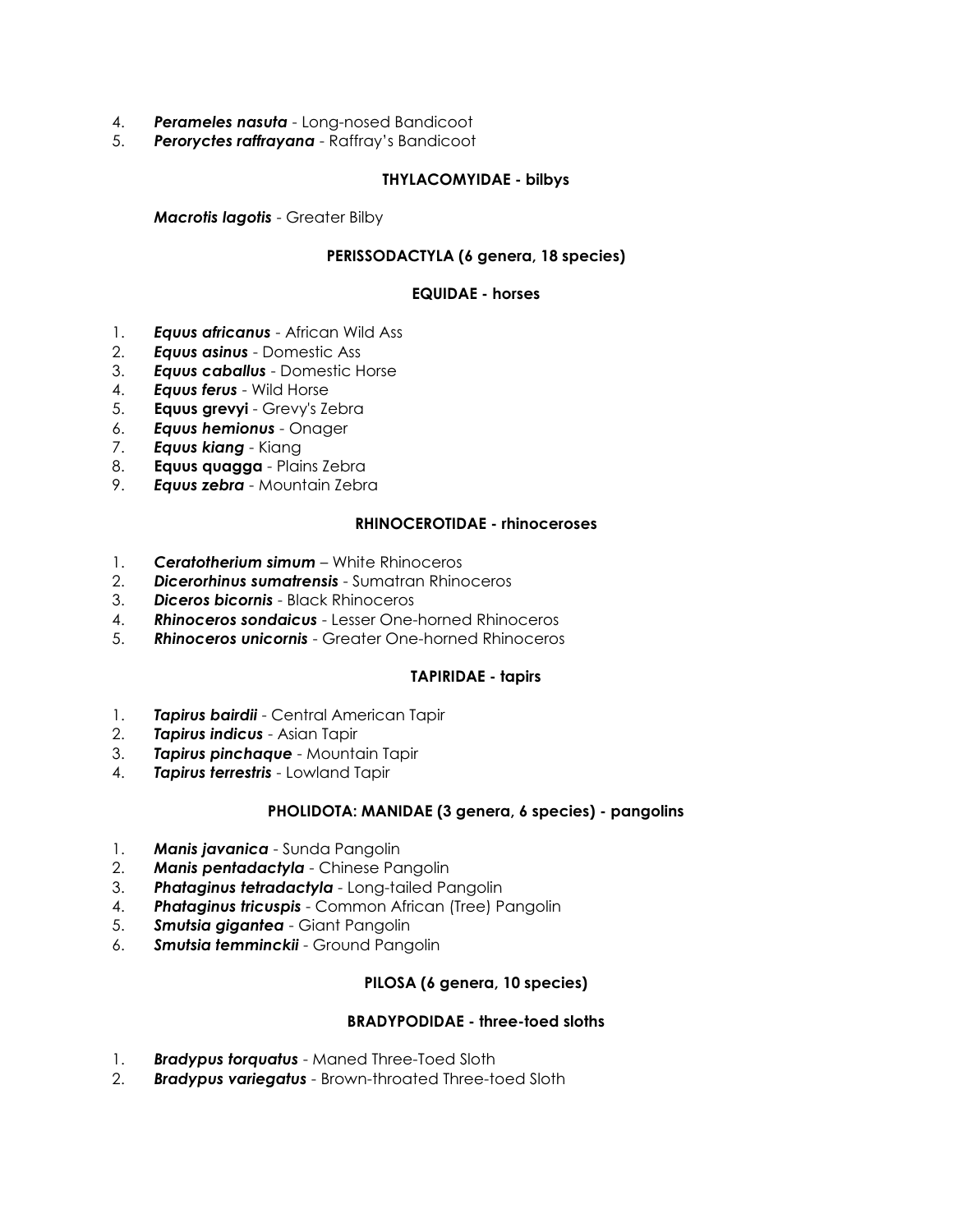## **CYCLOPEDIDAE - silky anteaters**

- 1. *Cyclopes didactylus* Common Silky Anteater
- 2. *Cyclopes dorsalis* Central American Silky Anteater

# **CHOLOEPODIDAE - two-toed sloths**

- 1. *Choloepus didactylus* Linnaeus's Two-toed Sloth
- 2. *Choloepus hoffmannii* Hoffmann's Two-toed Sloth

## **MYRMECOPHAGIDAE - anteaters**

- 1. *Myrmecophaga tridactyla* Giant Anteater
- 2. *Tamandua mexicana* Northern Tamandua
- 3. *Tamandua tetradactyla* Southern Tamandua

# **NOTHROTHERIIDAE - ground sloths**

*Nothrotheriops shastensis* - Shasta Ground Sloth

# **PRIMATES (76 genera, 267 species)**

# **AOTIDAE - night monkeys**

- 1. *Aotus azarae* Azara's Night Monkey
- 2. *Aotus brumbacki* Brumback's Night Monkey
- 3. *Aotus lemurinus* Lemurine Night Monkey
- 4. *Aotus nancymai* Ma's Night Monkey
- 5. *Aotus nigriceps* Black-Headed Night Monkey
- 6. *Aotus vociferans* Spix's Night Monkey

# **ATELIDAE (4 genera) - spider monkeys and relatives**

- 1. *Alouatta arctoidea* Ursine Red Howler
- 2. *Alouatta belzebul* Eastern Red-handed Howler
- 3. *Alouatta caraya* Black-and-gold Howler
- 4. *Alouatta discolor* Spix's Red-handed Howler
- 5. *Alouatta guariba* Brown Howler
- 6. *Alouatta macconnelli* Guianan Red Howler
- 7. *Alouatta nigerrima* Amazon Black Howler
- 8. *Alouatta palliata* Mantled Howler
- 9. *Alouatta pigra* Central American Black Howler
- 10. *Alouatta sara* Bolivian Red Howler
- 11. *Alouatta seniculus* Colombian Red Howler
- 12. *Ateles belzebuth* White-fronted Spider Monkey
- 13. *Ateles fusciceps* Black-headed Spider Monkey
- 14. *Ateles geoffroyi* Central American Spider Monkey
- 15. *Ateles hybridus* Variegated Spider Monkey
- 16. *Ateles marginatus* White-whiskered Spider Monkey
- 17. *Ateles paniscus* Red-faced Black Spider Monkey
- 18. *Brachyteles arachnoides* Southern Muriqui
- 19. *Brachyteles hypoxanthus* Northern Muriqui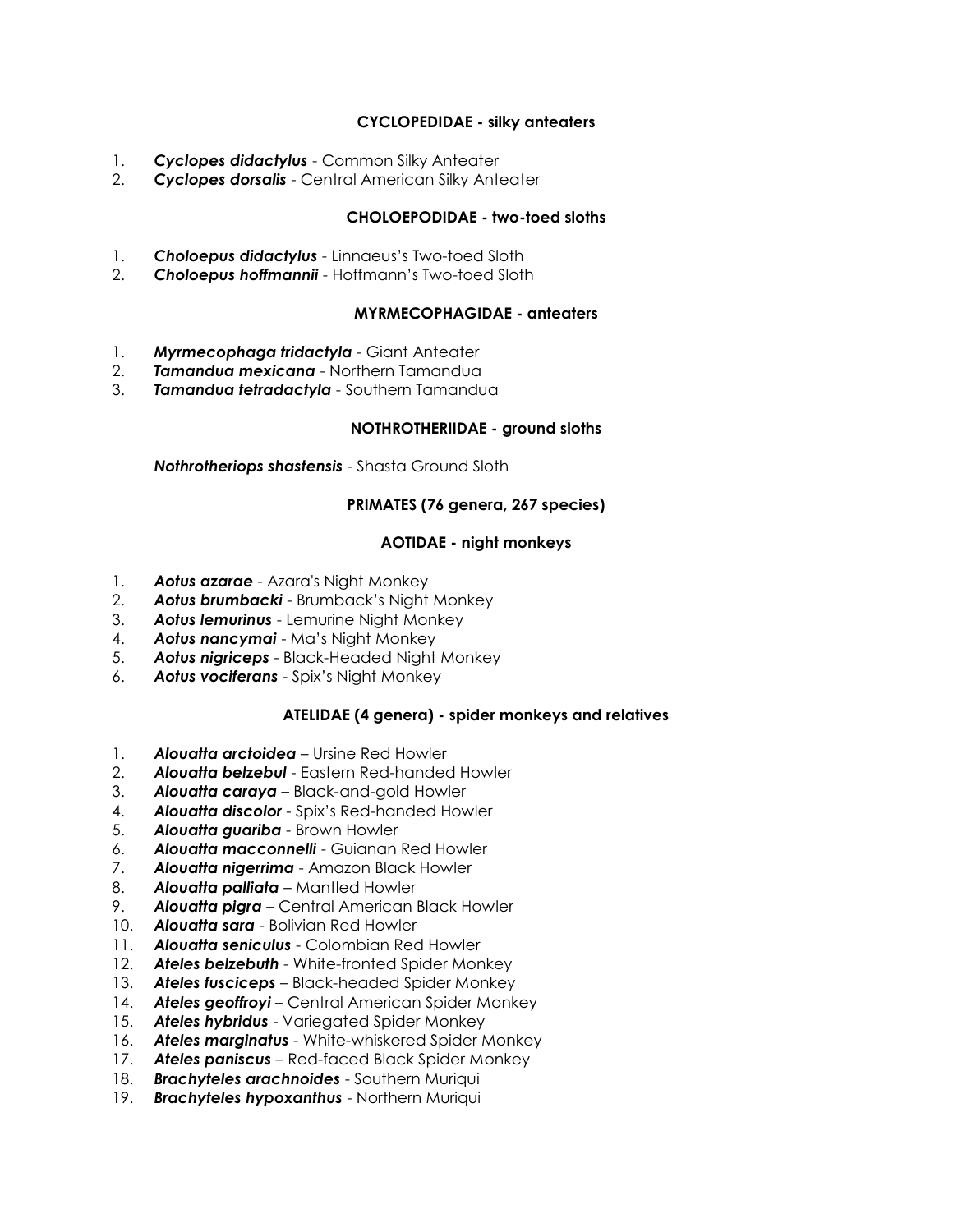- 20. *Lagothrix flavicauda* Yellow-tailed Woolly Monkey
- 21. *Lagothrix lagotricha* Common Woolly Monkey

# **CALLITRICHIDAE (6 genera) - marmosets and tamarins**

- 1. *Callimico goeldii* Goeldi's Monkey
- 2. *Callithrix aurita* Buffy-tufted-ear Marmoset
- 3. *Callithrix geoffroyi* White-headed Marmoset
- 4. *Callithrix jacchus* Common Marmoset
- 5. **Callithrix kuhlii** Wied's Marmoset
- 6. *Callithrix penicillata* Black-tufted-ear Marmoset
- 7. *Cebuella* **sp.** pygmy marmoset
- 8. *Leontopithecus caissara* Black-faced Lion Tamarin
- 9. *Leontopithecus chrysomelas* Golden-headed Lion Tamarin
- 10. *Leontopithecus chrysopygus* Black Lion Tamarin
- 11. *Leontopithecus rosalia* Golden Lion Tamarin
- 12. *Mico argentatus* Silvery Marmoset
- 13. *Mico chrysoleucos* Golden-white Tassel-ear Marmoset
- 14. *Mico humeralifer* Santarém Marmoset
- 15. *Mico humilis* Dwarf Marmoset
- 16. *Mico intermedius* Rio Aripuanã Marmoset
- 17. *Mico* **marcai** Marca's Marmoset
- 18. *Mico melanurus* Black-tailed Marmoset
- 19. *Saguinus bicolor* Pied Tamarin
- 20. *Saguinus fuscicollis* Spix's Saddle-backed Tamarin
- 21. *Saguinus geoffroyi* Geoffroy's Tamarin
- 22. *Saguinus imperator* Emperor Tamarin
- 23. *Saguinus lagonotus* Red-mantled Saddleback Tamarin
- 24. *Saguinus midas* Red-handed Tamarin
- 25. *Saguinus mystax* Mustached Tamarin
- 26. *Saguinus niger* Western Black-handed Tamarin
- 27. *Saguinus nigricollis* Black-mantled Tamarin
- 28. *Saguinus oedipus* Cottontop Tamarin
- 29. *Saguinus tripartitus* Golden-mantled Saddle-back Tamarin

# **CEBIDAE (3 genera) - capuchins and relatives**

- 1. *Cebus albifrons* Humboldt's White-fronted Capuchin
- 2. *Cebus imitator* Panamanian White-headed Capuchin
- 3. *Cebus malitiosus* Santa Marta White-fronted Capuchin
- 4. *Cebus olivaceus* Weeper Capuchin
- 5. *Saimiri boliviensis* Black-capped Squirrel Monkey
- 6. *Saimiri cassiquiarensis* Humboldt's Squirrel Monkey
- 7. *Saimiri collinsi* Collins's Squirrel Monkey
- 8. *Saimiri oerstedii* Central American Squirrel Monkey
- 9. *Saimiri sciureus* Guianan Squirrel Monkey
- 10. *Sapajus apella* Brown Capuchin
- 11. *Sapajus cay* Hooded Capuchin
- 12. *Sapajus flavius* Blond Capuchin
- 13. *Sapajus libidinosus* Bearded Capuchin
- 14. *Sapajus nigritus* Black-horned Capuchin
- 15. *Sapajus robustus* Crested Capuchin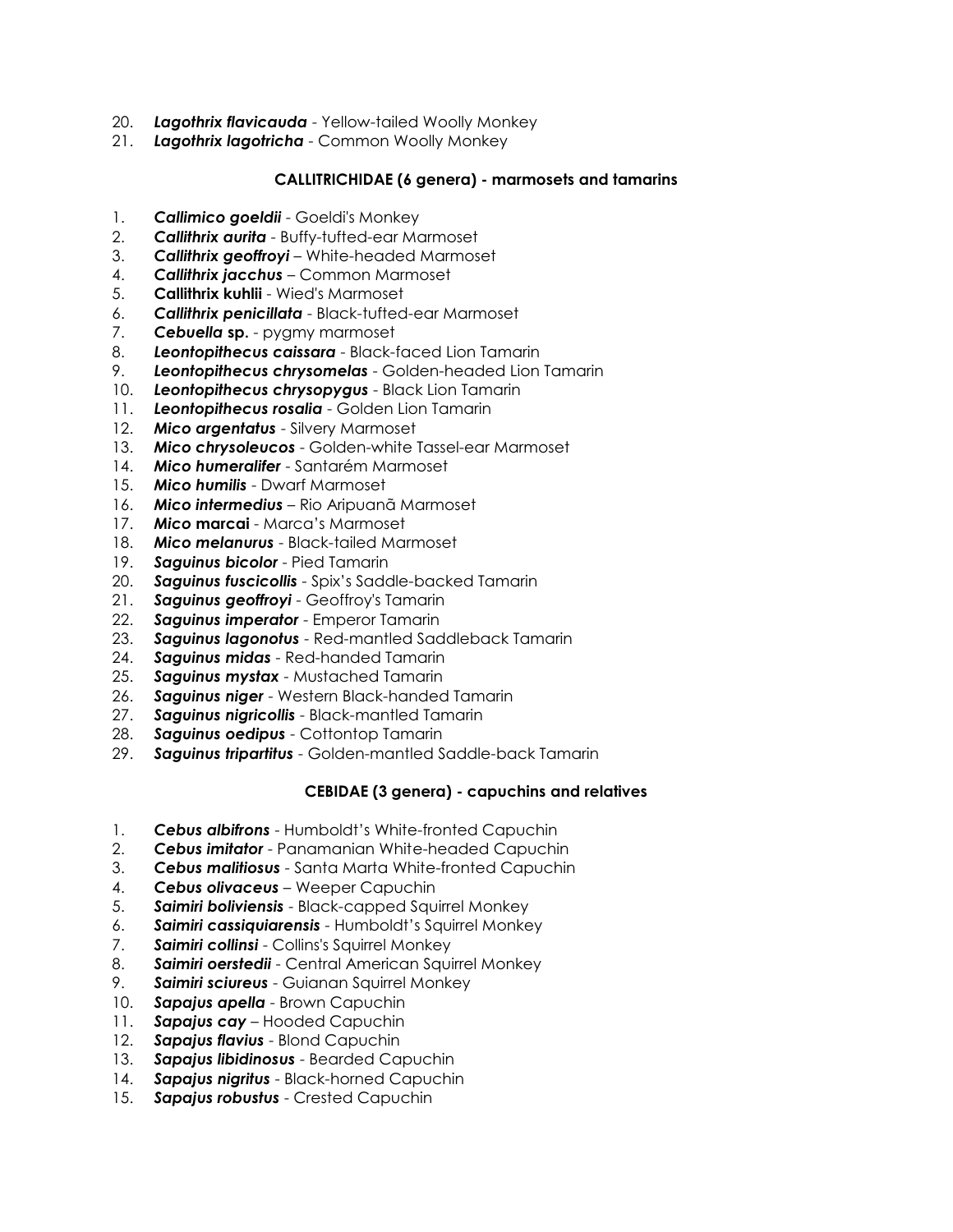16. *Sapajus xanthosternos* - Yellow-breasted Capuchin

### **CERCOPITHECIDAE (22 genera) - Old World monkeys**

- 1. *Allenopithecus nigroviridis* Allen's Swamp Monkey
- 2. *Allochrocebus lhoesti* L'Hoest's Monkey
- 3. *Allochrocebus preussi* Preuss' Monkey
- 4. *Allochrocebus solatus* Sun-tailed Monkey
- 5. *Cercocebus agilis* Agile Mangabey
- 6. *Cercocebus chrysogaster* Golden-bellied Mangabey
- 7. *Cercocebus galeritus* Tana River Mangabey
- 8. *Cercocebus lunulatus* White-naped Mangabey
- 9. *Cercocebus torquatus* Red-capped Mangabey
- 10. *Cercopithecus ascanius* Red-tailed monkey
- 11. *Cercopithecus campbelli* Campbell's Monkey
- 12. *Cercopithecus cephus* Mustached Monkey
- 13. *Cercopithecus denti* Dent's Monkey
- 14. *Cercopithecus diana* Diana Monkey
- 15. *Cercopithecus erythrogaster* Red-bellied Monkey
- 16. *Cercopithecus hamlyni*  Owl-faced Monkey
- 17. *Cercopithecus mitis* Blue Monkey
- 18. *Cercopithecus mona* Mona Monkey
- 19. *Cercopithecus neglectus* De Brazza's Monkey
- 20. *Cercopithecus nictitans* Putty-nosed Monkey
- 21. *Cercopithecus petaurista* Spot-nosed Monkey
- 22. *Cercopithecus wolfi* Wolf's Monkey
- 23. *Chlorocebus aethiops* Grivet Monkey
- 24. *Chlorocebus djamdjamensis* Bale Mountains Vervet
- 25. *Chlorocebus pygerythrus* Vervet Monkey
- 26. *Chlorocebus sabaeus* Green Monkey
- 27. *Chlorocebus tantalus* Tantalus Monkey
- 28. *Colobus angolensis* Angolan Colobus
- 29. *Colobus guereza* Guereza
- 30. *Colobus polykomos* King Colobus
- 31. *Colobus satanas* Black Colobus
- 32. *Colobus vellerosus* White-thighed Colobus
- 33. *Erythrocebus patas* Patas Monkey
- 34. *Lophocebus albigena* Gray-cheeked Mangabey
- 35. *Lophocebus aterrimus* Black Crested Mangabey
- 36. *Macaca arctoides* Stump-tailed Macaque
- 37. *Macaca assamensis* Assam Macaque
- 38. *Macaca fascicularis* Long-tailed Macaque
- 39. *Macaca fuscata* Japanese Macaque
- 40. *Macaca hecki* Heck's Macaque
- 41. *Macaca leonina* Northern Pig-tailed Macaque
- 42. *Macaca maura* Moor Macaque
- 43. *Macaca mulatta* Rhesus Macaque
- 44. *Macaca nemestrina* Southern Pig-tailed Macaque
- 45. *Macaca nigra* Crested Macaque
- 46. *Macaca ochreata* Booted Macaque
- 47. *Macaca pagensis* Pagai Macague
- 48. *Macaca radiata* Bonnet Macaque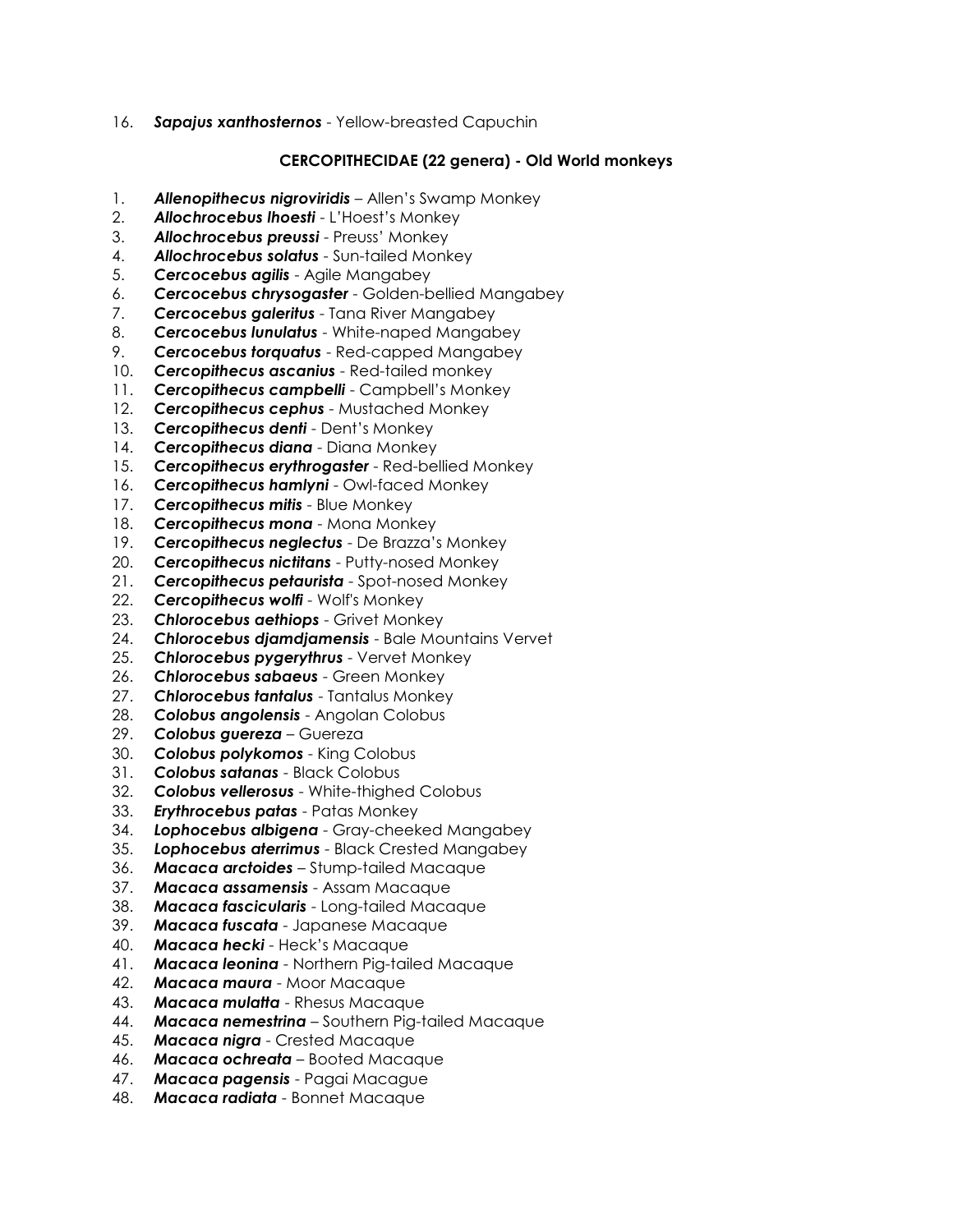- 49. *Macaca siberu* Siberut Macaque
- 50. *Macaca silenus* Lion-tailed Macaque
- 51. *Macaca sinica* Toque Macaque
- 52. *Macaca sylvanus* Barbary Macaque
- 53. *Macaca thibetana* Tibetan Macaque
- 54. *Macaca tonkeana* Tonkean Macaque
- 55. *Mandrillus leucophaeus* Drill
- 56. *Mandrillus sphinx* Mandrill
- 57. *Miopithecus ogouensis* Northern Talapoin Monkey
- 58. *Nasalis larvatus* Proboscis Monkey
- 59. *Papio anubis* –Olive Baboon
- 60. *Papio cynocephalus* Yellow Baboon
- 61. *Papio hamadryas* Hamadryas Baboon
- 62. *Papio kindae* Kinda Baboon
- 63. *Papio papio* Guinea Baboon
- 64. *Papio ursinus* Chacma Baboon
- 65. *Piliocolobus badius* Western Red Colobus
- 66. *Piliocolobus kirkii* Zanzibar Red Colobus
- 67. *Piliocolobus tephrosceles* Ugandan Red Colobus
- 68. *Presbytis bicolor* Black-and-white Langur
- 69. *Presbytis comata* Javan Langur
- 70. *Presbytis melalophos* Black-crested Sumatran Langur
- 71. *Presbytis mitrata* Mitered Langur
- 72. *Presbytis rubicunda* Maroon Leaf-monkey
- 73. *Presbytis sabana* Sabah Grizzled Langur
- 74. *Procolobus verus* Olive Colobus
- 75. *Pygathrix cinerea* Gray-shanked Douc
- 76. *Pygathrix nemaeus* Red-shanked Douc
- 77. *Rhinopithecus bieti* Black Snub-nosed Monkey
- 78. *Rhinopithecus roxellana* Golden Snub-nosed monkey
- 79. *Rungwecebus kipunji* Kipunji
- 80. *Semnopithecus entellus* Northern Plains Langur
- 81. *Semnopithecus hector* Tarai Gray Langur
- 82. *Semnopithecus hypoleucos* Black-footed Langur
- 83. *Semnopithecus johnii* Nilgiri Langur
- 84. **Semnopithecus priam** Tufted Langur
- 85. *Semnopithecus schistaceus* Himalayan Langur
- 86. *Semnopithecus vetulus* Purple-faced Langur
- 87. *Theropithecus gelada* Gelada
- 88. *Trachypithecus auratus* East Javan Lutung
- 89. *Trachypithecus barbei* Barbe's Leaf-monkey
- 90. *Trachypithecus cristatus* Silvered Lutung
- 91. *Trachypithecus delacouri* Delacour's Langur
- 92. *Trachypithecus francoisi* Francois's Langur
- 93. *Trachypithecus geei* Golden Langur
- 94. *Trachypithecus laotum* Laotian Langur
- 95. *Trachypithecus leucocephalus* White-headed Langur
- 96. *Trachypithecus mauritius* West Javan Langur
- 97. *Trachypithecus obscurus* Dusky Leaf-monkey
- 98. *Trachypithecus phayrei* Phayre's Leaf-monkey
- 99. *Trachypithecus pileatus* Capped Langur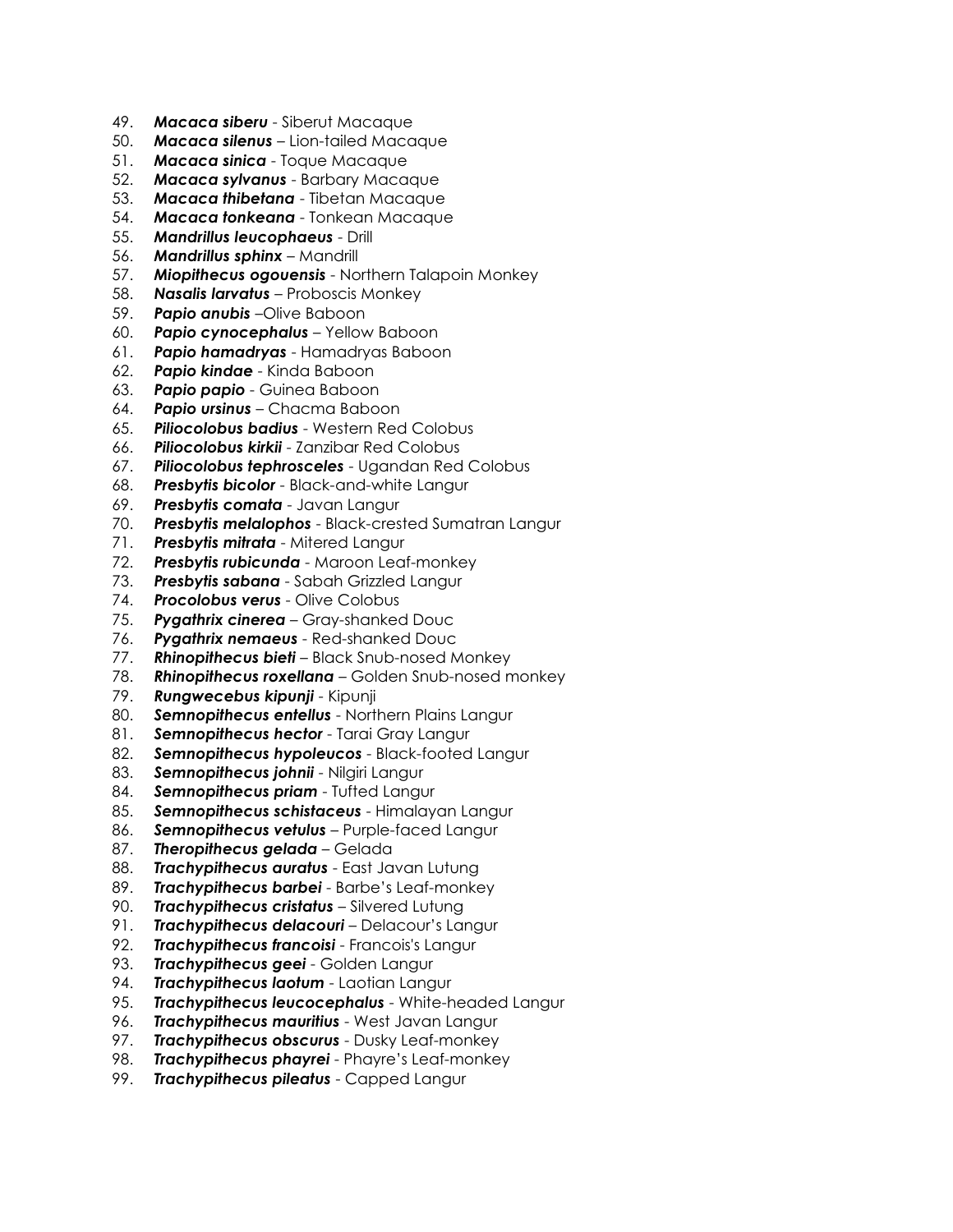# **CHEIROGALEIDAE (4 genera) - dwarf lemurs**

- 1. *Cheirogaleus major* GreaterDwarf Lemur
- 2. *Cheirogaleus medius* Fat-tailed Dwarf Lemur
- 3. *Microcebus berthae* Madame Berthe's Mouse Lemur
- 4. *Microcebus griseorufus* Gray-brown Mouse Lemur
- 5. *Microcebus lehilahytsara* Goodman's Mouse Lemur
- 6. *Microcebus macarthurii* Anjiahely Mouse Lemur
- 7. *Microcebus murinus* Gray Mouse Lemur
- 8. *Microcebus rufus* Rufous Mouse Lemur
- 9. *Microcebus tavaratra* Tavaratra Mouse Lemur
- 10. *Mirza coquereli* Coquerel's Giant Mouse Lemur
- 11. *Phaner furcifer* Masoala Fork-marked Lemur
- 12. *Phaner pallescens* Pale Fork-marked Lemur

### **DAUBENTONIIDAE - aye-ayes**

*Daubentonia madagascariensis* - Aye-aye

# **GALAGIDAE (6 genera) - galagos**

- 1. *Euoticus elegantulus* Southern Needle-clawed Galago
- 2. *Galago moholi* Southern Lesser Galago
- 3. *Galago senegalensis* Northern Lesser Galago
- 4. *Galagoides demidoff* Demidoff's Dwarf Galago
- 5. *Galagoides thomasi* Thomas's Dwarf Galago
- 6. *Otolemur crassicaudatus* Thick-tailed Greater Galago
- 7. *Otolemur garnettii* Garnett's Greater Galago
- 8. *Paragalago orinus* Mountain Dwarf Galago
- 9. *Sciurocheirus alleni* Bioko Squirrel Galago
- 10. *Sciurocheirus makandensis* Makande Squirrel Galago

### **HOMINIDAE (3 genera) - humans and relatives**

- 1. *Gorilla beringei* Eastern Gorilla
- 2. *Gorilla gorilla* Western Gorilla
- 3. *Pan paniscus* Bonobo
- 4. *Pan troglodytes* Common Chimpanzee
- 5. *Pongo abelii* Sumatran Orangutan
- 6. *Pongo pygmaeus* Bornean Orangutan

### **HYLOBATIDAE (4 genera) - gibbons**

- 1. *Hoolock hoolock* Western Hoolock Gibbon
- 2. *Hoolock tianxing* Skywalker Hoolock Gibbon
- 3. *Hylobates agilis* Agile Gibbon
- 4. *Hylobates albibarbis* Bornean White-bearded Gibbon
- 5. *Hylobates klossii* Kloss's Gibbon
- 6. *Hylobates lar* Lar Gibbon
- 7. *Hylobates moloch* Moloch Gibbon
- 8. *Hylobates muelleri* Southern Gray Gibbon
- 9. *Hylobates pileatus* Pileated Gibbon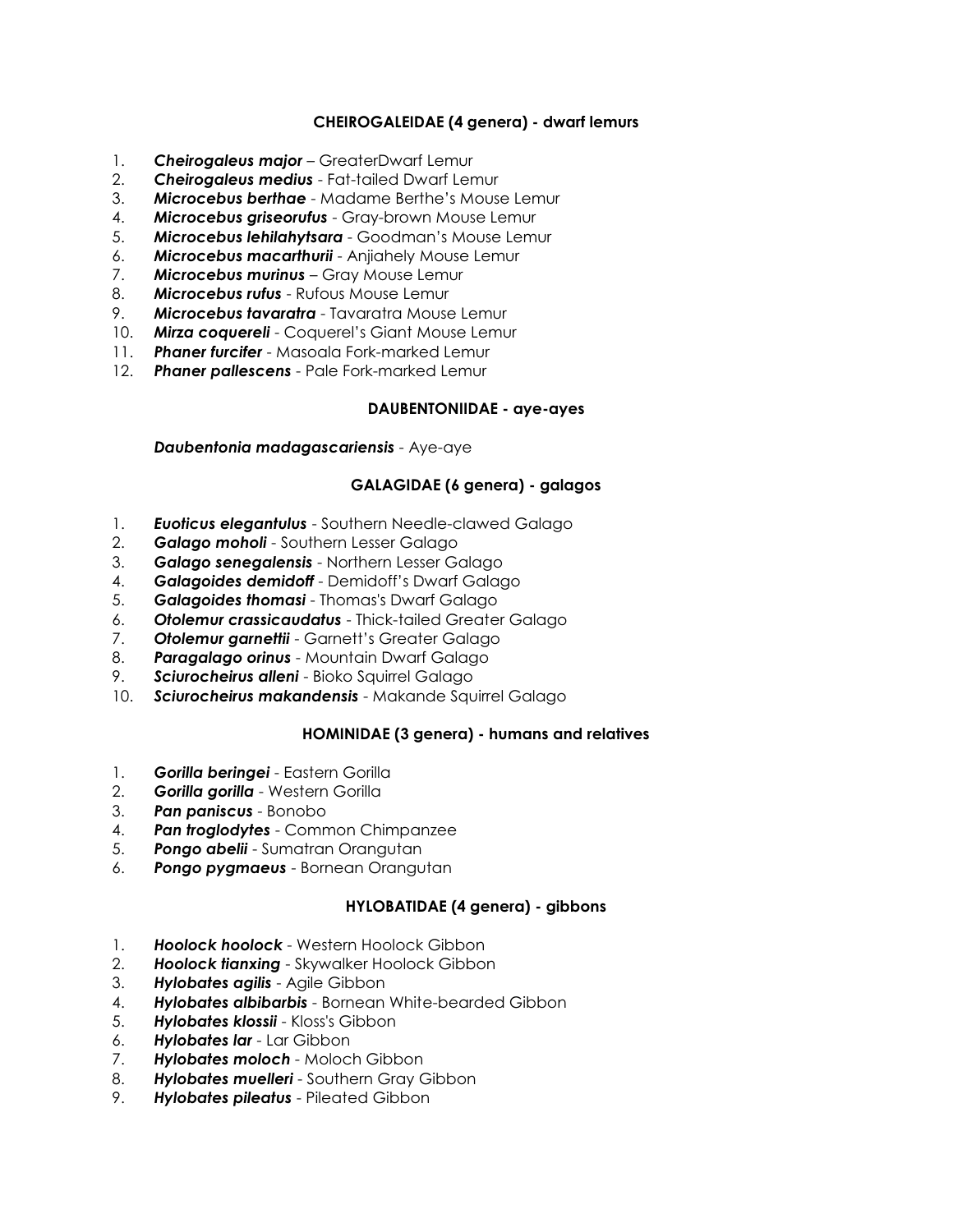- 10. *Nomascus gabriellae* Southern Yellow-cheeked Crested Gibbon
- 11. *Nomascus leucogenys* Northern White-cheeked Crested Gibbon
- 12. *Symphalangus syndactylus* Siamang

## **INDRIIDAE (3 genera) - indris and relatives**

- 1. *Avahi laniger* Eastern Woolly Lemur
- 2. *Indri indri* Indri
- 3. *Propithecus coquereli* Coquerel's Sifaka
- 4. *Propithecus coronatus* Crowned Sifaka
- 5. *Propithecus diadema* Diademed Sifaka
- 6. *Propithecus edwardsi* Milne-Edwards' Sifaka
- 7. *Propithecus tatersalli* Golden-crowned Sifaka
- 8. **Propithecus verreauxi** Verreaux's Sifaka

# **LEMURIDAE (5 genera) - true lemurs**

- 1. *Eulemur albifrons* White-headed Brown Lemur
- 2. *Eulemur collaris* Red-collared Brown Lemur
- 3. *Eulemur coronatus* Crowned Lemur
- 4. *Eulemur flavifrons* Blue-eyed Black Lemur
- 5. *Eulemur fulvus* Brown Lemur
- 6. *Eulemur macaco* Black Lemur
- 7. *Eulemur mongoz* Mongoose Lemur
- 8. *Eulemur rubriventer* Red-bellied Lemur
- 9. *Eulemur rufus* Rufous Brown Lemur
- 10. *Eulemur sanfordi* Sanford's Brown Lemur
- 11. *Hapalemur alaotrensis* Lac Alaotra Bamboo Lemur
- 12. *Hapalemur aureus* Golden Bamboo Lemur
- 13. *Hapalemur griseus* Gray Bamboo Lemur
- 14. *Lemur catta* Ring-tailed Lemur
- 15. *Prolemur simus* Greater Bamboo Lemur
- 16. *Varecia rubra* Red Ruffed Lemur
- 17. *Varecia variegata* Black-and-white Ruffed Lemur

### **LEPILEMURIDAE - sportive lemurs**

- 1. *Lepilemur ankaranensis* Ankarana Sportive Lemur
- 2. *Lepilemur leucopus -* White-footed Sportive Lemur
- 3. *Lepilemur ruficaudatus* Red-tailed Sportive Lemur
- 4. *Lepilemur septentrionalis* Sahafary Sportive Lemur

### **LORISIDAE (4 genera)- lorises and relatives**

- 1. *Arctocebus calabarensis* Calabar Angwantibo
- 2. *Loris lydekkerianus* Gray Slender Loris
- 3. *Loris tardigradus* Red Slender Loris
- 4. *Nycticebus bengalensis* Bengal Slow Loris
- 5. *Nycticebus coucang* Sunda Slow Loris
- 6. *Nycticebus menagensis* Bornean Slow Loris
- 7. *Perodicticus edwardsi* Central African Potto
- 8. *Perodicticus ibeanus* East African Potto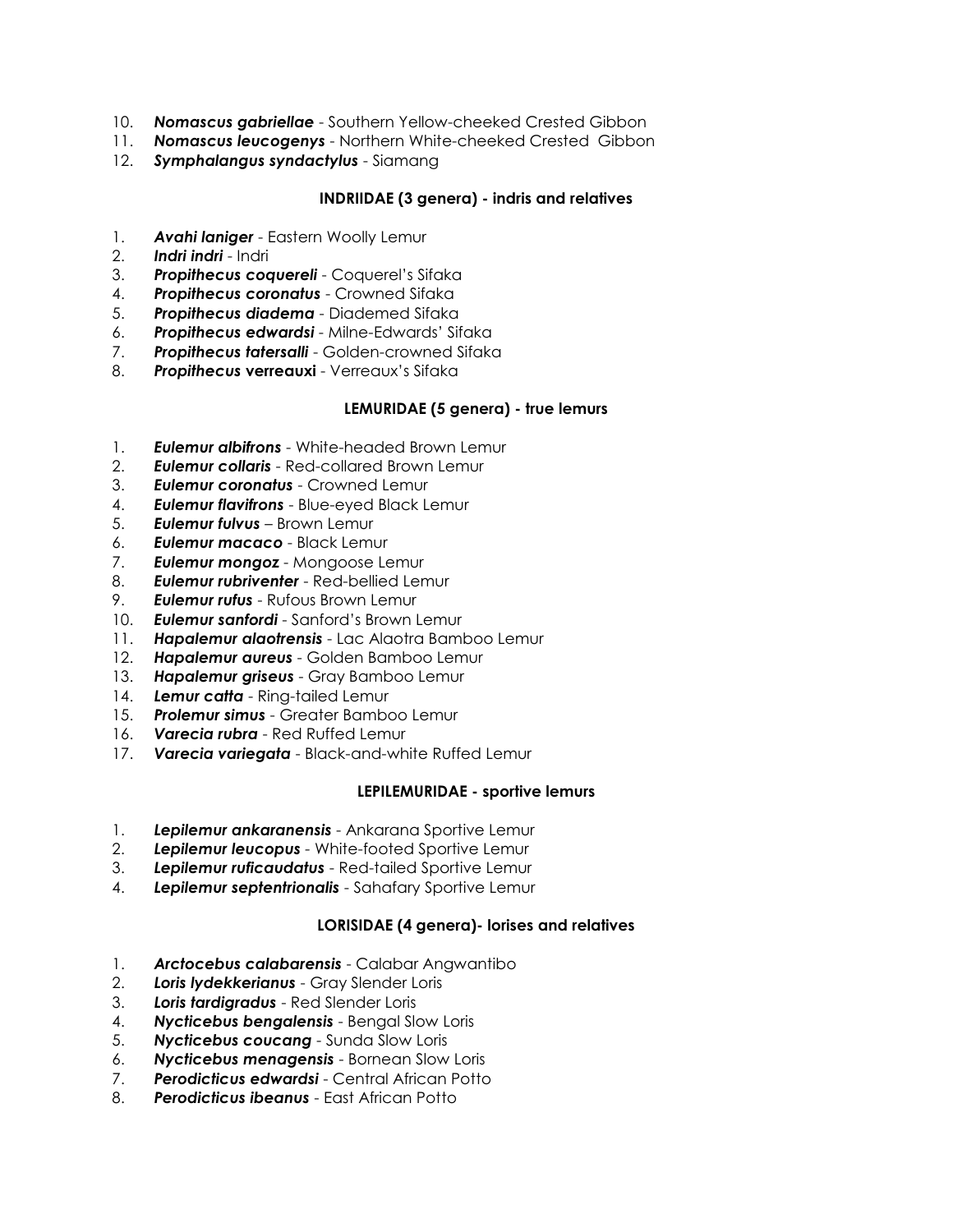- 9. *Perodicticus potto* West African Potto
- 10. *Xanthonycticebus pygmaeus* Pygmy Slow Loris

# **PITHECIIDAE (6 genera) - sakis and relatives**

- 1. *Cacajao calvus* Bald Uacari
- 2. *Callicebus melanochir* Southern Bahian Titi
- 3. *Cheracebus lucifer* Yellow-handed Titi
- 4. *Chiropotes chiropotes* Rio Negro Bearded Saki
- 5. *Chiropotes sagulatus* Guianan Bearded Saki
- 6. *Pithecia inusta* Burnished Saki
- 7. *Pithecia irrorata* Rio Tapajós Saki
- 8. *Pithecia napensis* Napo Saki
- 9. *Pithecia pithecia* White-faced Saki
- 10. *Plecturocebus cupreus* Coppery Titi
- 6. *Plecturocebus donacophilus* White-eared Titi
- 7. *Plecturocebus moloch* Red-bellied Titi
- 8. *Plecturocebus oenanthe* San Martín Titi
- 9. *Plecturocebus ornatus* Ornate Titi
- 10. *Plecturocebus pallescens* Pale Titi
- 11. *Plecturocebus toppini* Toppin's Titi

# **TARSIIDAE (3 genera) - tarsiers**

- 1. *Carlito syrichta* Philippine Tarsier
- 2. *Cephalopachus bancanus* Western Tarsier
- 3. *Tarsius spectrumgurskyae* Gursky's Spectral Tarsier

### **PROBOSCIDEA (4 genera; 5 species)**

### **ELEPHANTIDAE- elephants**

- 1. *Elephas maximus* Asian Elephant
- 2. *Loxodonta africana* African Bush Elephant
- 3. *Loxodonta cyclotis* African Forest Elephant
- 4. *Mammuthus exilis* Pygmy Mammoth

#### **MAMMUTIDAE - mastodons**

*Mammut americanum* - American Mastodon

### **RODENTIA (251 genera, 591 species)**

### **ABROCOMIDAE - chinchilla rats**

*Abrocoma bennettii* - Bennett's Chinchilla Rat

#### **ANOMALURIDAE - scaly-tails**

- 1. *Anomalurus beecrofti* Beecroft's Scaly-tailed Squirrel
- 2. *Anomalurus derbianus*-– Lord Derby's Scaly-tailed Squirrel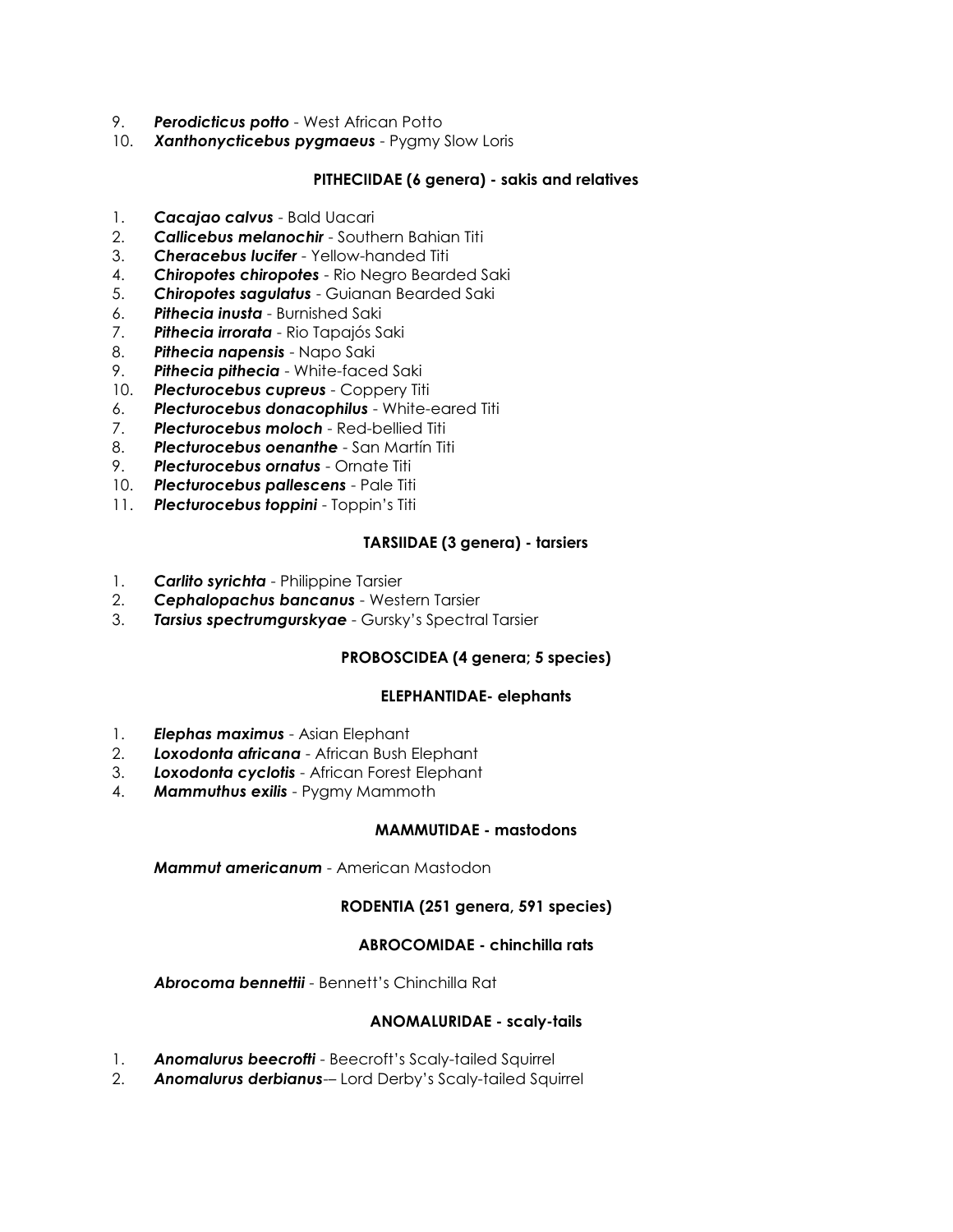## **APLODONTIDAE - mountain beavers**

*Aplodontia rufa* - Mountain Beaver

## **BATHYERGIDAE (5 genera) - mole-rats**

- 1. *Bathyergus janetta* Namaqua Dune Mole-rat
- 2. *Bathyergus suillus* Cape Dune Mole-rat
- 3. *Cryptomys hottentotus* Southern African Mole-rat
- 4. *Fukomys anselli* Zambian Mole-rat
- 5. *Fukomys darlingi* Mashona Mole-rat
- 6. *Fukomys mechowi* Mechow's Mole-rat
- 7. *Fukomys zechi* Ghana Mole-rat
- 8. *Georychus capensis* Cape Mole-rat
- 9. *Heliophobius argentocinereus* Silvery Mole-rat

### **CALOMYSCIDAE - brush-tailed mice**

- 1. *Calomyscus bailwardi* Goodwin's Brush-tailed Mouse
- 2. *Calomyscus elburzensis* Zagros Mountains Brush-tailed Mouse
- 3. *Calomyscus hotsoni* Hotson's Brush-tailed Mouse
- 4. *Calomyscus mystax* Greater Balkhan Brush-tailed Mouse

### **CASTORIDAE - beavers**

- 1. *Castor canadensis* North American Beaver
- 2. *Castor fiber* Eurasian Beaver
- 3. *Casteroides ohioensis* Giant Beaver

### **CAVIIDAE (6 genera) - cavies and relatives**

- 1. *Cavia aperea* Brazilian Guinea Pig
- 2. *Cavia magna* Greater Guinea Pig
- 3. *Cavia porcellus* Domestic Guinea Pig
- 4. *Dolichotis patagonum* Patagonian Mara
- 5. *Dolichotis salinicola* Chacoan Mara
- 6. *Galea leucoblephara* Lowland Yellow-toothed Cavy
- 7. *Galea musteloides* Highland Yellow-toothed Cavy
- 8. *Hydrochoeris hydrochaeris* Greater Capybara
- 9. *Hydrochoeris isthmius* Lesser Capybara
- 10. *Kerodon rupestris* Rock Cavy
- 11. *Microcavia australis* Southern Mountain Cavy

### **CHINCHILLIDAE (3 genera) - chinchillas**

- 1. *Chinchilla lanigera* Long-tailed Chinchilla
- 2. *Lagidium viscacia* Southern Mountain Viscacha
- 3. *Lagostomus maximus* Plains Viscacha

### **CRICETIDAE (66 genera) - hamsters, New World rats and mice, voles**

1. *Abrothrix andina* - Andean Soft-furred Mouse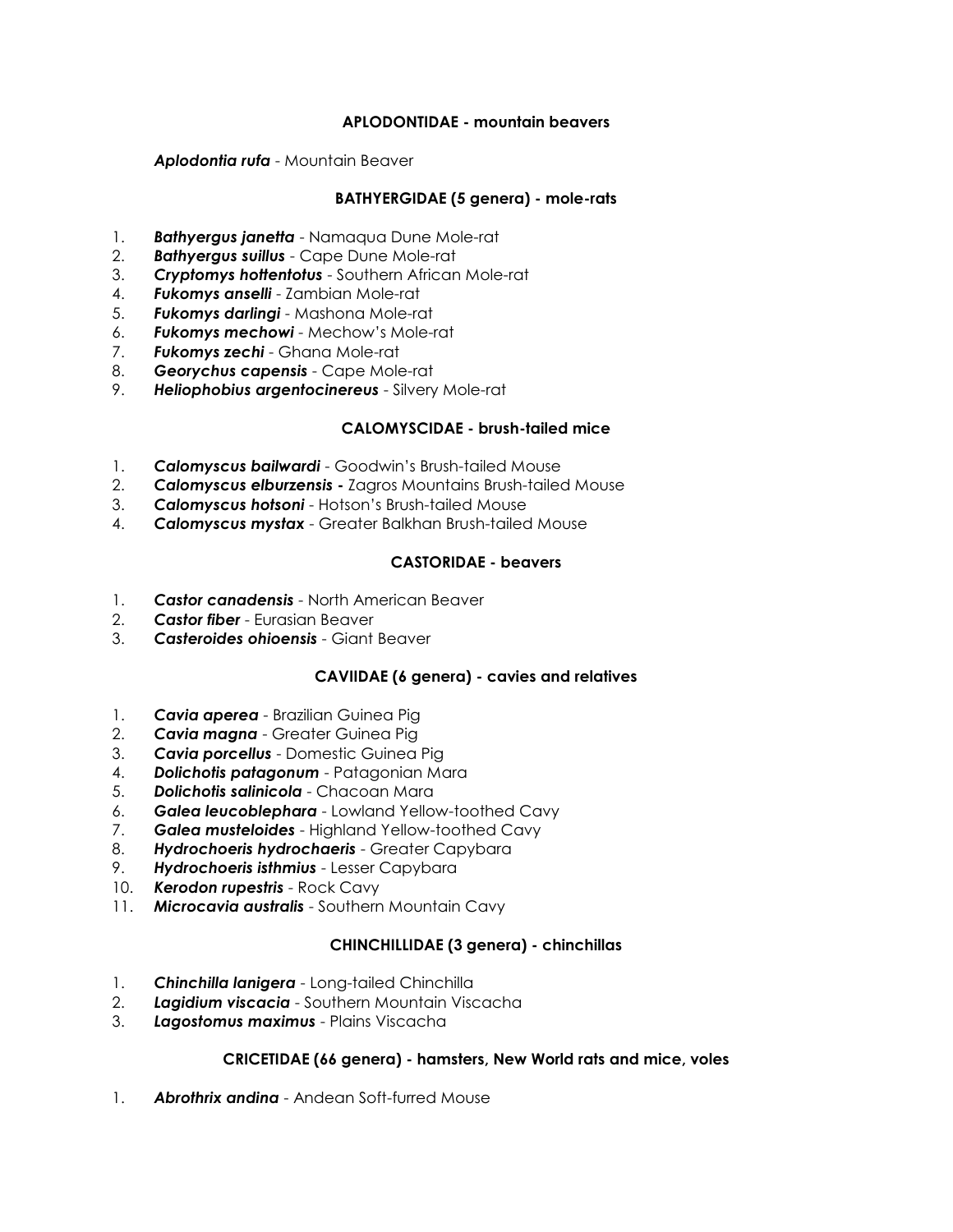- 2. *Abrothrix longipilis* Long-haired Grass Mouse
- 3. *Abrothrix olivacea* Olive Grass Mouse
- 4. *Aepeomys reigi* Reig's Montane Mouse
- 5. *Akodon dayi* Day's Grass Mouse
- 6. *Alexandromys fortis* Reed Vole
- 7. *Alexandromys oeconomus* Root Vole
- 8. *Allocricetulus curtatus* Mongolian Hamster
- 9. *Alticola argentatus* Silver Mountain Vole
- 10. *Alticola barakshin* Gobi Altai Mountain Vole
- 11. *Alticola semicanus* Mongolian Mountain Vole
- 12. *Alticola strelzowi* Flat-headed Vole
- 13. *Arvicola amphibius* Eurasian Water Vole
- 14. *Baiomys taylori* Northern Pygmy Mouse
- 15. *Cerradomys scotti* Lindbergh's Rice Rat
- 16. *Chibchanomys trichotis* Northern Andean Water Mouse
- 17. *Chilomys fumeus* Smoky Forest Mouse
- 18. *Chinchillula sahamae* Chinchilla Mouse
- 19. *Clethrionomys centralis* Tien Shan Red-backed Vole
- 20. *Clethrionomys gapperi* Southern Red-backed Vole
- 21. *Clethrionomys glareolus* Bank Vole
- 22. *Clethrionomys rutilus* Northern Red-backed Vole
- 23. *Craseomys rufocanus* Gray Red-backed Vole
- 24. *Cricetulus barabensis* Striped Dwarf Hamster
- 25. *Cricetulus longicaudatus* Long-tailed Dwarf Hamster
- 26. *Cricetulus migratorius* Gray Dwarf Hamster
- 27. *Cricetulus sokolovi* Sokolov's Dwarf Hamster
- 28. *Cricetus cricetus* Common Hamster
- 29. *Dicrostonyx groenlandicus* Nearctic Collared Lemming
- 30. *Dinaromys bogdanovi* Balkan Snow Vole
- 31. *Eligmodontia typus* Highland Gerbil Mouse
- 32. *Ellobius fuscocapillus* Southern Mole Vole
- 33. *Ellobius talpinus* Northern Mole Vole
- 34. *Ellobius tancrei* Eastern Mole Vole
- 35. *Euryoryzomys nitidus* Elegant Rice Rat
- 36. *Euryoryzomys russatus* Russet Rice Rat
- 37. *Handleyomys alfaroi* Alfaro's Rice Rat
- 38. *Handleyomys rostratus* Long-nosed Rice Rat
- 39. *Holochilus venezuelae* Venezuelan Marsh Rat
- 40. *Hylaeamys acritus* Bolivian Rice Rat
- 41. *Hylaeamys megacephalus* Azara's Broad-headed Rice Rat
- 42. *Ichthyomys pittieri* Pittier's Crab-eating Rat
- 43. *Irenomys tarsalis* Chilean Climbing Mouse
- 44. *Juscelinomys huanchacae* Huanchaca Akodont
- 45. *Kunsia tomentosus* Woolly Giant Rat
- 46. *Lagurus lagurus* Steppe Vole
- 47. *Lasiopodomys brandtii* Brandt's Vole
- 48. *Lasiopodomys mandarinus* Mandarin Vole
- 49. *Lemmiscus curtatus* Sagebrush Vole
- 50. *Lemmus lemmus* Norway Brown Lemming
- 51. *Lemmus trimucronatus* Nearctic Brown Lemming
- 52. *Melanomys chrysomelas* Black-and-yellow Rice Rat
- 53. *Mesocricetus auratus* Golden Hamster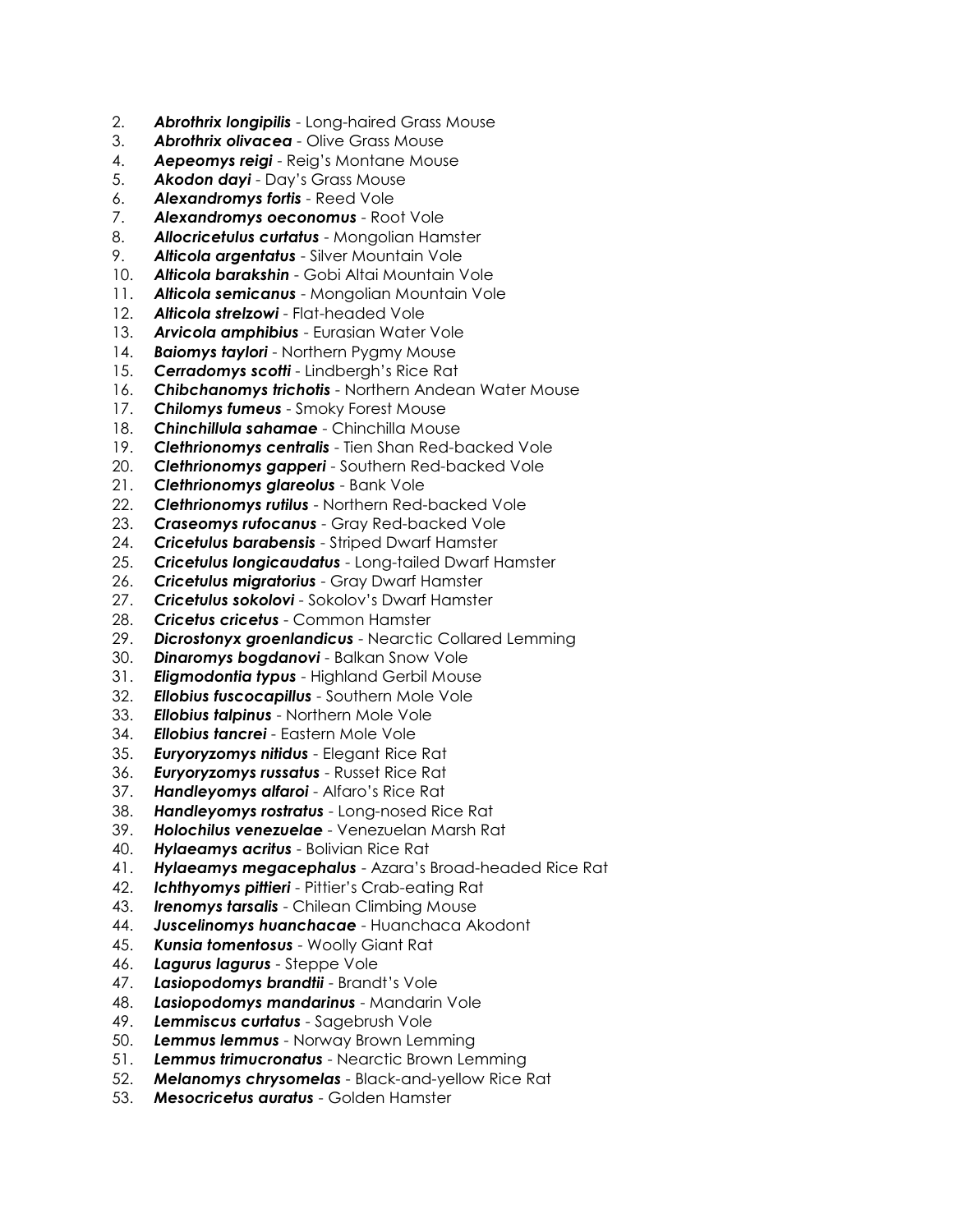- 54. *Microryzomys minutus* Forest Small Rice Rat
- 55. *Microtus afghanus* Afghan Vole
- 56. *Microtus agrestis* Field Vole
- 57. *Microtus cabrerae* Cabrera's Vole
- 58. *Microtus chrotorrhinus* Rock Vole
- 59. *Microtus drummondii* Western Meadow Vole
- 60. *Microtus guentheri* Levant Vole
- 61. *Microtus ilaeus* Kazakhstan Vole
- 62. *Microtus longicaudus* Long-tailed Vole
- 63. *Microtus mogollonensis* Mogollon Vole
- 64. *Microtus montanus* Montane Vole
- 65. *Microtus obscurus* Altai Vole
- 66. *Microtus ochrogaster* Prairie Vole
- 67. *Microtus oregoni* Creeping Vole
- 68. *Microtus pennsylvanicus* Eastern Meadow Vole
- 69. *Microtus richardsoni* North American Water Vole
- 70. *Microtus subterraneus* Common Pine Vole
- 71. *Neacomys spinosus* Common Bristly Mouse
- 72. *Neacomys tenuipes* Narrow-footed Bristly Mouse
- 73. *Necromys lasiurus* Hairy-tailed Bolo Mouse
- 74. *Necromys lenguarum* Paraguayan Akodont
- 75. *Nelsonia goldmani* Eastern Diminutive Woodrat
- 76. *Neodon sikimensis* Sikkim Mountain Vole
- 77. *Neomicroxus bogotensis* Bogotá Grass Mouse
- 78. *Neotoma albigula* White-throated Woodrat
- 79. *Neotoma cinerea* Bushy-tailed Woodrat
- 80. *Neotoma floridana* Eastern Woodrat
- 81. *Neotoma lepida* Desert Woodrat
- 82. *Neotoma macrotis* Big-eared Woodrat
- 83. *Neotoma magister* Allegheny Woodrat
- 84. *Neotoma mexicana* Mexican Woodrat
- 85. *Neotoma micropus* Southern Plains Woodrat
- 86. *Neotoma stephensi* Stephen's Woodrat
- 87. *Neotomodon alstoni* Volcano Deermouse
- 88. *Nephelomys devius* Boquete Rice Rat
- 89. *Nephelomys meridensis* Merida Rice Rat
- 90. *Ochrotomys nuttalli* Golden Mouse
- 91. *Oecomys bicolor* Bicolored Arboreal Rice Rat
- 92. *Oecomys cf. flavicans* Yellow Arboreal Rice Rat
- 93. *Oecomys superans* Foothill Arboreal Rice Rat
- 94. *Oecomys* **sp.** arboreal rice rat
- 95. *Oligoryzomys delicatus* Delicate Pygmy Rice Rat
- 96. *Oligoryzomys fulvescens* Fulvous Pygmy Rice Rat
- 97. *Ondatra zibethicus* Common Muskrat
- 98. *Onychomys arenicola* Chihuahuan Grasshopper Mouse
- 99. *Onychomys leucogaster* Northern Grasshopper Mouse
- 100. *Onychomys torridus* Southern Grasshopper Mouse
- 101. *Oryzomys couesi* Coues's Marsh Rice Rat
- 102. *Oryzomys texensis* Texas Marsh Rice Rat
- 103. *Oryzomys palustris* Common Marsh Rice Rat
- 104. *Osgoodomys banderanus* Osgood's Deermouse
- 105. *Ototylomys chiapensis* La Pera Climbing Rat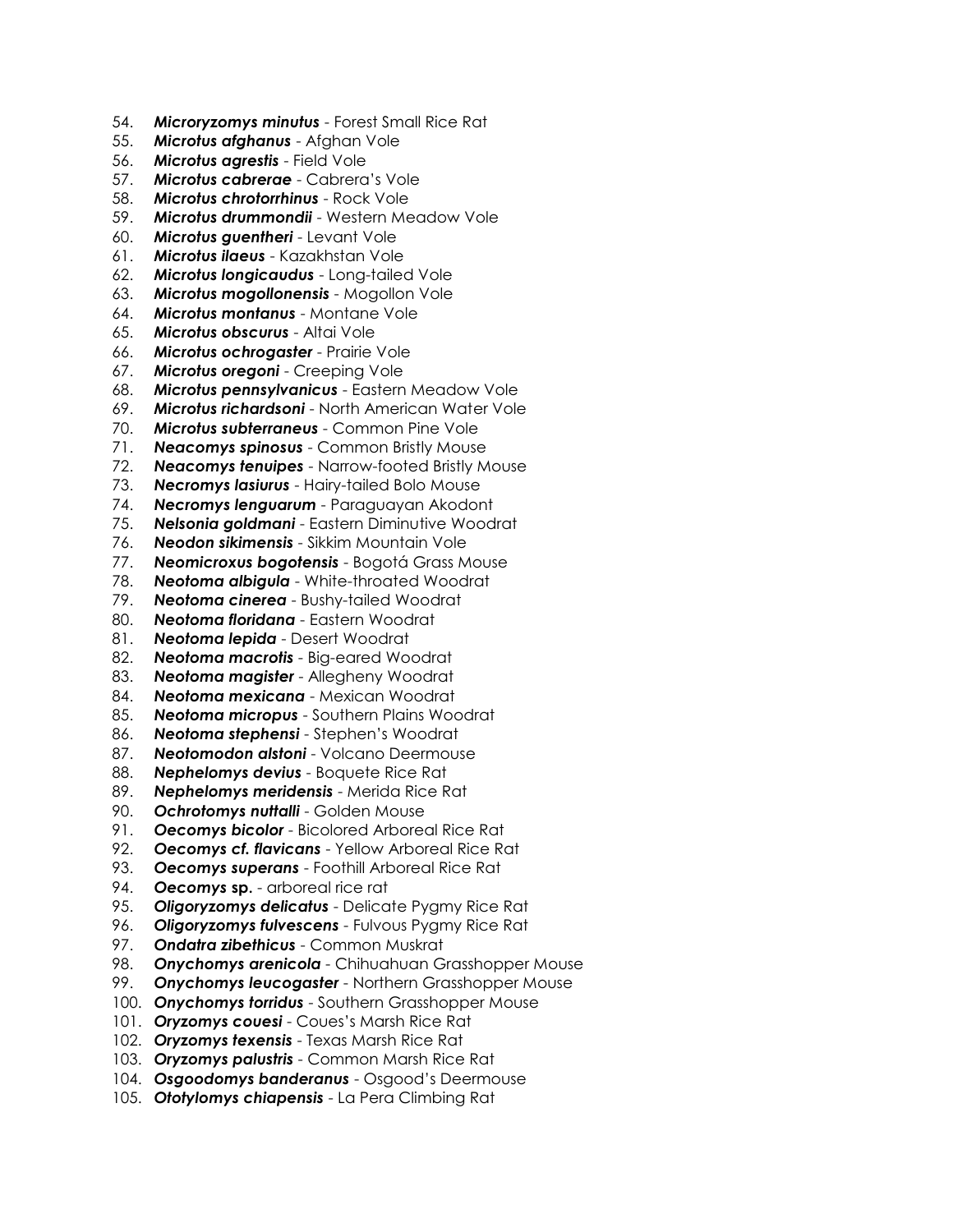- 106. *Ototylomys phyllotis* Big-eared Climbing Rat
- 107. *Paynomys macronyx* Andean Long-clawed Mouse
- 108. *Peromyscus arcticus* Yukon Deermouse
- 109. *Peromyscus attwateri* Texas Deermouse
- 110. *Peromyscus aztecus* Aztec Deermouse
- 111. *Peromyscus beatae* Orizaba Deermouse
- 112. *Peromyscus boylii* Brush Deermouse
- 113. *Peromyscus californicus* California Deermouse
- 114. *Peromyscus carolpattonae* Carol Patton's Deermouse
- 115. *Peromyscus crinitus* Canyon Deermouse
- 116. *Peromyscus eremicus* Cactus Deermouse
- 117. *Peromyscus eva* Southern Baja Deermouse
- 118. *Peromyscus fraterculus* Northern Baja Deermouse
- 119. *Peromyscus gardneri* Gardner's Deermouse
- 120. *Peromyscus gossypinus* Cotton Deermouse
- 121. *Peromyscus hylocetes* Transvolcanic Deermouse
- 122. *Peromyscus keeni* Northwestern Deermouse
- 123. *Peromyscus leucopus* White-footed Deermouse
- 124. *Peromyscus levipes* Nimble-footed Deermouse
- 125. *Peromyscus maniculatus* Eastern Deermouse
- 126. *Peromyscus mayensis* Mayan Deermouse
- 127. *Peromyscus nasutus* Northern Rock Deermouse
- 128. *Peromyscus nicaraguae* Nicaraguan Deermouse
- 129. *Peromyscus polionotus* Oldfield Deermouse
- 130. *Peromyscus sejugis* Santa Cruz Deermouse
- 131. *Peromyscus sonoriensis* Western Deermouse
- 132. *Peromyscus truei* Pinyon Deermouse
- 133. *Peromyscus zarhynchus* Chiapan Deermouse
- 134. *Phodopus campbelli* Campbell's Desert Hamster
- 135. *Phodopus roborovskii* Roborovski's Desert Hamster
- 136. *Phodopus sungorus* Striped Desert Hamster
- 137. *Phyllotis darwini* Darwin's Leaf-eared Mouse
- 138. *Podomys floridanus* Florida Deermouse
- 139. *Reithrodontomys creper* Talamancan Harvest Mouse
- 140. *Reithrodontomys fulvescens* Fulvous Harvest Mouse
- 141. *Reithrodontomys humulis* Eastern Harvest Mouse
- 142. *Reithrodontomys megalotis* Western Harvest Mouse
- 143. *Reithrodontomys montanus* Plains Harvest Mouse
- 144. *Reithrodontomys raviventris* Salt-marsh Harvest Mouse
- 145. *Reithrodontomys sumichrasti* Sumichrast's Harvest Mouse
- 146. *Rhipidomys couesi* Coues's Climbing Rat
- 147. *Rhipidomys fulviventer* Tawny-bellied Climbing Rat
- 148. *Scotinomys teguina* Short-tailed Singing Mouse
- 149. *Sigmodon alstoni* Groove-toothed Cotton Rat
- 150. *Sigmodon arizonae* Arizona Cotton Rat
- 151. *Sigmodon fulviventer* Tawny-bellied Cotton Rat
- 152. *Sigmodon hirsutus* Burmeister's Cotton Rat
- 153. *Sigmodon hispidus* Hispid Cotton Rat
- 154. *Sigmodon ochrognathus* Yellow-nosed Cotton Rat
- 155. *Sigmodon toltecus* Toltec Cotton Rat
- 156. *Synaptomys cooperi* Southern Bog Lemming
- 157. *Thomasomys hylophilus* Woodland Oldfield Mouse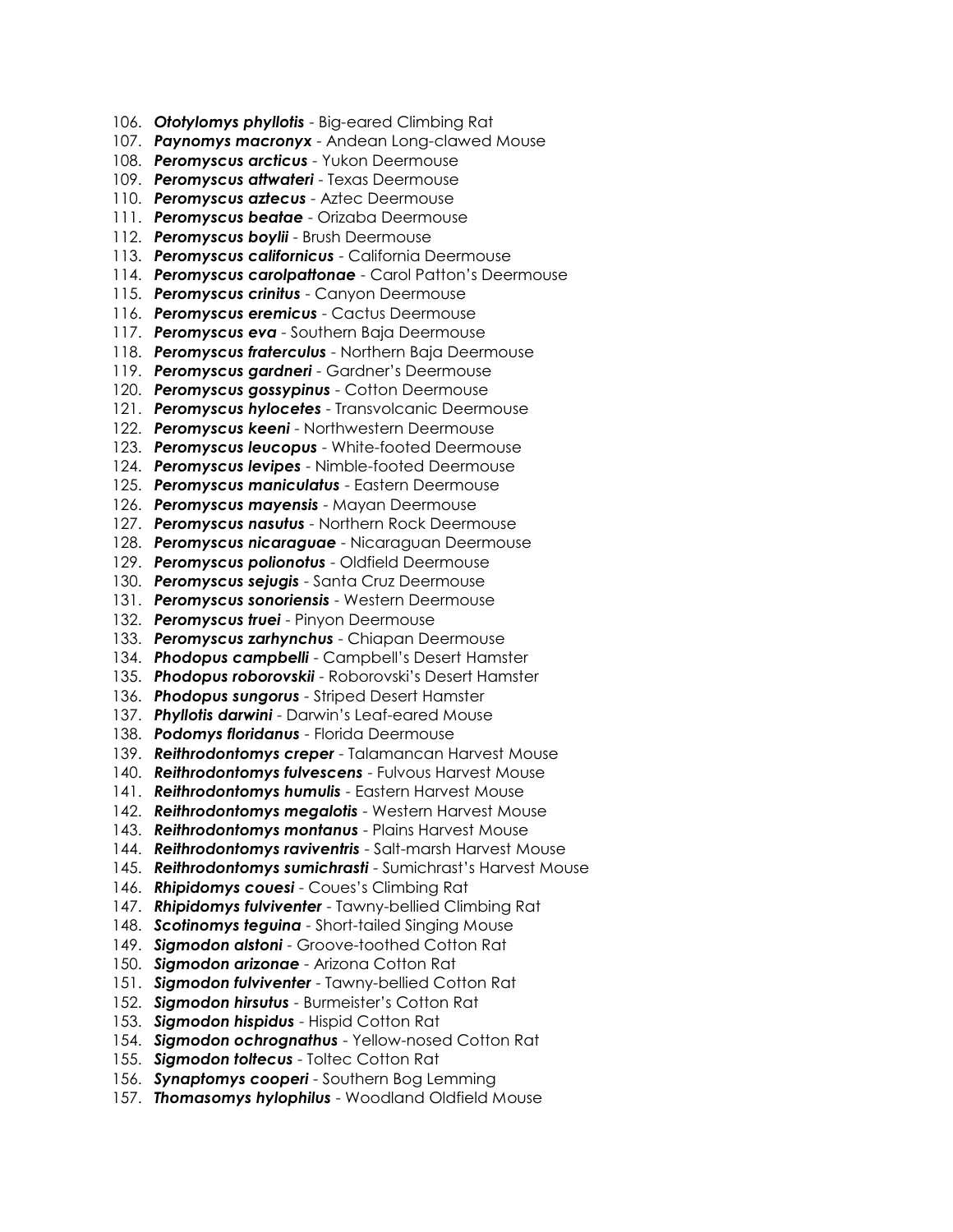- 158. *Thomasomys ischyrus* Strong-tailed Oldfield Mouse
- 159. *Transandinomys bolivaris* Long-whiskered Rice Rat
- 160. *Transandinomys talamancae* Talamancan Rice Rat
- 161. *Tylomys nudicaudus* Peters' Climbing Rat
- 162. *Tylomys watsoni* Watson's Climbing Rat
- 163. *Zygodontomys brevicauda* Short-tailed Cane Mouse

### **CTENODACTYLIDAE - gundis**

*Ctenodactylus gundi* - Common Gundi

### **CTENOMYIDAE - tuco-tucos**

- 1. *Ctenomys boliviensis* Bolivian Tuco-tuco
- 2. *Ctenomys fulvus* Tawny Tuco-tuco
- 3. *Ctenomys mendocinus* Mendoza Tuco-tuco

### **CUNICULIDAE - pacas**

- 1. *Cuniculus paca* Lowland Paca
- 2. *Cuniculus taczanowskii* Mountain Paca

### **DASYPROCTIDAE - agoutis**

- 1. *Dasyprocta azarae* Azara's Agouti
- 2. *Dasyprocta fuliginosa* Black Agouti
- 3. *Dasyprocta cf. guamara* Guamara Agouti
- 4. *Dasyprocta leporina* Red-rumped Agouti
- 5. *Dasyprocta prymnolopha* Black-rumped Agouti
- 6. *Dasyprocta punctata* Central American Agouti
- 7. *Dasyprocta ruatanica* Roatan Island Agouti
- 8. *Dasyprocta* **sp.** agouti
- 9. *Myoprocta acouchy* Red Acouchi
- 10. *Myoprocta pratti* Green Acouchi

### **DIATOMYIDAE - rock-rats**

*Laonastes aenigmamus* - Laotian Rock-rat

#### **DINOMYIDAE - pacaranas**

*Dinomys branickii* - Pacarana

### **DIPODIDAE (9 genera) - jerboas**

- 1. *Allactaga major* Great Jerboa
- 2. *Cardiocranius paradoxus* Five-toed Pygmy Jerboa
- 3. *Dipus sagitta* Northern Three-toed Jerboa
- 4. *Euchoreutes naso* Long-eared Jerboa
- 5. *Jaculus jaculus* Lesser Egyptian Jerboa
- 6. *Jaculus orientalis* Greater Egyption Jerboa
- 7. *Orientallactaga balikunica* Balikun Jerboa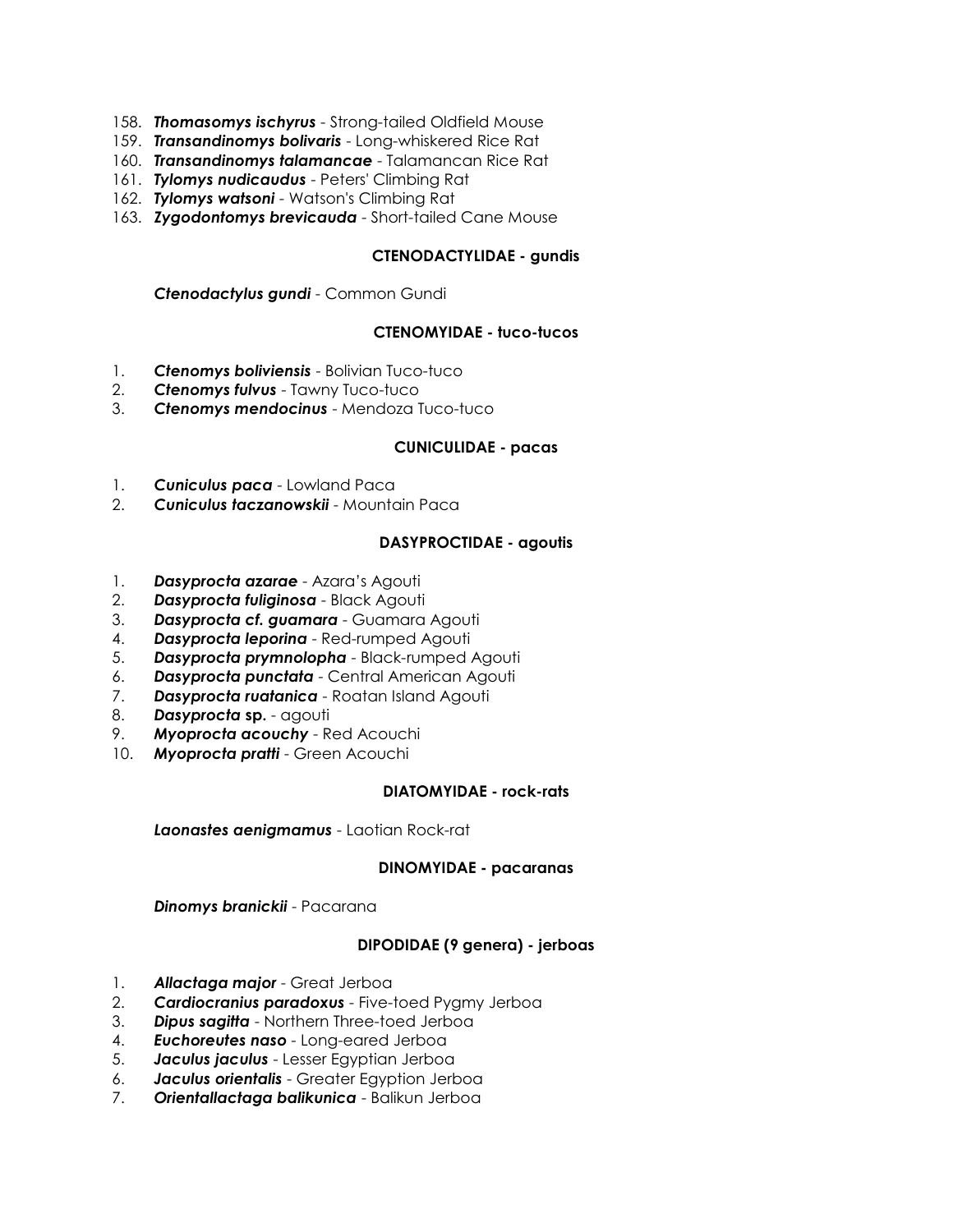- 8. *Orientallactaga bullata* Gobi Jerboa
- 9. *Salpingotus crassicauda* Thick-tailed Pygmy Jerboa
- 10. *Salpingotus kozlovi* Kozlov's Pygmy Jerboa
- 11. *Scarturus elater* Small Five-toed Jerboa
- 12. *Scarturus tetradactylus* Four-toed Jerboa
- 13. *Stylodipus andrewsi* Andrew's Three-toed Jerboa
- 14. *Stylodipus telum* Thick-tailed Three-toed Jerboa

## **ECHIMYIDAE (9 genera) - spiny rats, hutias, coypus**

- 1. *Capromys pilorides* Desmarest's Hutia
- 2. *Dactylomys dactylinus* Amazon Bamboo Rat
- 3. *Geocapromys brownii* Jamaican Hutia
- 4. *Geocapromys ingrahami* Bahamian Hutia
- 5. *Makalata didelphoides* Red-nosed Armored Tree Rat
- 6. *Mesomys hispidus* Ferreira's Spiny Tree Rat
- 7. *Myocastor coypus* Coypu
- 8. *Phyllomys thomasi* Giant Atlantic Tree-rat
- 9. *Proechimys guairae* Guaira Spiny-rat
- 10. *Toromys grandis* Giant Armored Tree-rat

# **ERETHIZONTIDAE (2 genera) - New World porcupines**

- 1. *Coendou bicolor* Bicolor-spined Porcupine
- 2. *Coendou mexicanus* Mexican Hairy Dwarf Porcupine
- 3. *Coendou prehensilis* Brazilian Porcupine
- 4. *Coendou quichua* Quichua Porcupine
- 5. *Erethizon dorsatum* North American Porcupine

# **GEOMYIDAE (5 genera) - pocket gophers**

- 1. *Cratogeomys castanops* Yellow-faced Pocket Gopher
- 2. *Geomys attwateri* Attwater's Pocket Gopher
- 3. *Geomys breviceps* Baird's Pocket Gopher
- 4. *Geomys bursarius* Plains Pocket Gopher
- 5. *Geomys knoxjonesi* Knox Jones's Pocket Gopher
- 6. *Geomys pinetis* Southeastern Pocket Gopher
- 7. *Geomys texensis* Llano Pocket Gopher
- 8. *Heterogeomys hispidus* Hispid Pocket Gopher
- 9. *Orthogeomys grandis* Giant Pocket Gopher
- 10. *Thomomys bottae* Botta's Pocket Gopher
- 11. *Thomomys clusius* Wyoming Pocket Gopher
- 12. *Thomomys mazama* Western Pocket Gopher
- 13. *Thomomys bulbivorus* Camas Pocket Gopher
- 14. *Thomomys talpoides* Northern Pocket Gopher

# **GLIRIDAE (5 genera) - dormice**

- 1. *Dryomys nitedula* Eurasian Forest Dormouse
- 2. *Eliomys melanurus* Black-tailed Garden Dormouse
- 3. *Eliomys quercinus* Garden Dormouse
- 4. *Glis glis* Fat Dormouse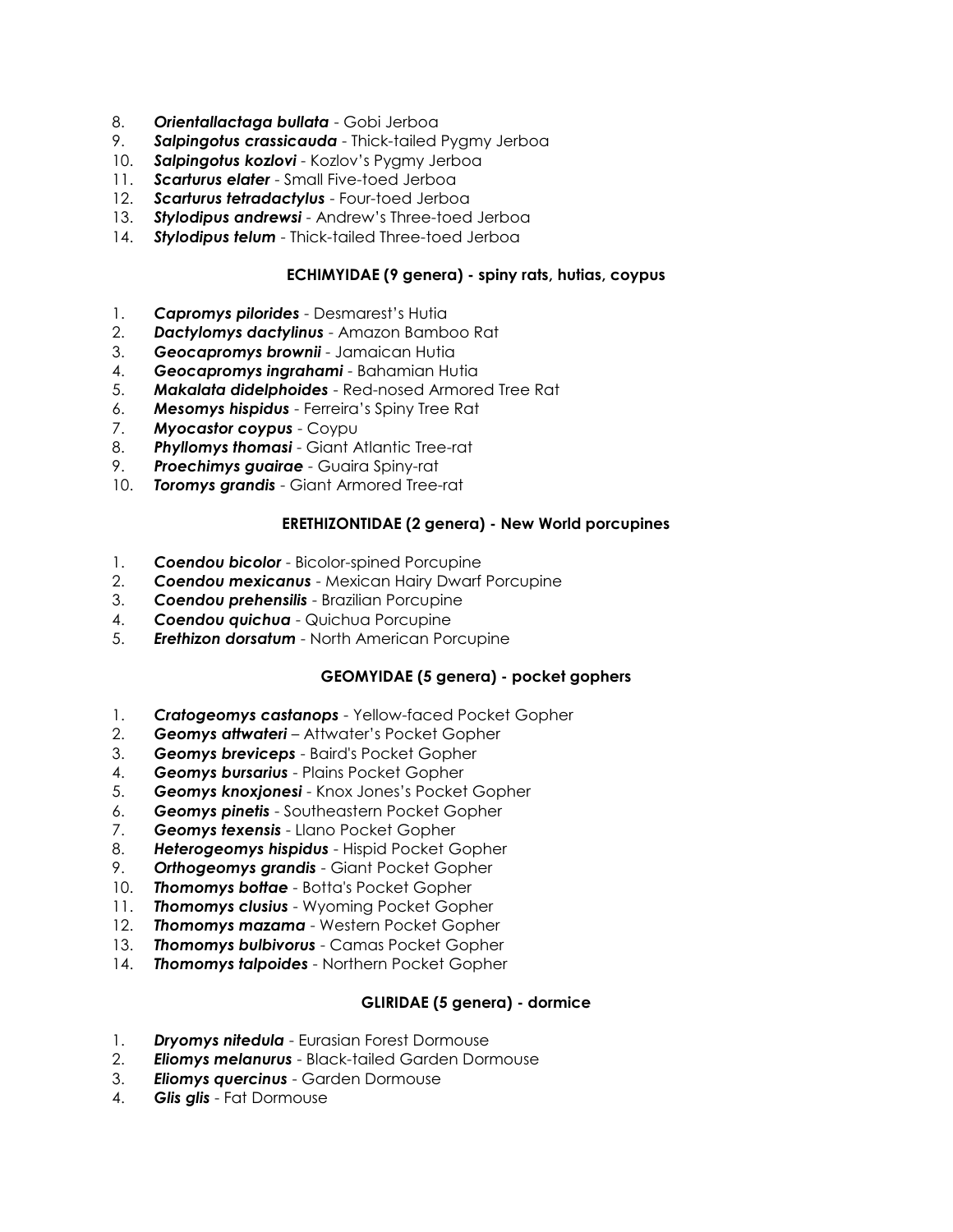- 5. *Graphiurus kelleni* Kellen's African Dormouse
- 6. *Graphiurus lorraineus* Lorraine's African Dormouse
- 7. *Graphiurus microtis* Large Savanna African Dormouse
- 8. *Graphiurus murinus* Forest African Dormouse
- 9. *Graphiurus nagtglasii* Nagtglas's African Dormouse
- 10. *Graphiurus ocularis* Spectacled African Dormouse
- 11. *Muscardinus avellanarius* Hazel Dormouse

### **HETEROCEPHALIDAE - naked mole-rats**

*Heterocephalus glaber* - Naked Mole-rat

### **HETEROMYIDAE (5 genera) - kangaroo rats and relatives**

- 1. *Chaetodipus arenarius* Little Desert Pocket Mouse
- 2. *Chaetodipus baileyi* Bailey's Pocket Mouse
- 3. *Chaetodipus californicus* California Pocket Mouse
- 4. *Chaetodipus fallax* San Diego Pocket Mouse
- 5. *Chaetodipus formosus* Long-tailed Pocket Mouse
- 6. *Chaetodipus intermedius* Rock Pocket Mouse
- 7. *Chaetodipus nelsoni* Nelson Pocket Mouse
- 8. *Chaetodipus penicillatus* Desert Pocket Mouse
- 9. *Chaetodipus rudinoris* Peninsular Pocket Mouse
- 10. *Chaetodipus spinatus* Spiny Pocket Mouse
- 11. *Dipodomys agilis* Agile Kangaroo Rat
- 12. *Dipodomys californicus* California Kangaroo Rat
- 13. *Dipodomys compactus* Gulf Coast Kangaroo Rat
- 14. *Dipodomys deserti* Desert Kangaroo Rat
- 15. *Dipodomys gravipes* San Quintin Kangaroo Rat
- 16. *Dipodomys heermanni* Heermann's Kangaroo Rat
- 17. *Dipodomys ingens* Giant Kangaroo Rat
- 18. *Dipodomys merriami* Merriam's Kangaroo Rat
- 19. *Dipodomys microps* Chisel-toothed Kangaroo Rat
- **Dipodomys nelsoni** Nelson Kangaroo Rat
- 21. *Dipodomys nitratoides* San Joaquin Kangaroo Rat
- 22. *Dipodomys ordii* Ord's Kangaroo Rat
- 23. *Dipodomys panamintinus* Panamint Kangaroo Rat
- 24. *Dipodomys simulans* Dulzura Kangaroo Rat
- 25. *Dipodomys spectabilis* Banner-tailed Kangaroo Rat
- 26. *Dipodomys venustus* Narrow-faced Kangaroo Rat
- 27. *Heteromys anomalus* Caribbean Spiny Pocket Mouse
- 28. *Heteromys catopterius* Overlook Spiny Pocket Mouse
- 29. *Heteromys desmarestianus* Desmarest's Spiny Pocket Mouse
- 30. *Heteromys goldmani* Goldman's Spiny Pocket Mouse
- 31. *Microdipodops megacephalus* Dark Kangaroo Mouse
- 32. *Microdipodops pallidus* Pallid Kangaroo Mouse
- 33. *Perognathus amplus* Arizona Pocket Mouse
- 34. *Perognathus flavescens* Plains Pocket Mouse
- 35. *Perognathus flavus* Silky Pocket Mouse
- 36. *Perognathus inornatus* San Joaquin Pocket Mouse
- 37. *Perognathus longimembris* Little Pocket Mouse
- 38. *Perognathus merriami* Merriam's Pocket Mouse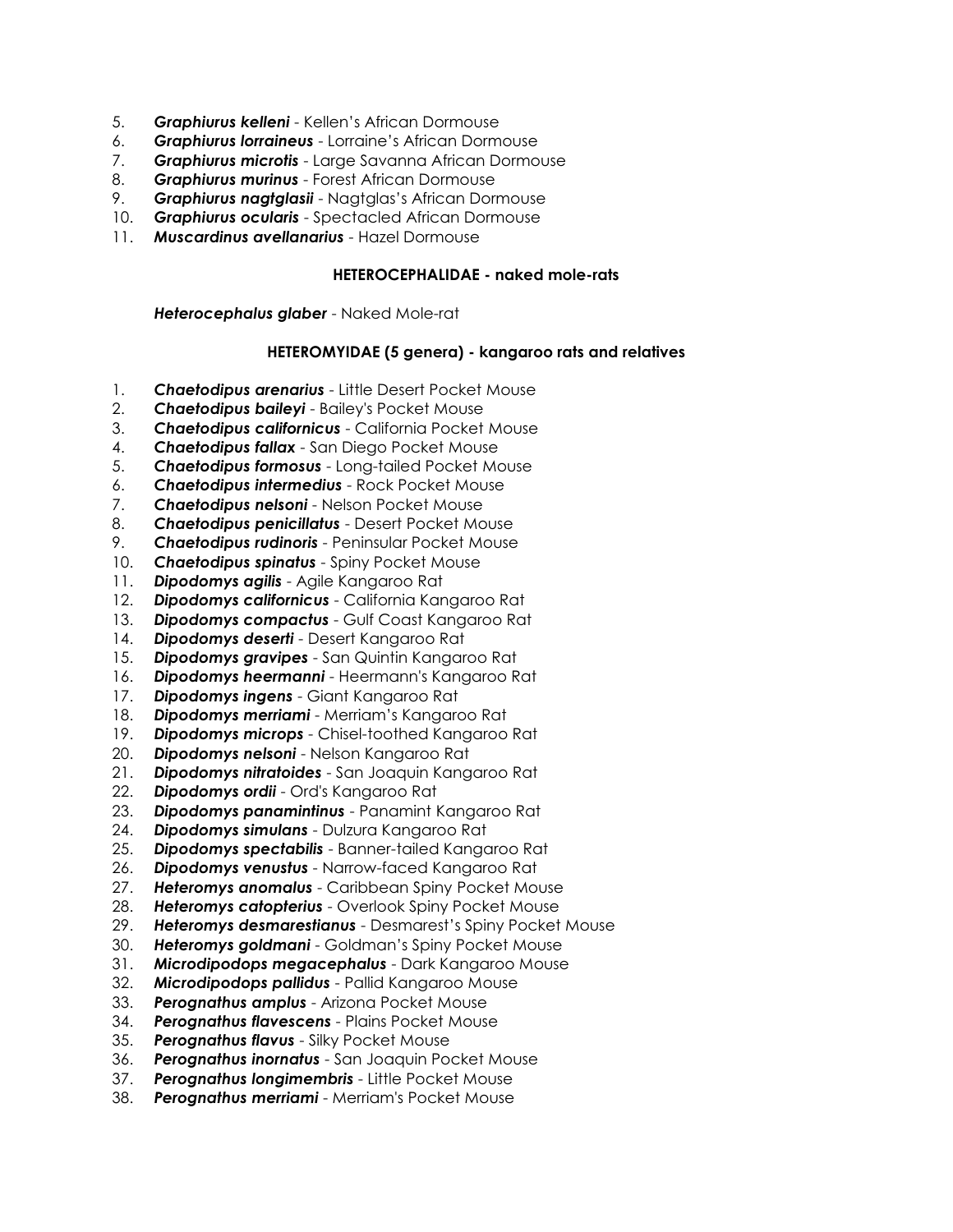39. *Perognathus mollipilosus* - Great Basin Pocket Mouse

## **HYSTRICIDAE (2 genera)- Old World porcupines**

- 1. *Atherurus africanus* African Brush-tailed Porcupine
- 2. *Hystrix africaeaustralis* Cape Porcupine
- 3. *Hystrix brachyura* Malayan Porcupine
- 4. *Hystrix cristata* Crested Porcupine
- 5. *Hystrix indica* Indian Crested Porcupine
- 6. *Hystrix pumila* Philippine Porcupine

### **MURIDAE (53 genera) - Old World rats and mice**

- 1. *Acomys cahirinus* Northeast African Spiny Mouse
- 2. *Acomys cilicicus* Turkish Spiny Mouse
- 3. *Acomys cineraceus* Gray Spiny Mouse
- 4. *Acomys dimidiatus* Arabian Spiny Mouse
- 5. *Acomys minous* Cretan Spiny Mouse
- 6. *Acomys percivali* Percival's Spiny Mouse
- 7. *Acomys russatus* Golden Spiny Mouse
- 8. *Acomys seurati* Seurat's Spiny Mouse
- 9. *Acomys spinosissimus* South African
- 10. *Acomys cf. wilsoni* Wilson's Spiny Mouse
- 11. *Apodemus agrarius* Striped Field Mouse
- 12. *Apodemus alpicola* Alpine Field Mouse
- 13. *Apodemus flavicollis* Yellow-necked Field Mouse
- 14. *Apodemus gurkha* Nepalese Field Mouse
- 15. *Apodemus sylvaticus* Long-tailed Field Mouse
- 16. *Apodemus uralensis* Herb Field Mouse
- 17. *Arvicanthis neumanni* Newmann's Grass Rat
- 18. *Arvicanthis niloticus* African Grass Rat
- 19. *Bandicota bengalensis* Lesser Bandicoot Rat
- 20. *Bandicota savilei* Savile's Bandicoot Rat
- 21. *Chrotomys gonzalesi* Isarog Striped Shrew Rat
- 22. *Crateromys heaneyi* Panay Bushy-tailed Cloud Rat
- 23. *Dasymys incomtus* African Marsh Rat
- 24. *Desmodilliscus braueri* Pouched Gerbil
- 25. *Desmodillus auricularis* Cape Short-eared Gerbil
- 26. *Echiothrix centrosa* Central Sulawesi Spiny Shrew Rat
- 27. *Echiothrix leucura* Northern Sulawesi Spiny Shrew
- 28. *Gerbilliscus afer* Cape Gerbil
- 29. *Gerbilliscus leucogaster* Bushveld Gerbil
- 30. *Gerbilliscus paeba* Paeba Hairy-footed Gerbil
- 31. *Gerbilliscus robustus* Fringe-tailed Gerbil
- 32. *Gerbilliscus setzeri* Setzer's Hairy-footed Gerbil
- 33. *Gerbilliscus vallinus* Brush-tailed Hairy-footed Gerbil
- 34. *Gerbillus campestris* North African Gerbil
- 35. *Gerbillus dasyurus* Wagner's Gerbil
- 36. *Gerbillus floweri* Flower's Gerbil
- 37. *Gerbillus nanus* Balochistan Gerbil
- 38. *Gracilimus radix* Sulawesi Slender Root Rat
- 39. *Hadromys yunnanensis* Yunnan Bush Rat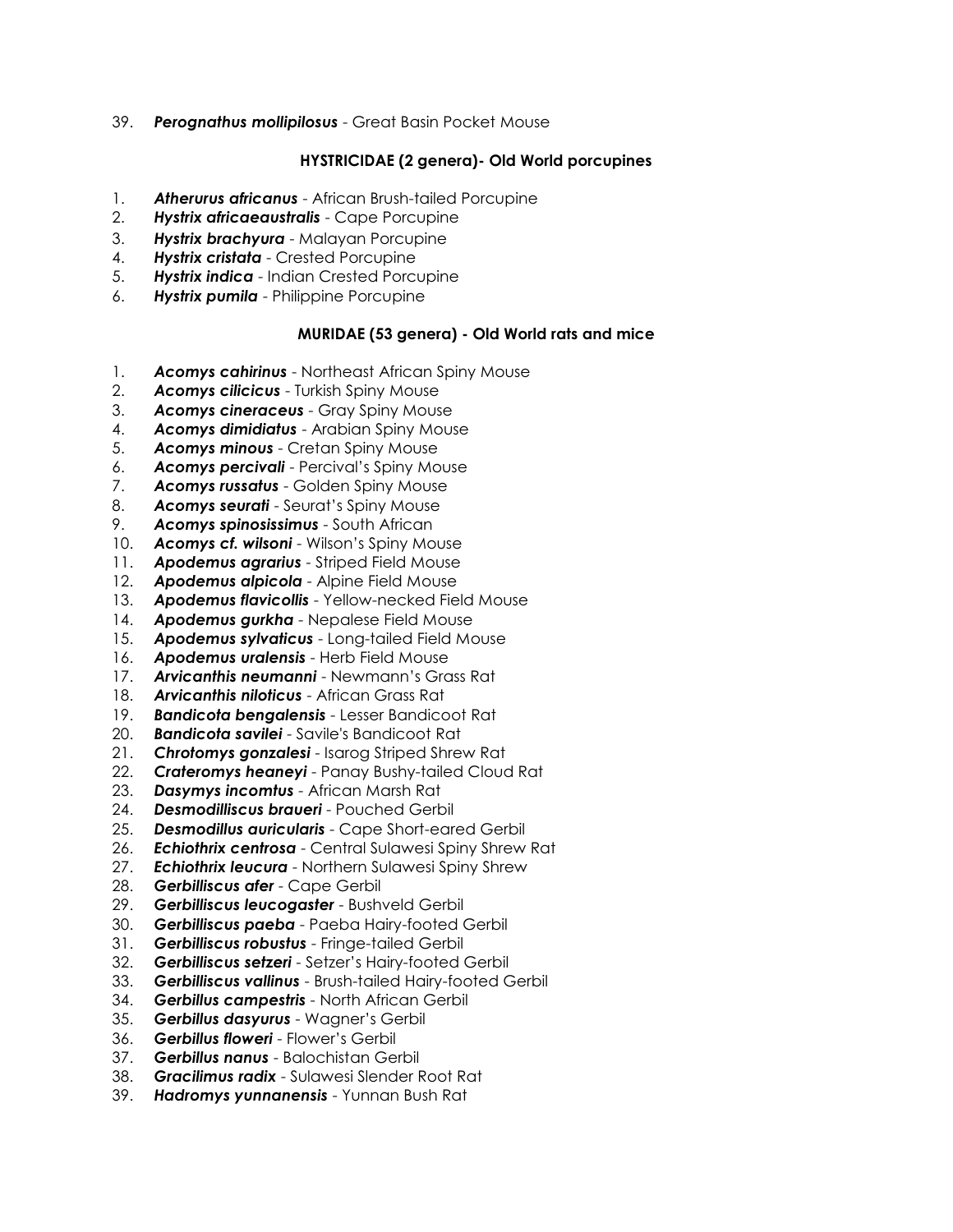- 40. *Hydromys chrysogaster* Common Water Rat
- 41. *Hyorhinomys stuempkei* Sulawesi Snouter
- 42. *Leggadina forresti* Forrest's Mouse
- 43. *Lemniscomys barbarus* Barbary Striped Grass Mouse
- 44. *Lemniscomys rosalia* Single Striped Grass Mouse
- 45. *Lemniscomys striatus* Typical Striped Grass Mouse
- 46. *Lemniscomys zebra* Heuglin's Striped Grass Mouse
- 47. *Lenothrix canus* Gray Tree Rat
- 48. *Leporillus conditor* Greater Stick-nest Rat
- 49. *Lophiomys imhausi* Maned Rat
- 50. *Lophuromys verhageni* Verhagen's Brush-furred Rat
- 51. *Mastomys natalensis* Natal Multimammate Rat
- 52. *Melasmothrix naso* Dark-haired Sulawesi Shrew Rat
- 53. *Melomys capensis* Cape York Mosaic-tailed Rat
- 54. *Melomys cervinipes* Fawn-footed Mosaic-tailed Rat
- 55. *Meriones libycus* Libyan Jird
- 56. *Meriones meridianus* Midday Jird
- 57. *Meriones persicus* Persian Jird
- 58. *Meriones sacramenti* Buxton's Jird
- 59. *Meriones shawi* Shaw's Jird
- 60. *Meriones tamariscinus* Tamarisk Jird
- 61. *Meriones tristrami* Tristram's Jird
- 62. *Meriones unguiculatus* Mongolian Jird
- 63. *Meriones vinogradovi* Vinogradov's Jird
- 64. *Mesembriomys macrurus* Golden-backed Tree Rat
- 65. *Micaelamys namaquensis* Namaqua Rock Rat
- 66. *Micromys minutus* Harvest Mouse
- 67. *Mus mattheyi* Matthey's Mouse
- 68. *Mus minutoides* Southern African Pygmy Mouse
- 69. *Mus musculus* House Mouse
- 70. *Myomyscus verreauxii* Verreaux' White-footed Rat
- 71. *Nesokia indica* Short-tailed Bandicoot Rat
- 72. *Niviventer fulvescens* Chestnut White-bellied Rat
- 73. *Notomys cervinus* Fawn Hopping Mouse
- 74. *Otomys unisulcatus* Bush Karroo Rat
- 75. *Pachyuromys duprasi* Fat-tailed Jird
- 76. *Parotomys brantsii* Brant's Whistling Rat
- 77. *Parotomys littledalei* Littledale's Whistling Rat
- 78. *Paucidentomys vermidax* Few-toothed Sulawesi Shrew Rat
- **Phloeomys pallidus** Northern Luzon Giant Cloud Rat
- 80. **Praomys tullbergi** Tullberg's Soft-furred Mouse
- 81. *Psammomys obesus* Fat Sand Rat
- 82. *Pseudomys australis* Plains Mouse
- 83. *Pseudomys nanus* Western Chestnut Mouse
- 84. *Rattus argentiventer* Ricefield Rat
- 85. *Rattus detentus* Admiralties Rat
- 86. *Rattus exulans* Pacific Rat
- 87. *Rattus fuscipes* Australian Bush Rat
- 88. *Rattus norvegicus* Brown Rat
- 89. *Rattus rattus* Roof Rat
- 90. *Rhabdomys delictus* Mesic Four-striped Grass Rat
- 91. *Rhabdomys pumilio* Xeric Four-striped Grass Rat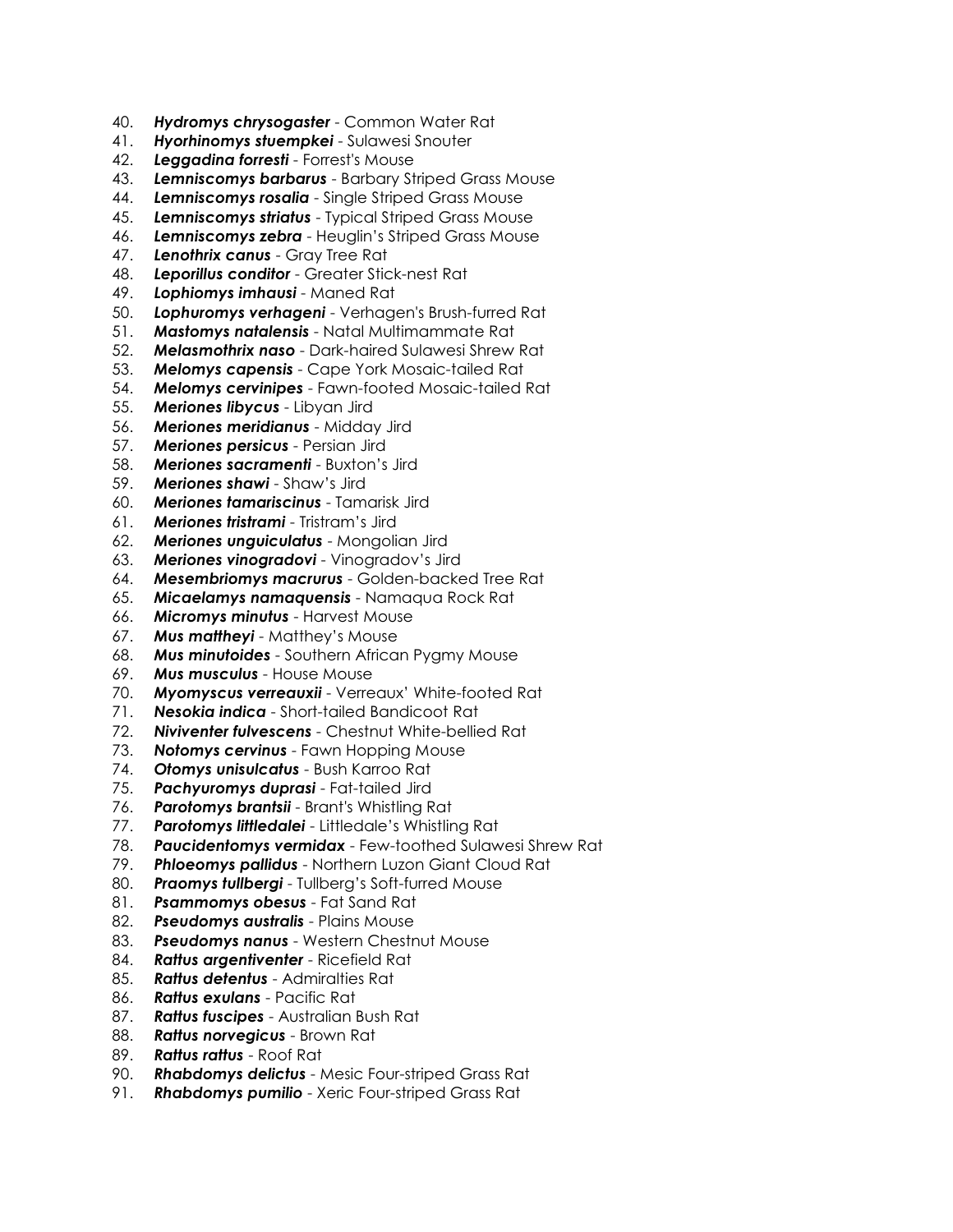- 92. *Rhombomys opimus* Great Gerbil
- 93. **Rhynchomys isarogensis** Isarog Shrew Rat
- 94. *Sekeetamys calurus* Bushy-tailed Jird
- 95. *Sommeromys macrorhinos* Sommer's Sulawesi Rat
- 96. *Tateomys macrocercus* Long-tailed Sulawesi Shrew Rat
- 97. *Tateomys rhinogradiodes* Tate's Sulawesi Shrew Rat
- 98. *Thallomys loringi* Loring's Rat
- 99. *Thallomys paedulcus* Acacia Rat
- 100. *Uromys caudimaculatus* Giant White-tailed Rat
- 101. *Waiomys mamasae* Sulawesi Water Rat
- 102. *Zyzomys woodwardi* Kimberley Rock Rat

# **NESOMYIDAE (12 genera) - Malagasy rats and relatives**

- 1. *Brachytarsomys albicauda* Eastern White-tailed Rat
- 2. *Brachyuromys betsileoensis* Betsileo Short-tailed Rat
- 3. *Cricetomys ansorgei* Southern Giant Pouched Rat
- 4. *Cricetomys gambianus* Northern Giant Pouched Rat
- 5. *Dendromus melanotis* Gray African Climbing Mouse
- 6. *Dendromus* **sp.** African climbing mouse
- 7. *Eliurus minor* Lesser Tufted-tailed Rat
- 8. *Eliurus myoxinus* Western Tufted-tailed Rat
- 9. *Eliurus webbi* Webb's Tufted-tailed Rat
- 10. *Gymnuromys roberti* Voalavoanala
- 11. *Hypogeomys antimena* Votsovotsa
- 12. *Malacothrix typica* Large-eared African Desert Mouse
- 13. *Nesomys rufus* Rufous Island Mouse
- 14. *Petromyscus collinus* Common Pygmy Rock Mouse
- 15. *Saccostomus campestris* Southern African Pouched Mouse
- 16. *Saccostomus mearnsi* East African Pouched Mouse
- 17. *Steatomys krebsii* Kreb's African Fat Mouse

# **OCTODONTIDAE (3 genera) - degus**

- 1. *Octodon degus* Degu
- 2. *Spalacopus cyanus* Coruro
- 3. *Tympanoctomys barrerae* Red Viscacha Rat

### **PEDETIDAE - spring hares**

- 1. *Pedetes capensis* South African Spring Hare
- 2. *Pedetes surdaster* East African Spring Hare

### **PETROMURIDAE - dassie rats**

*Petromus typicus* - Dassie Rat

### **PLATACANTHOMYIDAE - tree mice**

- 1. *Typhlomys chapensis* Chapa Tree Mouse
- 2. *Typhlomys daloushanensis* Dalou Mountains Tree Mouse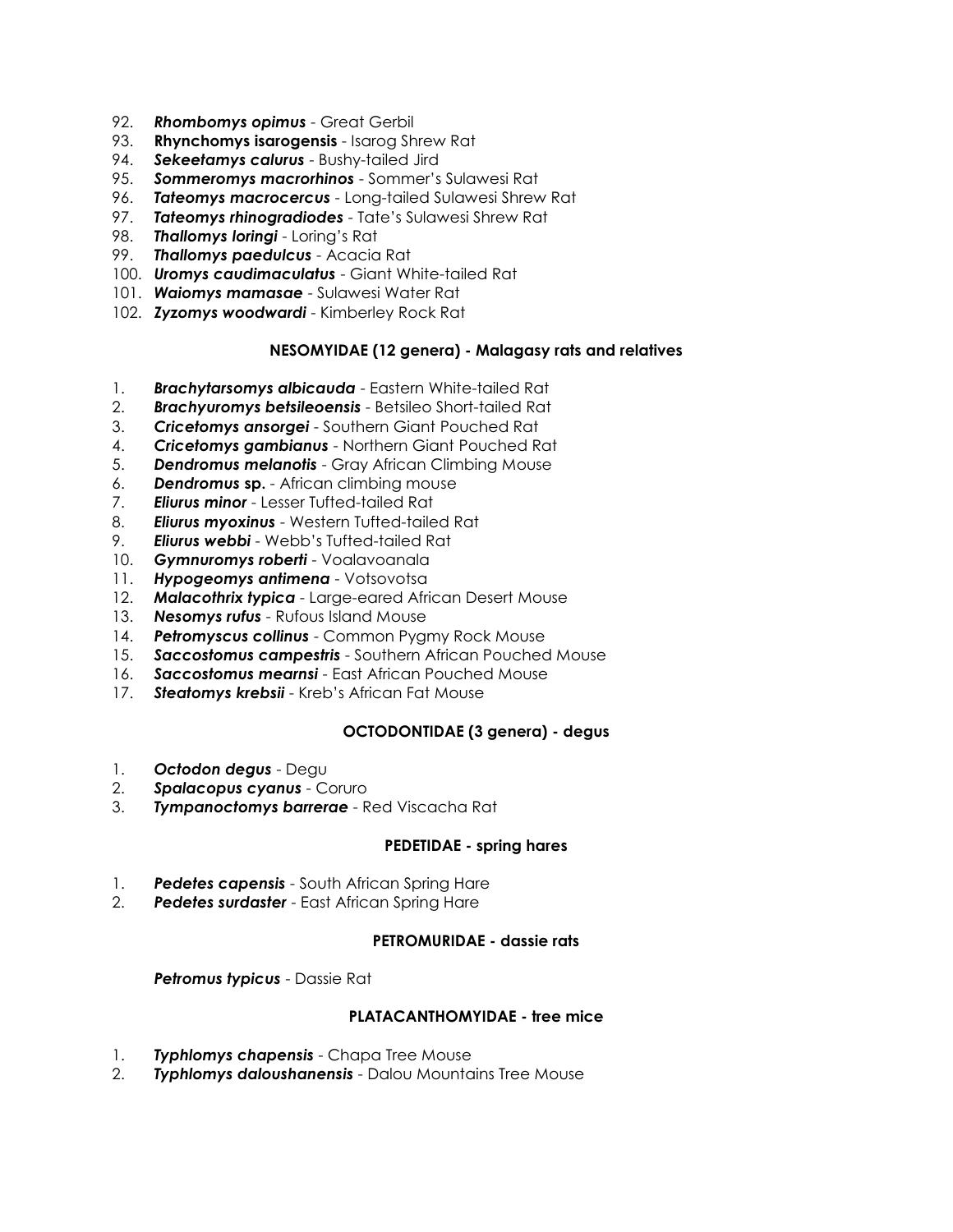### **SCIURIDAE (40 genera) - squirrels**

- 1. *Aeromys thomasi* Thomas's Flying Squirrel
- 2. *Ammospermophilus harrisii* Harris's Antelope Squirrel
- 3. *Ammospermophilus interpres* Texas Antelope Squirrel
- 4. *Ammospermophilus leucurus* White-tailed Antelope Squirrel
- 5. *Ammospermophilus nelsoni* Nelson's Antelope Squirrel
- 6. *Atlantoxerus getulus* Barbary Ground Squirrel
- 7. *Callosciurus caniceps* Gray-bellied Squirrel
- 8. *Callosciurus erythraeus* Pallas' Squirrel
- 9. *Callosciurus finlaysonii* Finlayson's Squirrel
- 10. *Callosciurus nigrovittatus* Black-striped Squirrel
- 11. *Callosciurus notatus* Plaintain Squirrel
- 12. *Callosciurus prevostii* Prevost's Squirrel; Tricolored Squirrel
- 13. *Callospermophilus lateralis* Common Golden-mantled Ground Squirrel
- 14. *Callospermophilus saturatus* Cascade Golden-mantled Ground Squirrel
- 15. *Cynomys gunnisoni* Gunnison's Prairie Dog
- 16. *Cynomys leucurus* White-tailed Prairie Dog
- 17. *Cynomys ludovicianus* Black-tailed Prairie Dog
- 18. *Cynomys parvidens* Utah Prairie Dog
- 19. *Epixerus ebii* Western Palm Squirrel
- 20. *Exilisciurus exilis* Least Pygmy Squirrel
- 21. *Eutamias sibiricus* Siberian Chipmunk
- 22. *Euxerus erythropus* Striped Ground Squirrel
- 23. *Funambulus palmarum* Indian Palm Squirrel
- 24. *Funambulus pennantii* Northern Palm Squirrel
- 25. *Funambulus tristriatus* Jungle Palm Squirrel
- 26. *Funisciurus pyrropus* Fire-footed Rope Squirrel
- 27. *Geosciurus inauris* South African Ground Squirrel
- 28. *Geosciurus princeps* Damara Ground Squirrel
- 29. *Glaucomys oregonensis* Humboldt's Flying Squirrel
- 30. *Glaucomys sabrinus* Northern Flying Squirrel
- 31. *Glaucomys volans* Southern Flying Squirrel
- 32. *Heliosciurus mutabilis* Mutable Sun Squirrel
- 33. *Heliosciurus rufobrachium* Red-legged Sun Squirrel
- 34. *Heliosciurus undulatus* Zanj Sun Squirrel
- 35. *Hylopetes phayrei* Indochinese Flying Squirrel
- 36. *Hylopetes platyurus* Jentink's Flying Squirrel
- 37. *Ictidomys parvidens* Rio Grande Ground Squirrel
- 38. *Ictidomys tridecemlineatus* Thirteen-lined Ground Squirrel
- 39. *Marmota baibacina* Gray Marmot
- 40. *Marmota bobak* Bobak Marmot
- 41. *Marmota broweri* Alaska Marmot
- 42. *Marmota caligata* Hoary Marmot
- 43. *Marmota flaviventris* Yellow-bellied Marmot
- 44. *Marmota himalayana* Himalayan Marmot
- 45. *Marmota marmota* Alpine Marmot
- 46. *Marmota monax* Woodchuck
- 47. *Marmota olympus* Olympic Marmot
- 48. *Marmota sibirica* Tarbagan Marmot
- 49. *Marmota vancouverensis* Vancouver Island Marmot
- 50. *Microsciurus alfari* Central American Dwarf Squirrel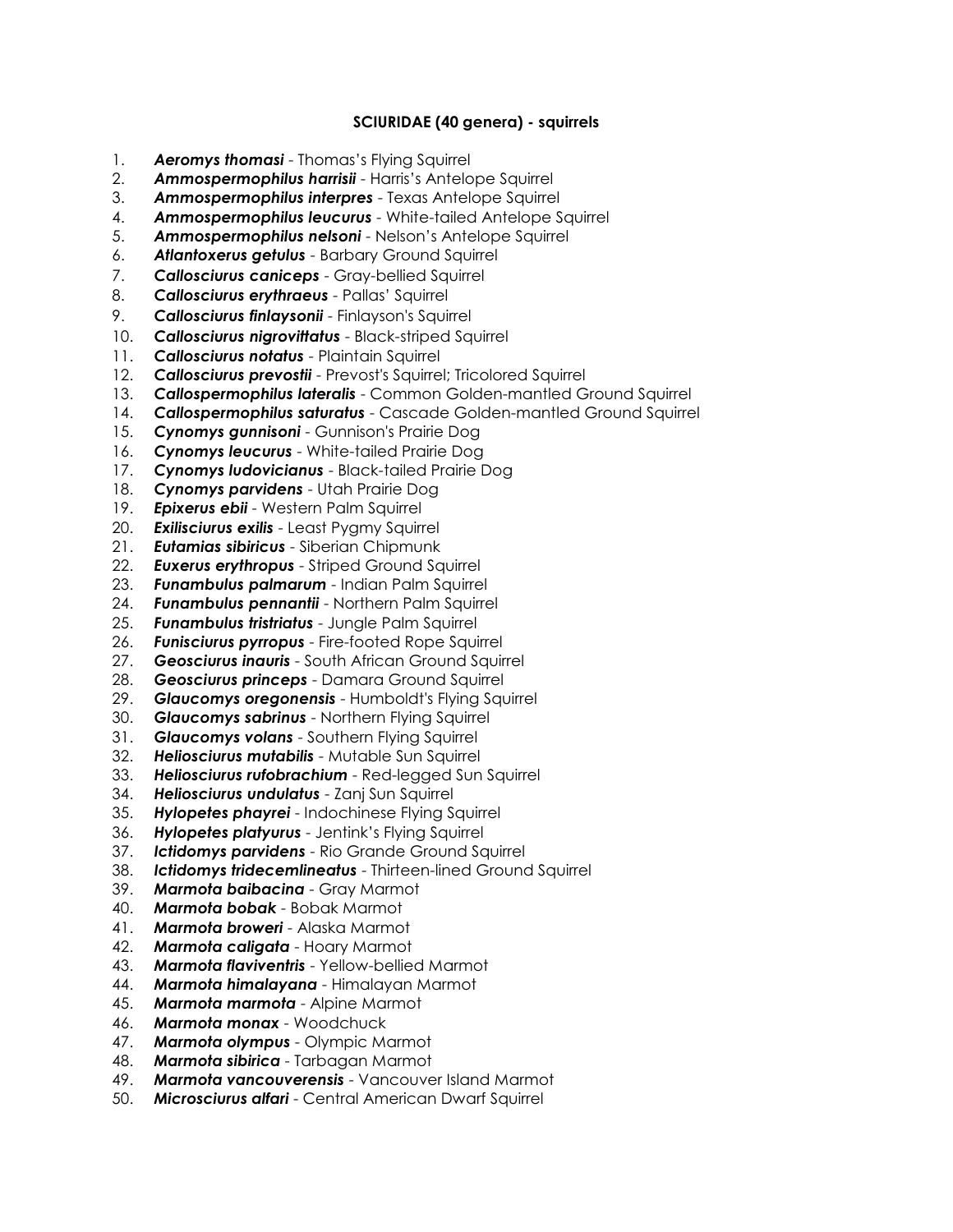- 51. *Neotamias alpinus* Alpine Chipmunk
- 52. *Neotamias amoenus* Yellow-pine Chipmunk
- 53. *Neotamias canipes* Gray-footed Chipmunk
- 54. *Neotamias cinereicollis* Gray-collared Chipmunk
- 55. *Neotamias dorsalis* Cliff Chipmunk
- 56. *Neotamias merriami* Merriam's Chipmunk
- 57. *Neotamias minimus* Least Chipmunk
- 58. *Neotamias ochrogenys* Yellow-cheeked Chipmunk
- 59. *Neotamias palmeri* Palmer's Chipmunk
- 60. *Neotamias panamintinus* Panamint Chipmunk
- 61. *Neotamias quadrimaculatus* Long-eared Chipmunk
- 62. *Neotamias quadrivittatus* Colorado Chipmunk
- 63. *Neotamias ruficaudus* Red-tailed Chipmunk
- 64. *Neotamias rufus* Hopi Chipmunk
- 65. *Neotamias senex* Shadow Chipmunk
- 66. *Neotamias sonomae* Sonoma Chipmunk
- 67. *Neotamias speciosus* Lodgepole Chipmunk
- 68. *Neotamias townsendii* Townsend's Chipmunk
- 69. *Neotamias umbrinus* Uinta Chipmunk
- 70. *Otospermophilus beecheyi* California Ground Squirrel
- 71. *Otospermophilus variegatus* Common Rock Squirrel
- 72. *Paraxerus cepapi* Smith's Bush Squirrel
- 73. **Paraxerus flavovittis** Striped Bush Squirrel
- 74. *Paraxerus ochraceus* Ochre Bush Squirrel
- 75. *Paraxerus palliatus* Red Bush Squirrel
- 76. *Paraxerus poensis* Green Bush Squirrel
- 77. *Petaurista alborufus* Red-and-white Giant Flying Squirrel
- 78. *Petaurista grandis* Taiwan Red Giant Flying Squirrel
- 79. *Petaurista lena* Taiwan Giant Flying Squirrel
- 80. *Petaurista nobilis* Bhutan Giant Flying Squirrel
- 81. *Petaurista petaurista* Red Giant Flying Squirrel
- 82. *Petaurista philippensis* Indian Giant Flying Squirrel
- 83. *Petaurista yunnanensis* Yunnan Giant Flying Squirrel
- 84. *Petinomys genibarbis* Whiskered Flying Squirrel
- 85. *Poliocitellus franklinii* Franklin's Ground Squirrel
- 86. *Prosciurillus leucomus* Whitish Dwarf Squirrel
- 87. *Prosciurillus murinus* Celebes Dwarf Squirrel
- 88. *Protoxerus stangeri* Forest Giant Squirrel
- 89. *Pteromys volans* Siberian Flying Squirrel
- 90. *Ratufa affinis* Pale Giant Squirrel
- 91. *Ratufa bicolor* Black Giant Squirrel
- 92. *Ratufa indica* Indian Giant Squirrel
- 93. *Ratufa macroura* Sri Lankan Giant Squirrel
- 94. *Sciurillus pusillus* Neotropical Pygmy Squirrel
- 95. *Sciurotamias davidianus* Pere David's Rock Squirrel
- 96. *Sciurus aberti* Abert's Squirrel
- 97. *Sciurus aestuans* Guianan Squirrel
- 98. *Sciurus anomalus* Caucasian Squirrel
- 99. *Sciurus arizonensis* Arizona Gray Squirrel
- 100. *Sciurus aureogaster* Red-bellied Squirrel
- 101. *Sciurus carolinensis* Eastern Gray Squirrel
- 102. *Sciurus gilvigularis* Yellow-throated Squirrel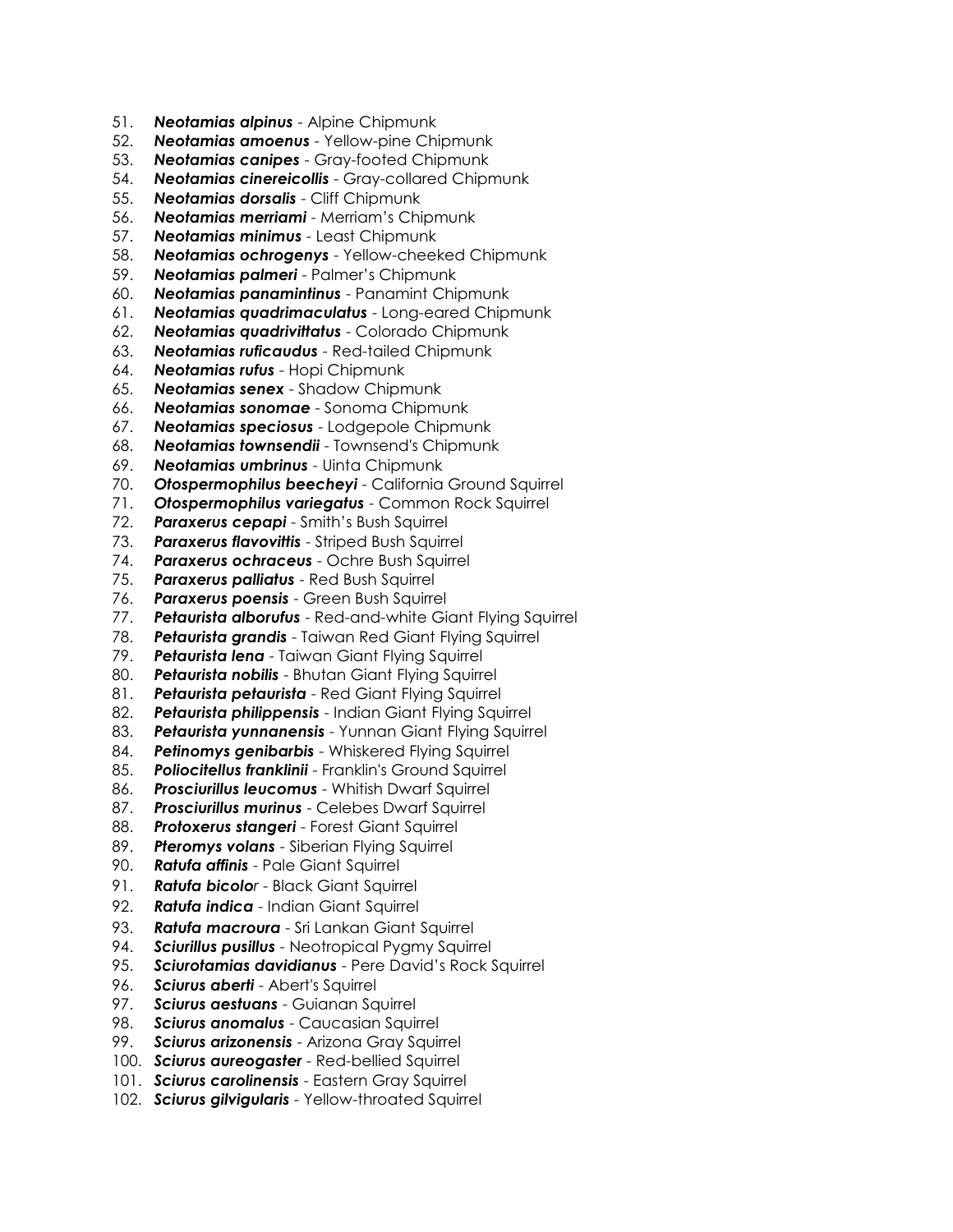- 103. *Sciurus granatensis* Red-tailed Squirrel
- 104. *Sciurus griseus* Western Gray Squirrel
- 105. *Sciurus lis* Japanese Squirrel
- 106. *Sciurus nayaritensis* Mexican Fox Squirrel
- 107. *Sciurus niger* Eastern Fox Squirrel
- 108. *Sciurus richmondi* Richmond's Squirrel
- 109. *Sciurus stramineus* Guayaquil Squirrel
- 110. *Sciurus variegatoides* Variegated Squirrel
- 111. *Sciurus vulgaris* Eurasian Red Squirrel
- 112. *Sciurus yucatanensis* Yucatan Squirrel
- 113. *Spermophilus alashanicus* Alashan Ground Squirrel
- 114. *Spermophilus citellus* European Ground Squirrel
- 115. *Spermophilus fulvus* Yellow Ground Squirrel
- 116. *Spermophilus major* Russet Ground Squirrel
- 117. *Spermophilus cf. pygmaeus* Little Ground Squirrel
- 118. *Sundasciurus everetti* Bornean Mountain Ground Squirrel
- 119. *Sundasciurus lowii* Low's Squirrel
- 120. *Tamias striatus* Eastern Chipmunk
- 121. *Tamiasciurus douglasii* -Douglas's Squirrel
- 122. *Tamiasciurus fremonti* Fremont's Red Squirrel
- 123. *Tamiasciurus hudsonicus* North American Red Squirrel
- 124. *Tamiops mcclellandii* Himalayan Striped Squirrel
- 125. *Tamiops swinhoei* Swinhoe's Striped Squirrel
- 126. *Urocitellus armatus* Uinta Ground Squirrel
- 127. *Urocitellus beldingi* Belding's Ground Squirrel
- 128. *Urocitellus brunneus* Idaho Ground Squirrel
- 129. *Urocitellus columbianus* Columbian Ground Squirrel
- 130. **Urocitellus elegans** Wyoming Ground Squirrel
- 131. *Urocitellus mollis* Piute Ground Squirrel
- 132. *Urocitellus parryii* Arctic Ground Squirrel
- 133. *Urocitellus richardsonii* Richardson's Ground Squirrel
- 134. *Urocitellus undulatus* Long-tailed Ground Squirrel
- 135. *Urocitellus washingtoni* Washington Ground Squirrel
- 136. *Xerospermophilus mohavensis* Mohave Ground Squirrel
- 137. *Xerospermophilus spilosoma* Spotted Ground Squirrel
- 138. *Xerospermophilus tereticaudus* Round-tailed Ground Squirrel
- 139. *Xerus rutilus* Unstriped Ground Squirrel

### **SMINTHIDAE - birch mice**

*Sicista subtilis* - Southern Birch Mouse

### **SPALACIDAE (6 genera) - fossorial rats**

- 1. *Cannomys badius* Lesser Bamboo Rat
- 2. *Eospalax fontanierii* Chinese Zokor
- 3. *Myospalax myospalax* Altai Zokor
- 4. *Nannospalax ehrenbergi* Middle East Blind Mole Rat
- 5. *Nannospalax leucodon* Lesser Blind Mole Rat
- 6. *Spalax graecus* Bukovina Blind Mole-rat
- 7. *Spalax microphthalmus* Greater Blind Mole-rat
- 8. *Spalax zemni* Podolsk Blind Mole-rat